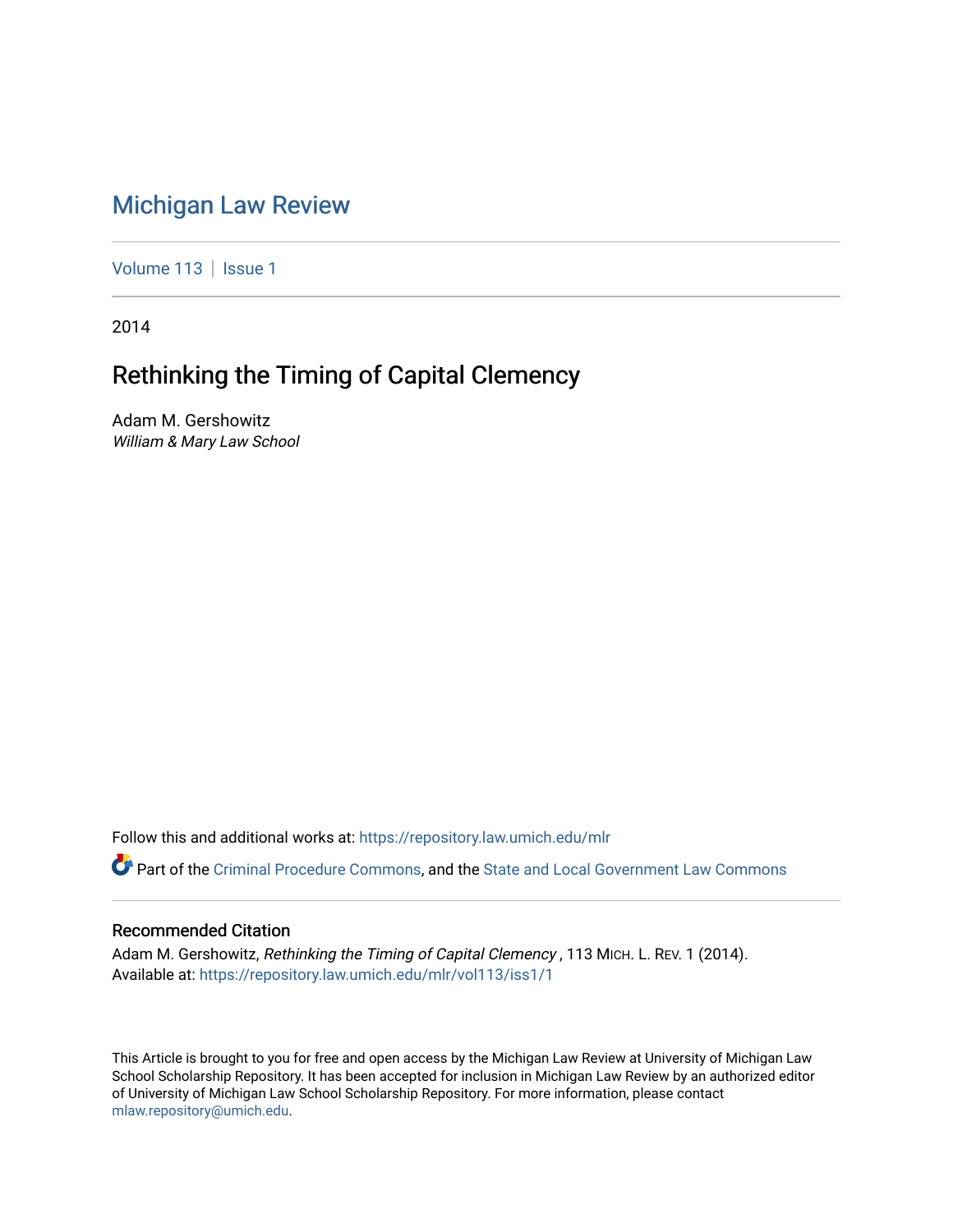# **RETHINKING THE TIMING OF CAPITAL CLEMENCY**

#### *Adam M. Gershowitz*\*

*This Article reviews every capital clemency over the last four decades. It demonstrates that in the majority of cases, the reason for commutation was known at the conclusion of direct appeals*—*years or even decades before the habeas process ended. Yet when governors or pardon boards actually commuted the death sentences, they typically waited until the eve of execution, with only days or hours to spare. Leaving clemency until the last minute sometimes leads to many years of unnecessary state and federal habeas corpus litigation, and this Article documents nearly 300 years of wasted habeas corpus review. Additionally, last-minute commutations harm the victims' families by delaying closure for years. And reserving clemency determinations for the very end of the process creates an information cascade that makes it harder for governors to grant clemency in meritorious cases. This Article therefore argues for a threshold clemency determination in capital cases at the conclusion of direct review, before any state or federal habeas litigation has begun.*

# Table of Contents

|    |                  | I. WHAT DO WE KNOW AT THE END OF DIRECT APPEALS? 6        |  |
|----|------------------|-----------------------------------------------------------|--|
| А. |                  | The Clemency Basis Was Known at the End of Direct Appeals |  |
|    |                  |                                                           |  |
|    |                  |                                                           |  |
|    |                  | Defendant-Specific Characteristics: Mental Capacity,      |  |
|    |                  | Mental Illness, History of Abuse, and Age 12              |  |
|    | 3.               | Questionable Evidence and Procedures 16                   |  |
|    | $\overline{4}$ . |                                                           |  |
|    | 5.               | Support for Clemency from Jurors and the Victim's         |  |
|    |                  |                                                           |  |
|    | 6.               |                                                           |  |
|    | 7.               |                                                           |  |
|    | 8.               | Failure to Preserve Evidence  22                          |  |
|    | 9.               |                                                           |  |
|    |                  |                                                           |  |
|    |                  |                                                           |  |
|    |                  |                                                           |  |

<sup>\*</sup> Professor of Law, William & Mary Law School. I am grateful to Cara Drinan, Brandon Garrett, Laura Heymann, Nancy King, Lee Kovarsky, Laura Killinger, Allison Orr Larsen, Alan Meese, and Caleb Nelson for helpful conversations, and to Jacob Derr and Peter Landsman for research assistance.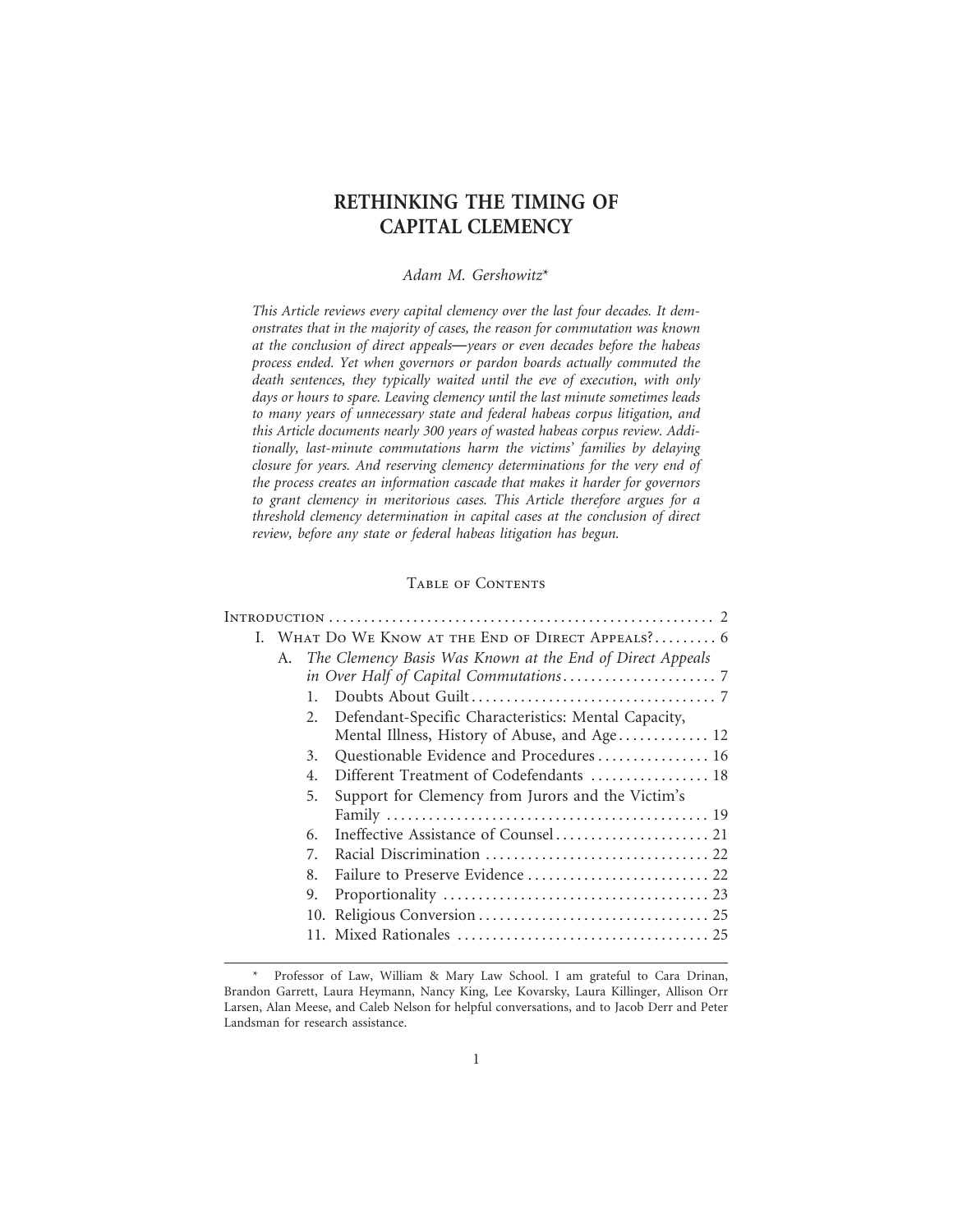| $\overline{2}$ |    | Michigan Law Review                                          | [Vol. 113:1] |
|----------------|----|--------------------------------------------------------------|--------------|
|                | B. | Cases Where the Same Information Was Probably Available      |              |
|                |    |                                                              |              |
|                | C. | Insufficient Information in Some Cases to Assess Whether     |              |
|                |    |                                                              |              |
|                |    | D. Cases in Which Crucial Information Came After Direct      |              |
|                |    |                                                              |              |
|                |    | Commutations Based on Recent Legal Developments 34<br>1.     |              |
|                |    | 2.                                                           |              |
|                |    | 3.                                                           |              |
|                |    | 4.                                                           |              |
|                |    | 5.                                                           |              |
| II.            |    | THE CASE FOR THRESHOLD CLEMENCY DECISIONS FOLLOWING          |              |
|                |    |                                                              |              |
|                | А. | Efficient Clemency: Saving Hundreds of Years of Wasted       |              |
|                |    |                                                              |              |
|                |    | $\mathbf{1}$ .                                               |              |
|                |    | 2.                                                           |              |
|                | B. | An Earlier Clemency Decision Might Increase Commutations. 44 |              |
|                |    | The Full and Fair Access Excuse  44<br>$\mathbf{1}$          |              |
|                |    | 2.                                                           |              |
|                | C. | Moving Clemency to an Earlier Stage Benefits Victims'        |              |
|                |    |                                                              |              |
|                | D. |                                                              |              |
| III.           |    | IMPLEMENTING A THRESHOLD CLEMENCY DETERMINATION              |              |
|                |    |                                                              |              |
|                |    |                                                              |              |

*I am doing what a governor has to do .... I am taking a last, long look at it.* — Governor Buddy Roemer1

#### **INTRODUCTION**

In death-penalty cases, clemency is typically the last stage of the process. While governors have occasionally used their commutation powers to empty death row, blanket commutations are rare.<sup>2</sup> In the ordinary case, commutation comes only days or hours before execution.<sup>3</sup> Sometimes the inmate has

<sup>1.</sup> Jack Wardlaw & James Hodge, *Roemer Saves Inmate from Execution*, Times-Picayune (New Orleans, La.), Aug. 17, 1989, at A1 (emphasis added).

<sup>2.</sup> For an assessment of mass commutations, see Austin Sarat, Mercy on Trial: What It Means to Stop an Execution (2005), and Austin Sarat & Nasser Hussain, *On Lawful Lawlessness: George Ryan, Executive Clemency, and the Rhetoric of Sparing Life*, 56 Stan. L. Rev. 1307 (2004).

<sup>3.</sup> *See* James R. Acker & Charles S. Lanier, *May God*—*or the Governor*—*Have Mercy: Executive Clemency and Executions in Modern Death-Penalty Systems*, 36 Crim. L. Bull. 200, 202–03 (2000) ("Executive clemency decisions typically are made in the last few days and even the frantic hours and minutes before a scheduled execution; thus, the need for a special telephone line linking the governor's mansion and the death chamber." (citation omitted)).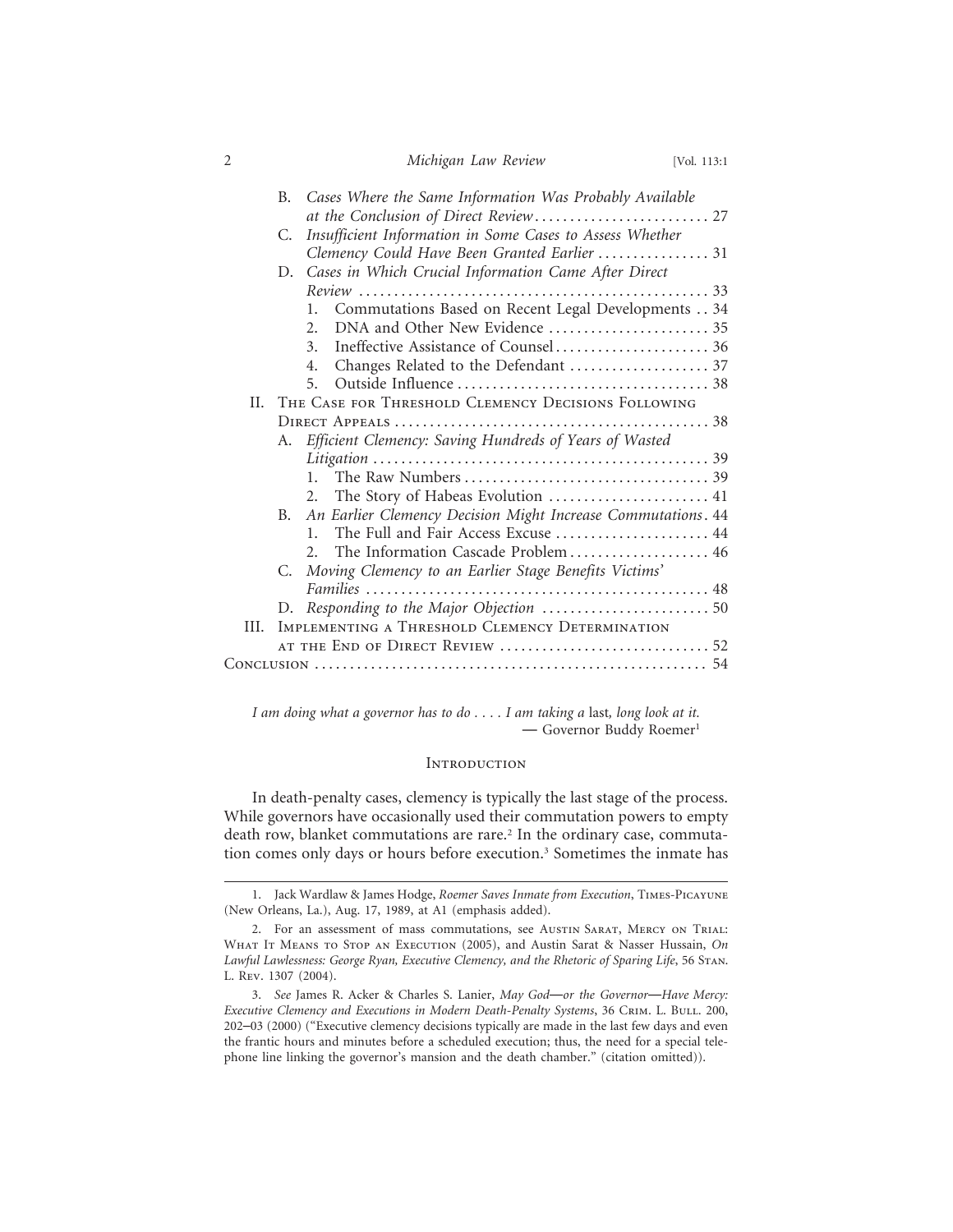already ordered his final meal when the governor steps forward to reduce the sentence from death to life imprisonment.<sup>4</sup>

There is a plausible argument for leaving clemency until the end of the process. In order to look holistically at a case, a governor or pardon board5 must have all the information to make an informed decision. And important information may come from the years of appeals and postconviction litigation. For instance, it may only be after years of habeas corpus proceedings that governors would learn how terribly an inmate's lawyer performed or about new DNA evidence suggesting his innocence.<sup>6</sup> Therefore, the conventional wisdom is that governors and pardon boards should decide whether to commute a death sentence only at the very end of a case.

This Article challenges that conventional wisdom and advocates for a threshold clemency determination much earlier in the criminal justice process. Based on a review of every capital clemency decision in the last forty years,7 I suggest that the governor or pardon board should make a clemency determination immediately after the conclusion of the direct appeals process but before any state or federal habeas corpus petitions are filed.<sup>8</sup> If governors or pardon boards decline to grant clemency at the end of the direct appeals process, they should retain the option to revisit that decision at the conclusion of the state and federal habeas corpus process. Put simply, clemency should still be last, but it should also be much earlier in the criminal justice process. To put the timing in perspective, the average time from conviction to execution is almost fifteen years.9 Direct appeals typically take a few years,10 with the habeas process covering the largest portion of the time.11 The threshold clemency determination should therefore be made relatively

6. For examples of the innocence issues, see BRANDON L. GARRETT, CONVICTING THE Innocent: Where Criminal Prosecutions Go Wrong (2012).

7. I have analyzed capital commutations granted for individualized reasons but excluded mass commutations that emptied death row.

9. Valle v. Florida, 132 S. Ct. 1, 1 (2011) (Breyer, J., dissenting from denial of stay).

<sup>4.</sup> *See, e.g.*, Don Terry, *Hours Before Execution She Sought, Illinois Woman Is Given Clemency*, N.Y. Times, Jan. 17, 1996, at A10, *available at* http://www.nytimes.com/1996/01/17/ us/hours-before-execution-she-sought-illinois-woman-is-given-clemency.html.

<sup>5.</sup> In most jurisdictions with capital punishment, the governor is solely responsible for the clemency decision. In a smaller number of states, the decision rests in whole or in part with the pardon board. For an overview, see Molly Clayton, Note, *Forgiving the Unforgivable: Reinvigorating the Use of Executive Clemency in Capital Cases*, 54 B.C. L. Rev. 751, 760–61 (2013).

<sup>8.</sup> In a typical death-penalty case, the inmate first appeals to the state supreme court. If he is unsuccessful in state court, he then files a petition for certiorari with the Supreme Court of the United States. If the Supreme Court denies certiorari, the inmate's direct appeals are completed. Gerald F. Uelmen, *Death Penalty Appeals and Habeas Proceedings: The California Experience*, 93 Marq. L. Rev. 495 (2009).

<sup>10.</sup> This is typically, although not always, true. In California, an enormous amount of time is spent awaiting the conclusion of direct review. *See* Judge Arthur L. Alarcón, *Remedies for California's Death Row Deadlock*, 80 S. Cal. L. Rev. 697, 729 (2007).

<sup>11.</sup> *See, e.g.*, Uelmen, *supra* note 8, at 502.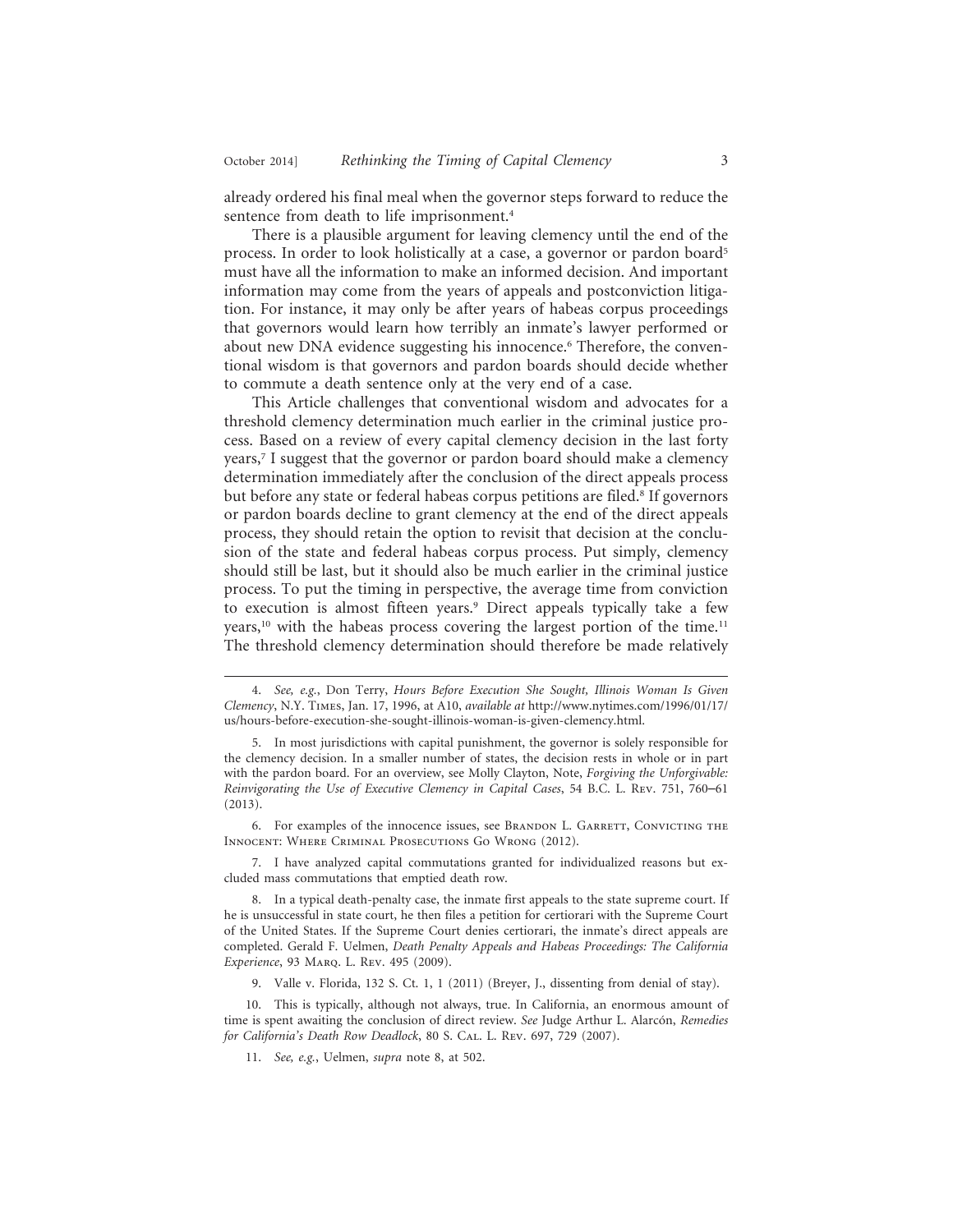early in the capital punishment process. No legal obstacle stands in the way of considering clemency at the end of direct review.

There are three reasons supporting the unorthodox proposal to consider clemency much earlier. First, when governors and pardon boards have commuted death sentences over the last few decades, they have usually based their decisions on information that was known before the habeas corpus process even began.<sup>12</sup> There have been sixty-six commutations for particularized reasons related to the inmate's case since the Supreme Court reinstated capital punishment in 1976.13 To determine why governors or pardon boards commuted the death sentences, I reviewed news reports, direct appeals, and habeas corpus decisions, and I spoke with some of the attorneys involved in the cases. In more than half of the cases, the reason for the commutation was already known and fully developed at the conclusion of direct appeals. Governors and pardon boards could have avoided roughly 300 years of litigation and hundreds of millions of dollars in expenses in these cases if they had made their clemency decisions at the end of direct review rather than at the conclusion of the habeas process.<sup>14</sup>

The second reason for adding a threshold clemency determination earlier in the criminal justice process is that it may reinvigorate the use of executive clemency. Over the last half century, clemency has become a rarity.15 While there have been more than 1,300 executions since the Supreme Court reinstated capital punishment in 1976, there have been only 66 individualized commutations.<sup>16</sup> By contrast, in the first half of the twentieth century, 1 out of every 4 or 5 death sentences was commuted to life imprisonment.17

In large part, the decline of clemency can be attributed to tough-oncrime politics.18 There may also be another factor at play, however. Because habeas corpus avenues expanded in the 1950s and 1960s, the time between conviction and execution thereafter increased.19 And as the Supreme Court

15. *See* Rachel E. Barkow, *The Ascent of the Administrative State and the Demise of Mercy*, 121 Harv. L. Rev. 1332, 1348–49 (2008).

16. *See Clemency*, *supra* note 13.

17. Hugo Adam Bedau, *The Decline of Executive Clemency in Capital Cases*, 18 N.Y.U. Rev. L. & Soc. Change 255, 266 (1990–1991); *see also* Acker & Lanier, *supra* note 3, at 212–13 (cataloguing large numbers of commutations prior to 1972).

18. *But see* Michael Heise, *Mercy by the Numbers: An Empirical Analysis of Clemency and Its Structure*, 89 Va. L. Rev. 239, 296 (2003) (noting the "widely held" belief that politics influences clemency but finding a lack of statistical significance).

19. *See* James S. Liebman & Peter Clarke, *Minority Practice, Majority's Burden: The Death Penalty Today*, 9 Ohio St. J. Crim. L. 255, 337 n.415 (2011) (documenting the increasing time on death row); *see also* Nancy J. King et al., Executive Summary: Habeas Litigation in U.S. District Courts: An Empirical Study of Habeas Corpus Cases Filed by State

<sup>12.</sup> *See infra* Part I.

<sup>13.</sup> The Death Penalty Information Center keeps careful track of commutations. *See Clemency*, Death Penalty Info. Ctr., http://www.deathpenaltyinfo.org/clemency (last visited Mar. 24, 2014).

<sup>14.</sup> For a good discussion of the appellate and postconviction costs of capital punishment, see Carol S. Steiker & Jordan M. Steiker, *Cost and Capital Punishment: A New Considera*tion Transforms an Old Debate, 2010 U. CHI. LEGAL F. 117, 143-50.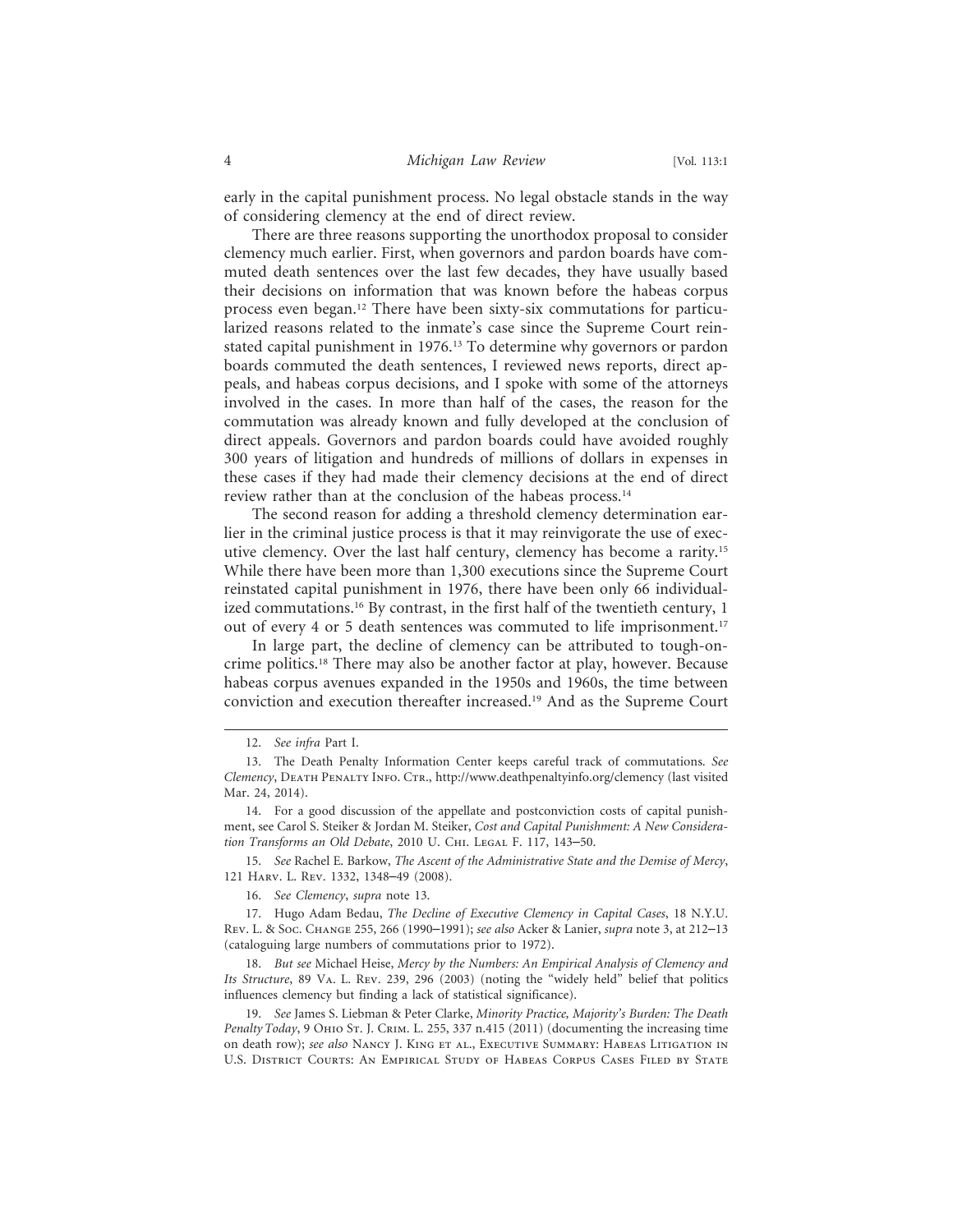and Congress imposed additional procedural obstacles in the 1980s and 1990s, $20$  successful habeas claims declined.<sup>21</sup> Thus, by the time a clemency application lands on a governor's desk, it is now common for the inmate to have had more than a decade of direct appeals and postconviction habeas proceedings, with most, if not all, of these efforts having been unsuccessful.

Social science literature tells us that information cascades affect decisionmaking.<sup>22</sup> When an actor is asked to reverse a decision that many prior decisionmakers have upheld for many years, it is very hard to do so. By contrast, if we were to interject a threshold clemency decision early in the criminal justice process, before the years or decades of habeas litigation, it might be possible to limit the information cascade and spur governors or pardon boards to make a more independent decision. Earlier clemency review might therefore lead to more clemency.

The third reason for making initial clemency determinations before the habeas corpus process is to spare the family of the victims from emotional trauma. When a governor or pardon board commutes a death sentence, it is often very difficult for the victim's family to accept that decision. If the inmates' appeals and habeas petitions have been rejected for years or even decades, it is even harder for the victim's family to understand the lastminute commutation. It is far more preferable for the death sentence to be taken off the table earlier than for the governor or pardon board to quash the hopes of the family years or decades later.

The 2011 commutation of Shawn Hawkins in Ohio encapsulates the argument for a threshold clemency determination at the conclusion of direct appeals. Hawkins was sentenced to death in 1990 for two aggravated murders.23 In 1993, the Ohio Supreme Court upheld his conviction and sentence, but Justice Pfeifer dissented, concluding that there was doubt about Hawkins's guilt. In particular, Pfeifer pointed to the possibility that a codefendant was the actual triggerman.24 For nearly two decades thereafter, Hawkins litigated numerous state and federal petitions for postconviction relief.<sup>25</sup> With his habeas options exhausted, Hawkins petitioned for clemency in

- 21. *See* Liebman & Clarke, *supra* note 19, at 337 n.415.
- 22. *See infra* Section II.B.
- 23. *See* State v. Hawkins, 612 N.E.2d 1227, 1232 (Ohio 1993).
- 24. *Id.* at 1236 (Pfeifer, J., dissenting).

PRISONERS UNDER THE ANTITERRORISM AND EFFECTIVE DEATH PENALTY ACT OF 1996, at 10 (2007), *available at* http://www.ncjrs.gov/pdffiles1/nij/grants/219558.pdf.

<sup>20.</sup> *See* John H. Blume, *AEDPA: The "Hype" and the "Byte"*, 91 CORNELL L. REV. 259, 262 (2006) ("The argument I advance here is that AEDPA's lack of bite is largely due to the fact that the Supreme Court, in the absence of congressional habeas reform throughout the 1960s, 1970s, 1980s, and 1990s, had already significantly curtailed the writ of habeas corpus.").

<sup>25.</sup> *See, e.g.*, Hawkins v. Coyle, 547 F.3d 540 (6th Cir. 2008), *aff'g in part and rev'g in part* No. C-1-97-296, 2005 WL 1684022 (S.D. Ohio July 19, 2005); State v. Hawkins, No. C-950130, 1996 WL 348024 (Ohio Ct. App. June 26, 1996) (per curiam).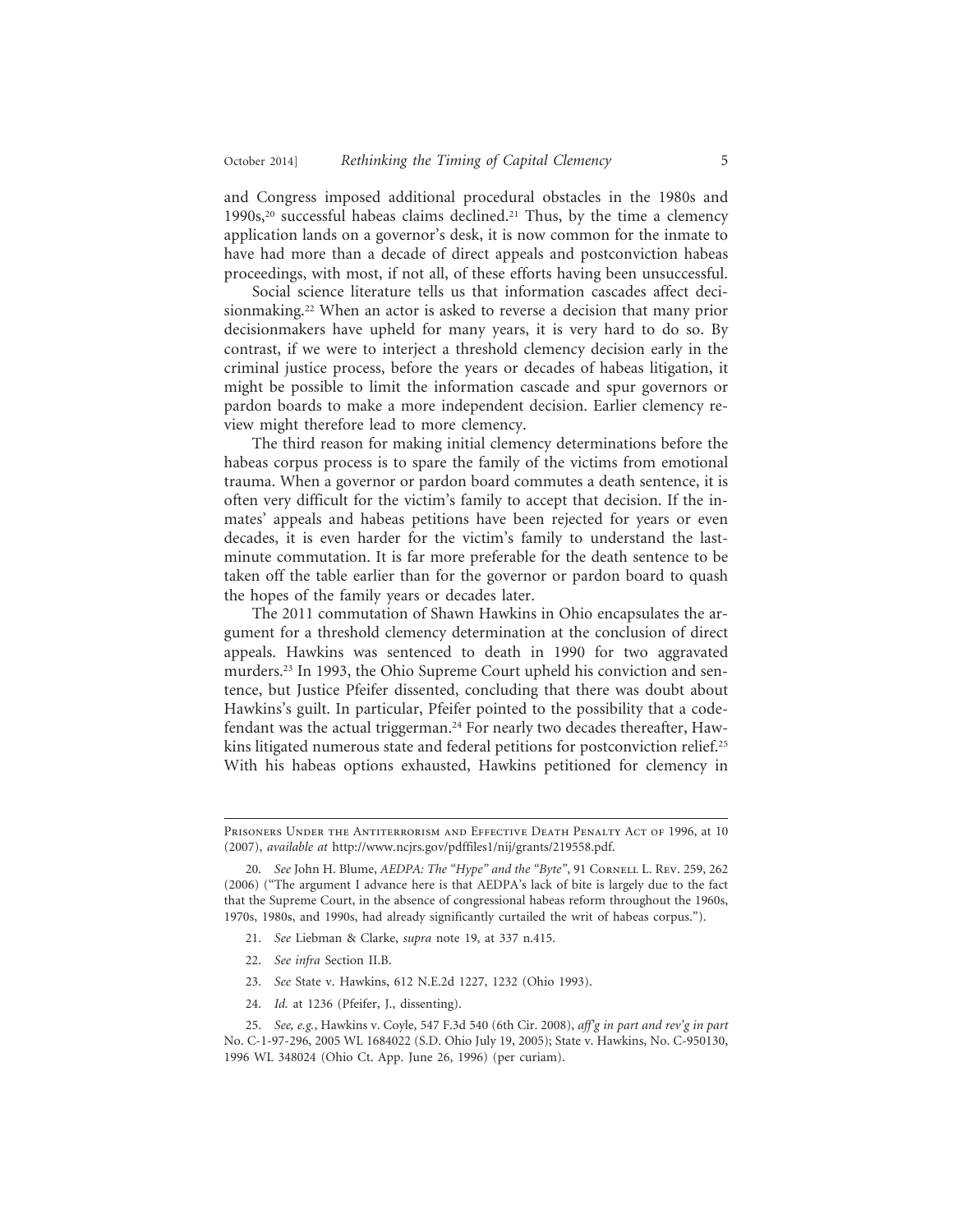2011 and relied heavily on Pfeifer's dissenting opinion from 1993.26 In opposing clemency, the county prosecutor argued that "[m]ost of what Hawkins' counsel is now alleging and/or arguing has been litigated and examined during appellate review and is not new."<sup>27</sup> Yet after reviewing the old evidence, the pardon board was not certain that Hawkins was guilty and therefore recommended commutation to life imprisonment.<sup>28</sup> Governor Kasich concurred and, over twenty years after conviction, commuted Hawkins's sentence because of the very same concerns Hawkins had raised at the beginning of his case.29 The victim's mother responded that "[i]f a man can spend 22 years in prison and still get clemency, then the system ain't working."30 Hawkins's case is not unique. There are dozens of other cases in which it is completely clear that the same clemency determination, based on the same information, could have been made at the conclusion of direct appeals, before the start of the habeas process.

This Article proceeds in three parts. Part I analyzes each of the sixty-six death row commutations that have been granted since the Supreme Court reinstated capital punishment in 1976. It demonstrates how the same clemency decision based on the same information could have been made years or even decades earlier in more than half the cases. Part II then argues for a threshold clemency determination at the end of direct review but before the habeas process begins. In addition to saving hundreds of years of litigation and sparing the victims' families considerable anguish, earlier clemency review might increase the paltry number of commutations in capital cases. Finally, Part III explores the approaches for implementing a threshold clemency process.

#### I. What Do We Know at the End of Direct Appeals?

Excluding blanket commutations that emptied death row, governors and pardon boards commuted the death sentences of sixty-six people from 1976 to 2013. In thirty-five of the sixty-six commutations, all of the necessary information had already come to light at the conclusion of direct review. In some of the older cases, commutation came only a few years after the conclusion of direct review. More often, however, governors or pardon boards granted clemency more than a decade after direct appeals ended. All told, considering commutation only at the end of the habeas process—rather than providing for a threshold determination at the end of direct review resulted in about 300 years of unnecessary litigation and caused serious anxiety for the victims' families.

<sup>26.</sup> *See* Ohio Adult Parole Auth., In re: Shawn L. Hawkins, OSP #A218-401, at 8 (2011), *available at* http://www.drc.ohio.gov/Public/clemencyhawkins218401.pdf.

<sup>27.</sup> *Id.* at 11.

<sup>28.</sup> *Id.* at 14–15.

<sup>29.</sup> *See* Mark Curnutte, *Kasich Grants Clemency to Death Row Inmate*, Cincinnati Enquirer (June 8, 2011), http://archive.cincinnati.com/article/20110608/NEWS010702/306080 128/Kasich-grants-clemency-Death-Row-inmate.

<sup>30.</sup> *Id.*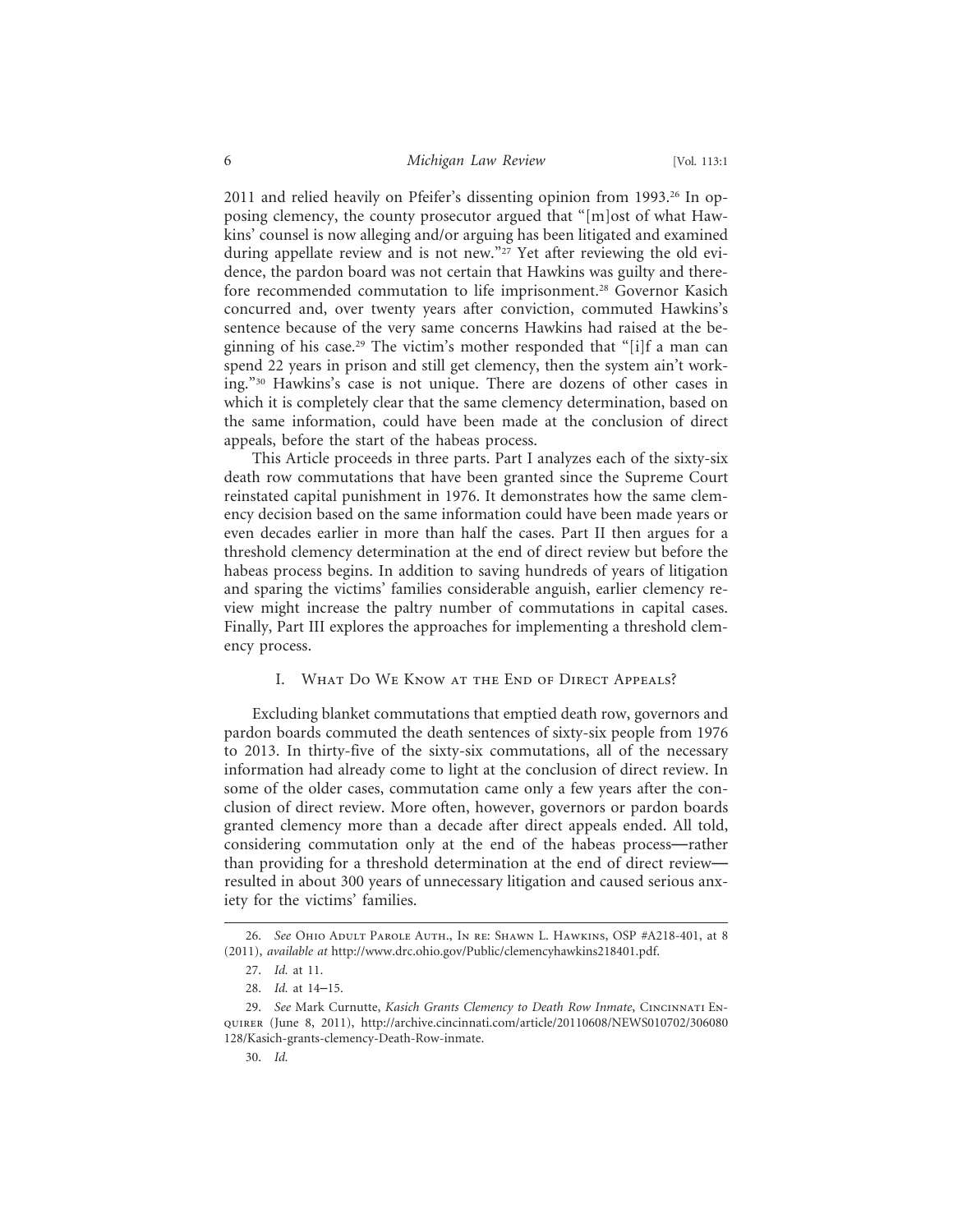#### A. *The Clemency Basis Was Known at the End of Direct Appeals in Over Half of Capital Commutations*

Of the thirty-five cases in which clemency unquestionably could have been granted at the end of direct review, the most common reason for commutation was doubts about the inmate's guilt. In a large number of other cases, the defendant's particular characteristics—for instance, mental health problems, age, or an abusive childhood—served as the basis for clemency. Other reasons for commutation included differential treatment of codefendants, support from jurors or the victim's family, proportionality, failure to preserve evidence, ineffective assistance of counsel, racial discrimination, and religious conversion. I analyze the cases below.

#### 1. Doubts About Guilt

The most common reason for governors' commuting a sentence from death to life imprisonment relates to doubts about the inmate's guilt. In nine cases, governors waited until the eve of execution, even though all necessary information was available years earlier.

As noted above, the most recent doubt-based commutation involved Governor Kasich's commutation of Hawkins.<sup>31</sup> Hawkins had raised questions about his guilt in his 1993 direct appeal to the Ohio Supreme Court, but he managed to convince only one of the seven justices.<sup>32</sup> For the next eighteen years, Hawkins filed state and federal petitions for postconviction review without success.<sup>33</sup> In 2011, however, without any new evidence of his innocence since his conviction, Hawkins convinced Kasich to commute his sentence.<sup>34</sup> If the Ohio governor had considered clemency at the conclusion of direct appeals, it would have saved decades of litigation and reduced anxiety for the victim's family.

A similar turn of events occurred a decade earlier in the commutation of Phillip Dewitt Smith. In 2001, Governor Keating of Oklahoma commuted Smith's death sentence because the governor was not convinced to a "moral certainty" that Smith was guilty.<sup>35</sup> Keating noted that there was no eyewitness or forensic testimony and that the case against Smith was circumstantial.36 But these evidentiary deficiencies were clear from the time of Smith's death sentence in 1984 and were discussed in a dissenting opinion in Smith's

34. Curnutte, *supra* note 29.

#### 36. *See id.*

<sup>31.</sup> *See supra* notes 23–30 and accompanying text.

<sup>32.</sup> *See* State v. Hawkins, 612 N.E.2d 1227, 1236 (Ohio 1993) (Pfeifer, J., dissenting).

<sup>33.</sup> *See supra* note 25.

<sup>35.</sup> Barbara Hoberock, *Keating Spares Life of Slayer*, Tulsa World, Apr. 10, 2001, at A1, *available at* http://www.tulsaworld.com/archives/keating-spares-life-of-slayer/article\_5e63864e-9b86-55ae-8525-f47d0c20ab7a.html.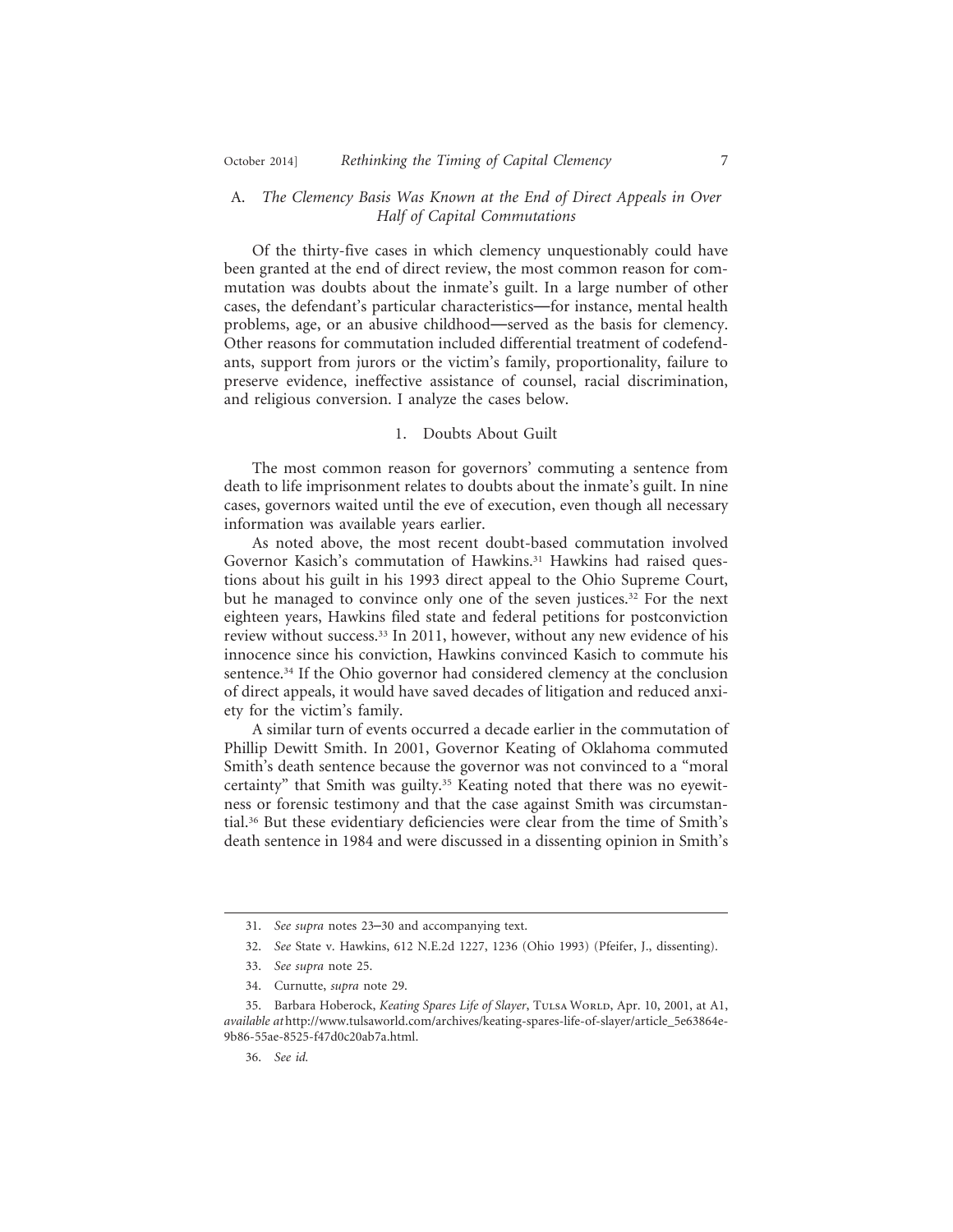direct appeal.<sup>37</sup> Smith remained on death row for fourteen years longer than necessary.

Another nearly identical commutation occurred in Maryland in 2000. Almost twenty years after Eugene Colvin-El was sentenced to death and more than fifteen years after his direct appeals ended,<sup>38</sup> Maryland Governor Glendening commuted his sentence because there was not enough certainty of his guilt.39 At Colvin-El's trial, there was neither eyewitness testimony nor forensic evidence, and he did not confess to the murder.40 The commutation decision was based on the same evidence (or lack thereof) from trial, not new evidence discovered years later. More than fifteen years of litigation, including a retrial on sentencing and at least five state and federal postconviction review decisions,<sup>41</sup> could have been avoided if the governor made a clemency determination at the conclusion of direct review.

In a more high-profile commutation, Governor Bush of Texas reduced the sentence of Henry Lee Lucas in 1998 because of doubts that Lucas had committed the crime for which he was to be executed.<sup>42</sup> In the early 1980s, Lucas confessed to nearly 600 murders, and in 1984 he was sentenced to death in a Texas case.43 By 1985, it was clear that Lucas had invented most of the murders. According to one officer, Lucas "would have admitted to killing Abraham Lincoln if you asked him to."44 In April 1985, Lucas recanted his confession to all but three of the murders, making front-page news across the country.45 He said that his confessions were "all a big hoax meant to embarrass law enforcement and weed out corrupt officers who used his fake confessions to clear unsolved murders."46 When Bush commuted Lucas's

38. *See* Colvin v. State, 472 A.2d 953 (Md. 1984), *cert. denied*, 469 U.S. 873 (1984).

39. Matthew Mosk & Daniel LeDuc, *Glendening Commutes Death Sentence; Lack of 'Ab*solute Certainty' Cited in 1980 Killing, WASH. Post, June 8, 2000, at A1.

40. *Id*.

41. *See* Colvin-El v. Nuth, 205 F.3d 1332 (4th Cir. 1999), *aff'g in part and rev'g in part* No. Civ.A. AW 97-2520, 1998 WL 386403 (D. Md. July 6, 1998); Colvin-El v. State, 753 A.2d 13 (Md. 2000); Colvin-El v. State, 630 A.2d 725 (Md. 1993); State v. Colvin, 548 A.2d 506 (Md. 1988).

42. Bruce Tomaso & David McLemore, *Bush Spares Lucas from Death Penalty: Governor Commutes Sentence to Life, Cites Doubts Over Guilt*, Dallas Morning News, June 27, 1998, at 1A.

43. *Id.*

44. Cynthia Gorney & Paul Taylor, *The Killer Who Recanted; Did Henry Lee Lucas Kill All Those People?*, WASH. POST, Apr. 15, 1985, at B1.

45. *See, e.g.*, *210 Deaths Recanted, Paper Says*, Sun-Sentinel (Ft. Lauderdale, Fla.), Apr. 14, 1985, at 1A, *available at* http://articles.sun-sentinel.com/1985-04-14/news/8501140358\_1\_ lucas-confessions-henry-lee-lucas-murders; George Kuempel, *DPS Chief Defends Work on Lucas Case*, Dallas Morning News, Apr. 17, 1985, at 1A; Storer Rowley, *Is Lucas a Bigger Liar Than Killer?*, Chi. Trib., Apr. 18, 1985, at 1, *available at* http://articles.chicagotribune.com/ 1985-04-18/news/8501220836\_1\_lucas-confessions-henry-lee-lucas-lucas-isn-t.

46. Tomaso & McLemore, *supra* note 42.

<sup>37.</sup> *See* State v. Smith, 737 P.2d 1206, 1218 (Okla. Crim. App. 1987) (Parks, J., dissenting) ("[T]he evidence against the appellant was entirely circumstantial, and cannot properly be termed overwhelming.").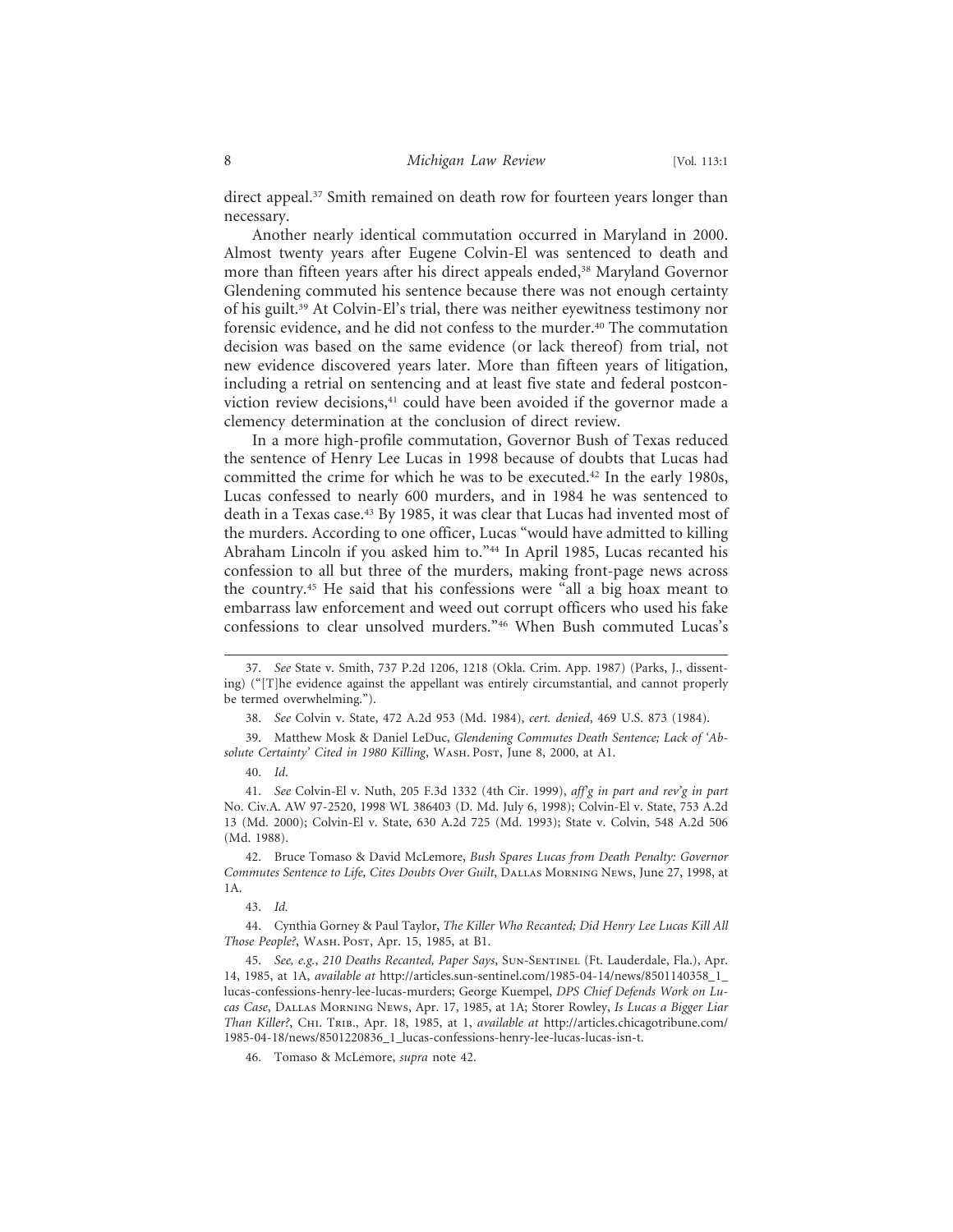sentence in 1998, his decision did not turn on new evidence discovered in the thirteen years since Lucas recanted.47 Rather, Bush simply waited until the postconviction process had run its course and commuted the sentence four days before the execution.<sup>48</sup> More than thirteen years of litigation, plus emotional trauma to the victims' families, could have been avoided if clemency was considered at the end of direct appeals.

In 1992, North Carolina Governor Martin commuted the death sentence of Anson Avery Maynard because of doubts about Maynard's guilt.<sup>49</sup> Martin focused on the fact that "no physical evidence linked Maynard to the crime and that the only eyewitness to testify was an admitted participant in the murder who was given immunity from prosecution."50 Although Martin claimed that he considered "some" evidence not before the jury, he never specified what evidence that was.<sup>51</sup> The facts cited by Martin—the lack of physical evidence and the eyewitness's immunity—were known from the beginning of trial, and the immunity issue was raised nearly a decade earlier in Maynard's direct appeal.52 The direct appeals concluded in 1984,53 but Martin did not grant clemency until more than seven years later.

The case of Ronald Monroe in Louisiana involved an even more inexcusable delay in commutation. Monroe, a mildly mentally handicapped laborer with no prior criminal record,<sup>54</sup> was sentenced to death in 1980 for killing his neighbor, Lenora Collins.<sup>55</sup> Only a few months after the trial, a prison inmate named George Stinson, who had previously been married to Collins, confessed to another inmate that he had killed her.<sup>56</sup> Stinson's confession was credible because he made it while in prison for killing another

49. Bruce Henderson, Martin Commutes Man's Death Sentence, CHARLOTTE OBSERVER, Jan. 11, 1992, at 1A.

- 52. *See* State v. Maynard, 316 S.E.2d 197, 215 (N.C. 1984).
- 53. *See* Maynard v. North Carolina, 469 U.S. 963 (1984).
- 54. Wardlaw & Hodge, *supra* note 1.
- 55. State v. Monroe, 397 So. 2d 1258, 1263 (La. 1981).
- 56. Wardlaw & Hodge, *supra* note 1.

<sup>47.</sup> James Pinkerton & Kathy Walt, *Lucas' Life Spared, But He May Never Be 'Free Again'*, Hous. Chron., June 27, 1998, at A1 (quoting district attorney and juror as saying there had been no new evidence).

<sup>48.</sup> S.K. Bardwell & Patty Reinert, *Kin of Lucas Victim 'Disappointed' in Bush: Older Sister Planned to Witness Execution*, Hous. Chron., June 27, 1998, at A29. This was entirely in keeping with Bush's philosophy of deferring to the judiciary and denying clemency because an inmate had "full and fair access to the courts." Adam M. Gershowitz, *The Diffusion of Responsibility in Capital Clemency*, 17 J.L. & Pol. 669, 677–78 (2001).

<sup>50.</sup> *Id.*

<sup>51.</sup> *See id.*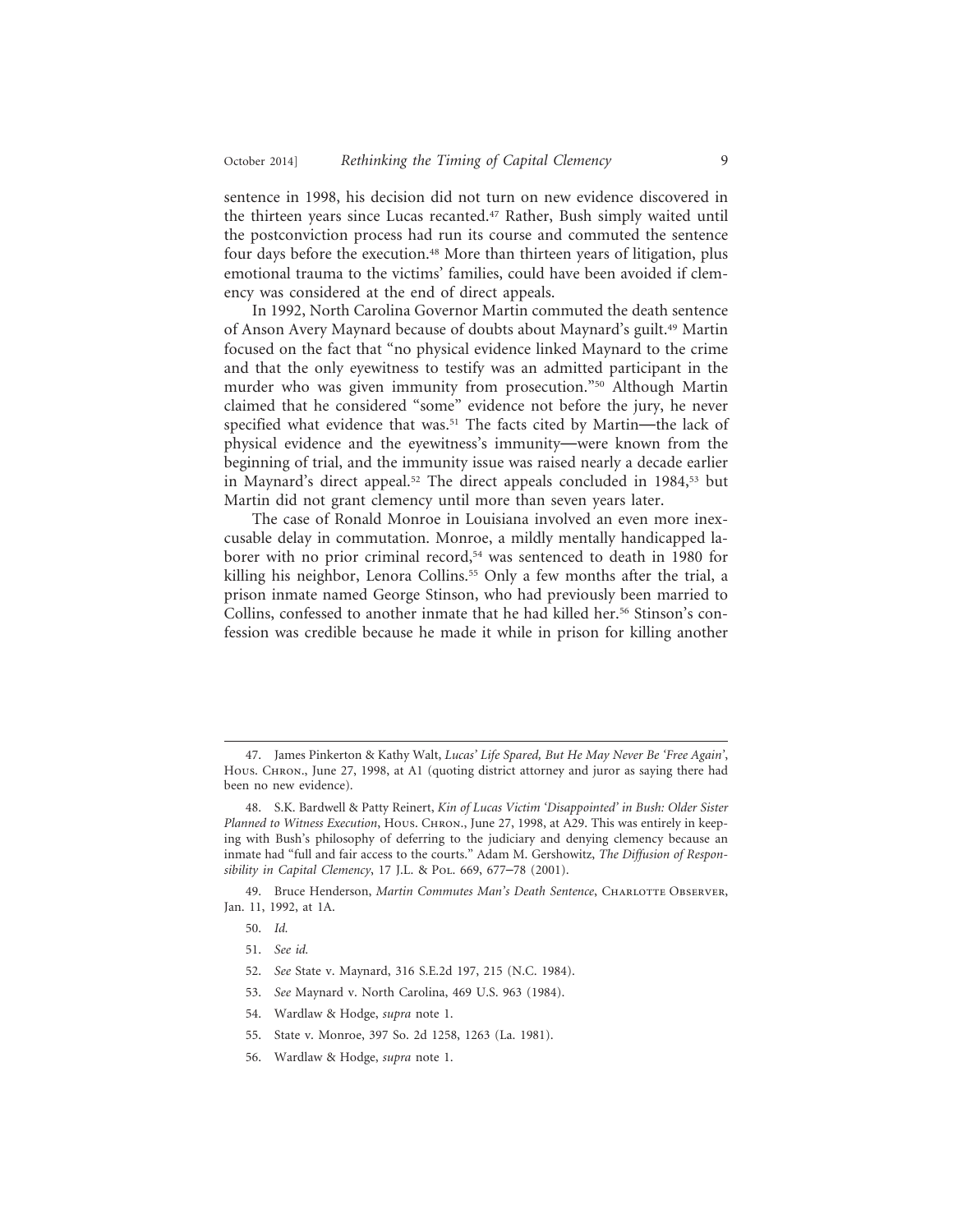one of his ex-wives.57 In late 1983, just as Monroe's direct appeals were rejected,58 his attorneys learned of Stinson's confession.59 Nevertheless, neither the governor nor the Louisiana Board of Pardons acted on this credible claim of innocence. Instead, Monroe spent five years unsuccessfully seeking federal habeas corpus relief on the ground that Stinson's confession should have been disclosed to him earlier.<sup>60</sup> In 1988, the pardons board unanimously recommended commuting the sentence, but Governor Roemer still did not make a clemency determination because the Louisiana Supreme Court had stayed the execution.61 Litigation continued, with the state of Louisiana petitioning for the stay to be lifted $62$  and the Louisiana Supreme Court eventually allowing the execution to move forward in August 1989.63 With no appellate avenues remaining, Roemer commuted Monroe's sentence two weeks before his scheduled execution.64 The very same outcome, based on the same information, could have been reached nearly six years earlier at the conclusion of direct appeals.

On his last day in office in 1987, Governor Hughes of Maryland commuted the death sentence of Doris Ann Foster because of lingering doubts about her guilt.65 Foster had been convicted of killing her landlord, but she had claimed at trial that her husband was responsible.<sup>66</sup> Foster's husband had confessed on multiple occasions but had recanted.<sup>67</sup> Hughes commuted Foster's sentence, explaining that "there remained some doubt whether Foster committed the crime."68 Foster's claim of innocence was known at trial, well before the conclusion of direct appeals. Because Hughes acted relatively

59. Monroe v. Blackburn, 476 U.S. 1145, 1146 (1986) (Marshall, J., dissenting) ("[I]t was not until late 1983 that independent investigation by petitioner's counsel led him to Detective Gallardo, who told of Stinson's incriminating admissions and of the fact that the New Orleans police had long before known of the new evidence.").

60. *See* Monroe v. Butler, 883 F.2d 331 (5th Cir. 1988), *aff'g* 690 F. Supp. 521 (E.D. La. 1988); Monroe v. Blackburn, 748 F.2d 958 (5th Cir. 1984).

61. Wardlaw & Hodge, *supra* note 1.

- 62. State *ex rel.* Monroe v. Butler, 535 So. 2d 732 (La. 1988).
- 63. State *ex rel.* Monroe v. Butler, 547 So. 2d 367 (La. 1989).
- 64. *See* Wardlaw & Hodge, *supra* note 1.

65. Gwen Ifill, *Md. Woman's Death Term Commuted: Hughes Takes Action on His Final Day*, Wash. Post, Jan. 21, 1987, at B7.

68. Ifill, *supra* note 65.

<sup>57.</sup> *See id.*

<sup>58.</sup> The Supreme Court denied certiorari in July 1983 and denied rehearing in September 1983. Monroe v. Louisiana, 463 U.S. 1249 (1983); Monroe v. Louisiana, 463 U.S. 1229 (1983).

<sup>66.</sup> Foster v. State, 464 A.2d 986, 988–89 (Md. 1983).

<sup>67.</sup> *Id.* at 989 ("In a letter dated 30 January, allegedly written by the accused's husband to her, he in essence admitted that he had killed the victim. In addition, in a letter postmarked 19 June 1981 addressed to 'The Attorney General, Cecil County, MD,' written by the accused's husband, he not only confessed that he killed the victim and was solely responsible for her death, but also described in detail the circumstances surrounding the murder."); *id.* at 989 n.2 ("At trial, the accused's husband admitted writing this letter. He explained that he had lied in the letter in order to protect the accused.").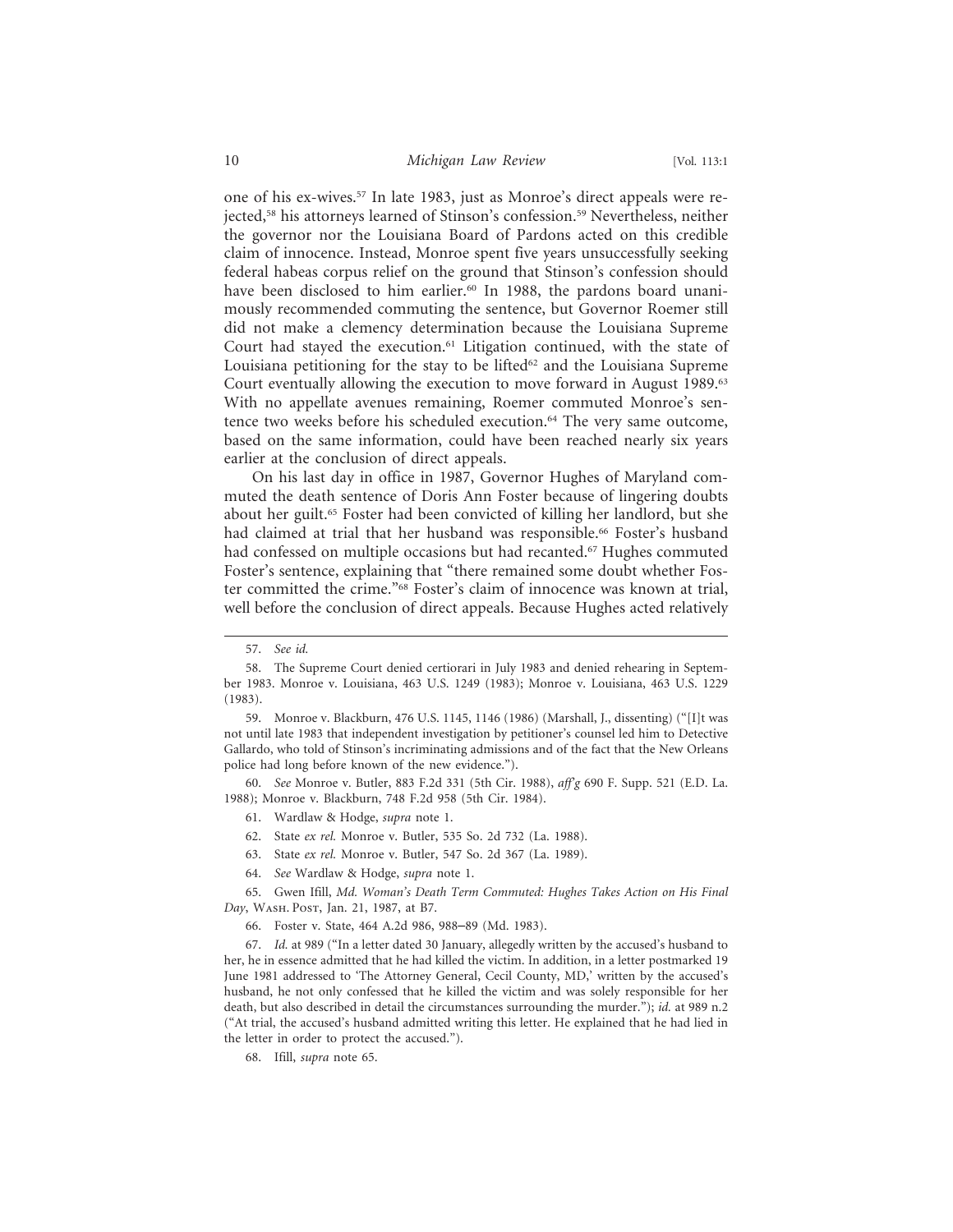quickly, Foster sat on death row for less than a year after the conclusion of her direct appeals.<sup>69</sup>

In 1983, Florida Governor Graham commuted the death sentence of Jesse Rutledge.70 The sparse news reports indicate that the governor may have been influenced by the possibility that another man, Charles (Sonny) Bessent, more closely matched the description of the suspect.<sup>71</sup> The victim had previously complained that Bessent had beaten and sexually assaulted her.<sup>72</sup> Although it is not absolutely certain when the information about Rutledge's innocence emerged, two attorneys who represented him believed that the evidence about Bessent's possible involvement was known at the time of trial.73 The commutation came about four years after Rutledge's conviction.74

Finally, the case of Christopher Hallman also supports the proposal to make threshold clemency decisions at the conclusion of direct appeals. Hallman was convicted in 1973 for murder; he slit a woman's throat in a bar fight, and she slipped into a coma and later died.75 The jury was led to believe that Hallman directly caused the victim's death.76 Hallman's direct appeals failed, and the Supreme Court denied certiorari in 1976.77 Somewhere around that time (the exact date is unclear), Hallman's attorneys learned that the victim's estate had filed a wrongful death suit against the hospital where she was treated.<sup>78</sup> Hospital records showed that the victim actually died as a result of medical malpractice.79 After conducting an internal investigation, the hospital quietly settled the malpractice lawsuit.<sup>80</sup> Hallman sought a new trial, but his request was rejected on December 1, 1976.<sup>81</sup>

70. *Graham Backs Clemency for Condemned Man*, MIAMI HERALD, Apr. 7, 1983, at 2B.

74. *See Graham Backs Clemency for Condemned Man*, *supra* note 70. Rutledge's direct appeal became final on April 21, 1980. *See* Rutledge v. Florida, 446 U.S. 913 (1980).

75. *See* Hallman v. State, 305 So. 2d 180, 181 (Fla. 1974).

76. *See id.* ("On April 10, 1973, appellant inflicted fatal cuts with broken glass about the throat and neck of Eleanor Groves, slit her throat, which resulted in her death . . . .").

77. *See* Hallman v. Florida, 428 U.S. 911 (1976).

78. A January 1977 news story discussed the hospital error. Tom Fiedler, *Is He Condemned for Hospital's Error?*, MIAMI HERALD, Jan. 23, 1977, at A1; *see also* DAVID VON DREHLE, Among the Lowest of the Dead: The Culture of Capital Punishment 188–89 (2006); Michael L. Radelet & Barbara A. Zsembik, *Executive Clemency in Post-*Furman *Capital Cases*, 27 U. Rich. L. Rev. 289, 309 (1993).

79. *See* Fiedler, *supra* note 78.

80. *See id.*

81. *Id.*

<sup>69.</sup> *See* Foster v. State, 503 A.2d 1326 (Md. 1986), *cert. denied*, 478 U.S. 1023 (1986). Foster was awarded a new trial on sentencing, which explains the long delay between her trial and the conclusion of her direct appeals. *Foster*, 464 A.2d 986.

<sup>71.</sup> *See id.*

<sup>72.</sup> *Id.*

<sup>73.</sup> *See* Telephone Interview with James G. Feiber, Jr., Founding Partner, Salter Feiber, P.A. (July 8, 2013) (clemency counsel); Telephone Interview with Alan R. Parlapiano, Of Counsel, Fine, Farkash & Parlapiano, P.A. (July 8, 2013) (trial counsel).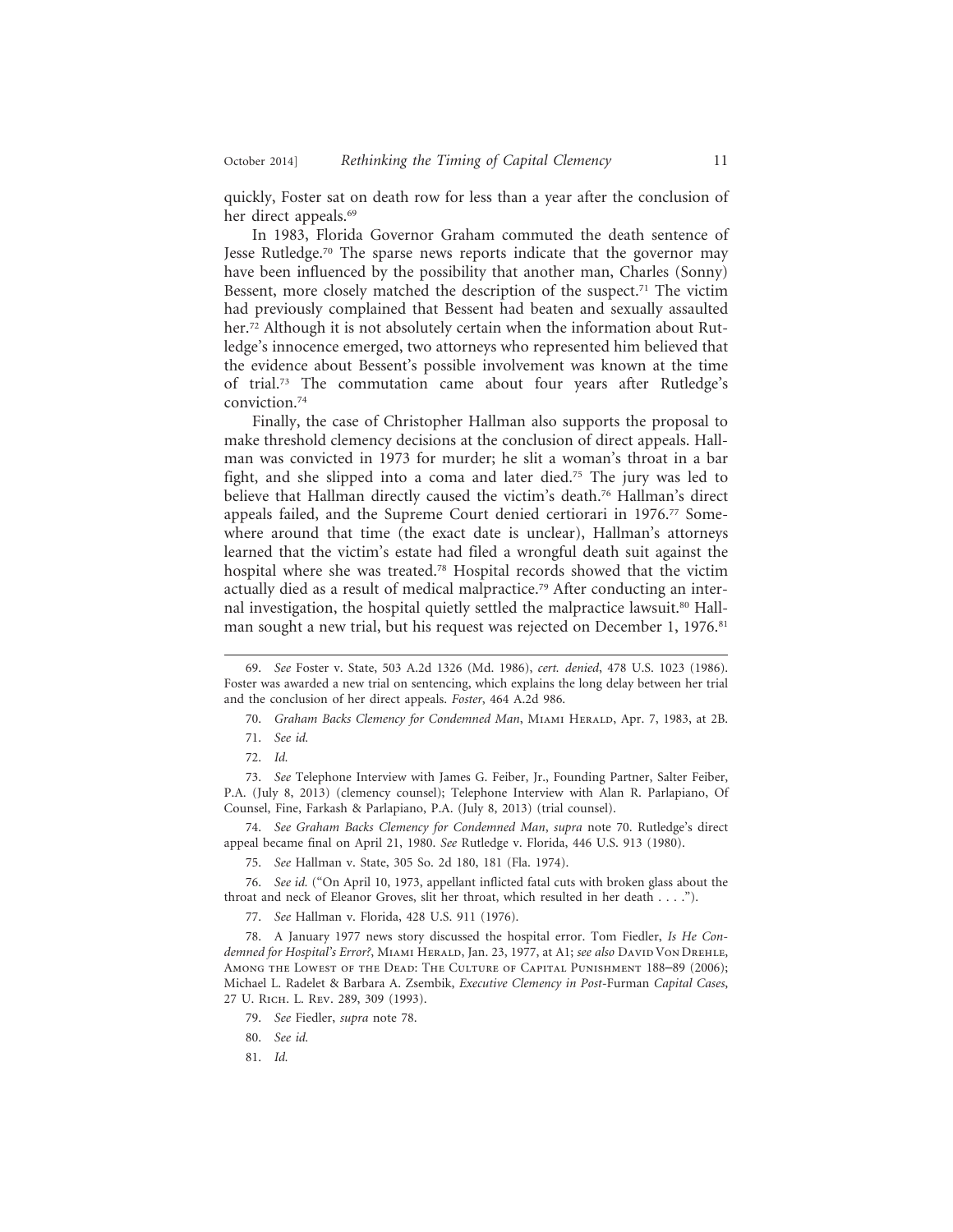Hallman's attorneys then brought the malpractice information before the Florida Parole and Probation Commission, which recommended clemency.82 The attorneys then presented the same information to the governor in March 1977, but instead of ruling on the clemency petition, the governor "prodded [the assistant public defender] to ask the state Supreme Court for a new trial for Hallman."83 More than two years later, with a new governor in office, Hallman's death sentence was finally commuted.<sup>84</sup> Although it is not clear exactly when the exonerating evidence was publicly disclosed, the information was certainly available around the conclusion of direct review.

\*\*\*

Across numerous states—Florida, Louisiana, Maryland, North Carolina, Ohio, Oklahoma, and Texas—inmates remained on death row for years despite doubts about their guilt. When judicial review ended and troubling cases came close to execution, governors and pardon boards stepped forward and granted clemency. And yet if they had considered clemency at the conclusion of direct review, they would have removed potentially innocent men from death row decades earlier and saved tens of millions of dollars in litigation costs.

# 2. Defendant-Specific Characteristics: Mental Capacity, Mental Illness, History of Abuse, and Age

Of the thirty-five commutations that could have been granted at the conclusion of direct review, six were eventually granted based on the characteristics or background of the defendant. Governors or pardon boards focused on the defendant's mental capacity, mental illness, history of abuse, and age.

The recent commutation of Joseph Murphy provides a compelling case for considering clemency earlier. In 1987, Murphy was sentenced to death for the brutal murder of an elderly woman.<sup>85</sup> On September 26, 2011, more than twenty-four years later, Governor Kasich commuted his punishment to life imprisonment, concluding that because of his "brutally abusive upbringing and the relatively young age at which he committed this terrible crime, the death penalty is not appropriate in this case."86 Yet the Ohio Supreme Court considered this very argument in 1992 as part of Murphy's direct

<sup>82.</sup> See 3 More Cases Go to Clemency Board for Final Answer, OCALA STAR-BANNER, Mar. 29, 1977, at 7A.

<sup>83.</sup> *Id.*

<sup>84. 2</sup>nd Fla. Killer Given Stay, WASH. Post, June 27, 1979, at A15 (noting that Hallman's sentence was commuted to life).

<sup>85.</sup> State v. Murphy, 605 N.E.2d 884, 888, 897 (Ohio 1992).

<sup>86.</sup> Alan Johnson, *Governor Spares Life of Condemned Killer*, COLUMBUS DISPATCH (Sept. 26, 2011), http://www.dispatch.com/content/stories/local/2011/09/26/kasich-approvesclemency-for-joseph-murphy.html.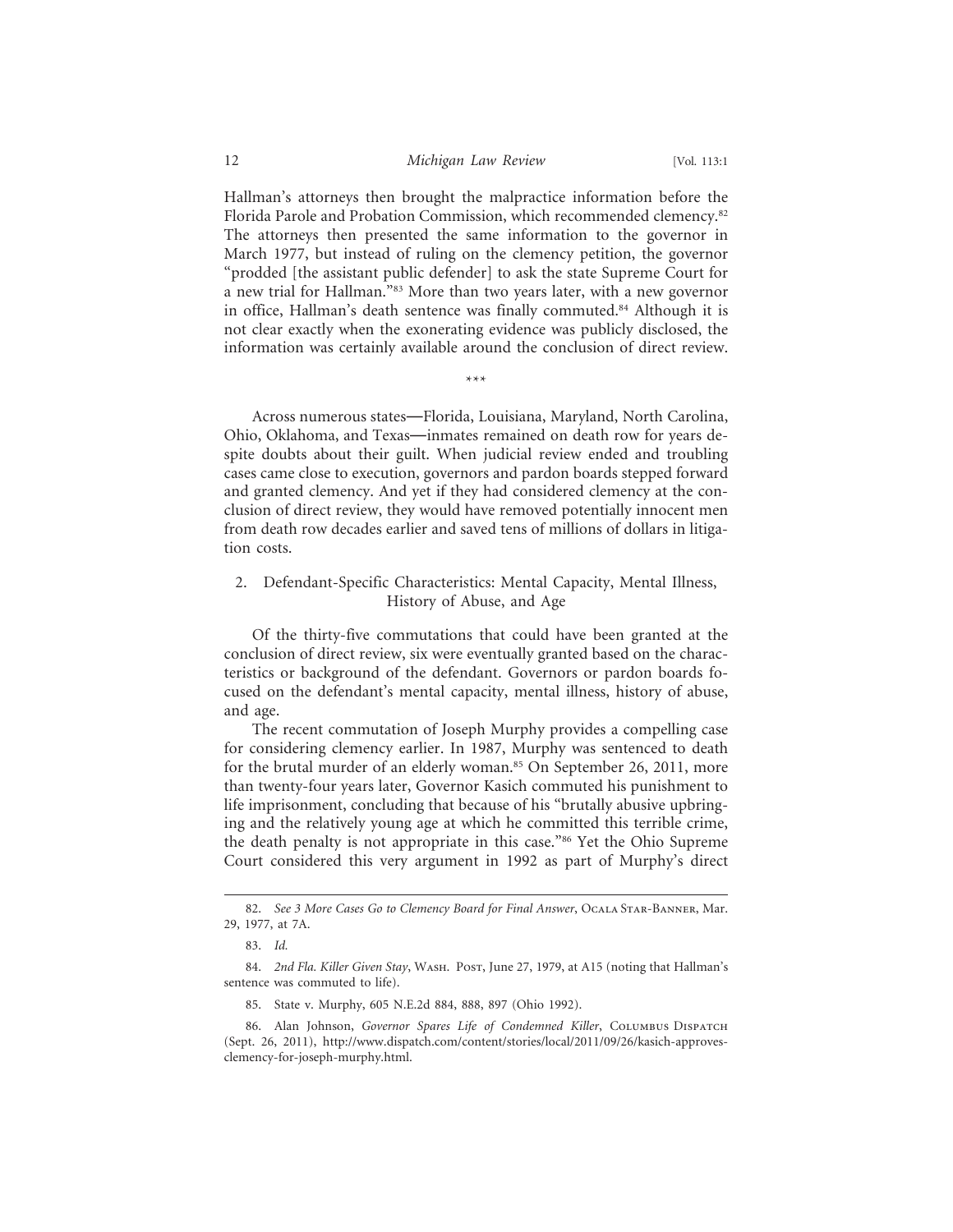appeal. The court split four to three on the issue of whether Murphy's traumatizing background should be grounds for setting aside his death sentence. The majority of the court noted as follows:

It is undisputed that the mental capacity of appellant places him in the lowest six or seven percent of the population. Appellant was born into an impoverished background, had an alcoholic father, was the victim of verbal, physical and sexual abuse as a child and was generally maladjusted throughout his life. He was generally isolated from other members of his family and was often the brunt of taunting by his parents and siblings. He was also relatively young at the time of the commission of the offense.

While these family circumstances are indeed tragic, they are nevertheless outweighed by the aggravating circumstances presented by the instant case.<sup>87</sup>

Three dissenting justices refused to agree that Murphy's abusive upbringing should be disregarded. In a detailed dissenting opinion, Chief Justice Moyer spent more than two pages describing the disturbing details of Murphy's childhood.88

In short, the very issue that divided the Ohio Supreme Court in 1992 was the same issue that led the governor to grant clemency nearly twenty years later in 2011. In between, Murphy filed numerous postconviction review petitions that were denied.89

Another recent Ohio case also supports the argument for earlier clemency determinations. In 2012, Kasich commuted the death sentence of John Jeffrey Eley, convicted for a 1986 murder, because of his limited mental capacity.<sup>90</sup> This issue had been presented at trial,<sup>91</sup> and Eley raised it in his direct appeals.<sup>92</sup> In granting clemency, Kasich pointed to the fact that the prosecutor in the case now believed that execution was unwarranted.93 Yet the prosecutor's change of opinion was not a last-minute decision based on new evidence. Shortly before Kasich's decision, the prosecutor noted that

90. Reginald Fields, *Kasich Commutes Sentence of Death-Row Inmate Eley*, PLAIN DEALER (Cleveland, Ohio), July 11, 2012, at B1.

91. *See* State v. Eley, 672 N.E.2d 640, 645 (Ohio 1996) ("Dr. Douglas Darnall, a clinical psychologist, found Eley to be of borderline intelligence, and ranked him in the twelfth percentile on the Wechsler Adult Intelligence Test.").

92. *Id.* at 646, *aff'g* No. 87 C.A. 122, 1995 WL 758808 (Ohio Ct. App. Dec. 20, 1995).

<sup>87.</sup> *Murphy*, 605 N.E.2d at 908.

<sup>88.</sup> *Id.* at 909–11 (Moyer, C.J., dissenting).

<sup>89.</sup> *See, e.g.*, Murphy v. Ohio, 551 F.3d 485 (6th Cir. 2009), *aff'g* No. 3:96 CV 7244, 2006 WL 3057964 (N.D. Ohio Sept. 29, 2006); Murphy v. Ohio, 263 F.3d 466 (6th Cir. 2001); State v. Murphy, 663 N.E.2d 939 (Ohio 1996); State v. Murphy, No. 9-04-36, 2005 WL 280446 (Ohio Ct. App. Feb. 7, 2005); State v. Murphy, No. 9-94-52, 1995 WL 275766 (Ohio Ct. App. May 12, 1995).

<sup>93.</sup> Alan Johnson, *Kasich Cancels Death Sentence*, COLUMBUS DISPATCH, July 11, 2012, at 3B, *available at* http://www.dispatch.com/content/stories/local/2012/07/11/kasich-cancelsdeath-sentence.html.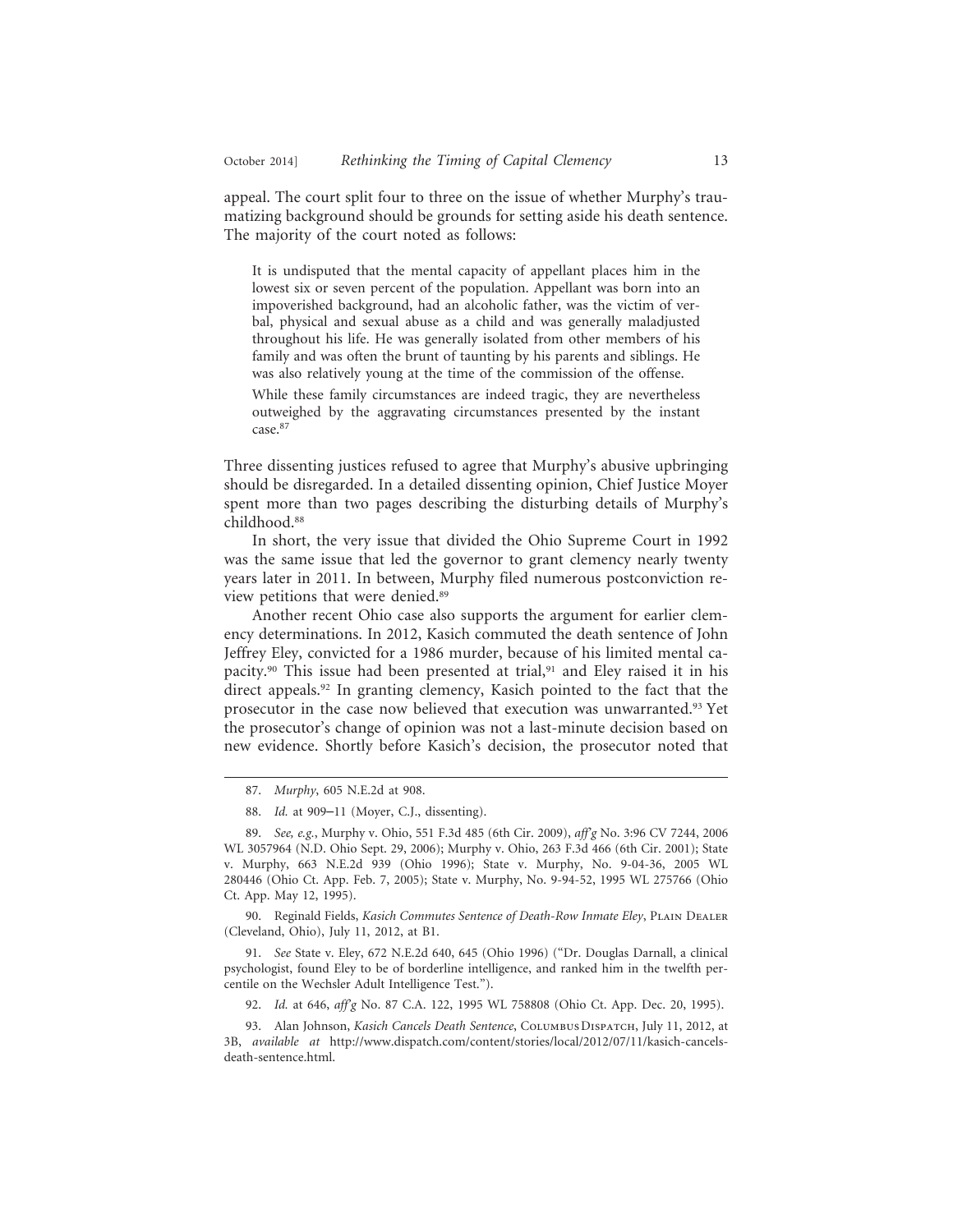Eley's case "has haunted me for more than 24 years."94 In short, the governor could have granted clemency to Eley based on his limited intelligence when the U.S. Supreme Court refused to grant certiorari to his direct appeal in 1993.95 Instead, the commutation was delayed for nearly fifteen years, until two weeks before the scheduled execution.<sup>96</sup>

The same scenario occurred in Indiana. In 2005, Governor Daniels commuted the death sentence of Arthur Baird in part because it appeared that Baird was mentally ill at the time of the crime.<sup>97</sup> Baird had raised mental illness and insanity arguments in his direct appeals over a decade earlier.<sup>98</sup> In granting clemency, Daniels also relied on the fact that, a few years after Baird's sentence, Indiana law changed to allow jurors the option to impose life without the possibility of parole.<sup>99</sup> The law changed in 1993, but clemency was not granted until 2005, just days before Baird's scheduled execution.100

On his last day in office in 2003, Governor Patton of Kentucky commuted the death sentence of Kevin Stanford.101 Stanford, who was sentenced to death for a murder he committed when he was seventeen, had litigated his death sentence for decades, including in the infamous U.S. Supreme Court decision that upheld the death penalty for juvenile offenders.102 Patton commuted Stanford's death sentence fourteen years after the Supreme Court decision and more than twenty years after Stanford entered death row. The stated reason for the commutation was that the governor "believed sentencing a juvenile to death is an excessive punishment."103 Yet that rationale was known from the very moment the case began—and it was certainly known when Patton took office in 1995.<sup>104</sup> In total, fourteen needless years elapsed from the conclusion of direct appeals in 1989 and the clemency grant in 2003.

- 95. *Eley*, 672 N.E.2d 640, *cert. denied*, 521 U.S. 1124 (1997).
- 96. *See* Fields, *supra* note 90.

97. *Governor Commutes Death Sentence*, WTHR (2005), http://www.wthr.com/Global/ story.asp?s=3778726.

- 98. Baird v. State, 604 N.E.2d 1170, 1177 (Ind. 1992).
- 99. *Governor Commutes Death Sentence*, *supra* note 97.
- 100. *Id.*

104. *Id.*

<sup>94.</sup> Gary L. Van Brocklin, Letter to the Editor, *Man Sitting on Death Row Does Not Deserve to Die for His Crime*, Columbus Dispatch, July 7, 2012, at 9A, *available at* http:// www.dispatch.com/content/stories/editorials/2012/07/07/man-sitting-on-death-row-does-notdeserve-to-die-for-his-crime.html.

<sup>101.</sup> Tom Loftus, *Patton Has Short, Quiet Last Day as Governor*, Courier-J. (Louisville, Ky.), Dec. 9, 2003, at 1B.

<sup>102.</sup> *See* Stanford v. Kentucky, 492 U.S. 361 (1989). The Court's precedent in *Stanford* lasted for sixteen years, a shorter period than Stanford's death sentence. The case was overruled by *Roper v. Simmons*, 543 U.S. 551 (2005).

<sup>103.</sup> *See* Loftus, *supra* note 101.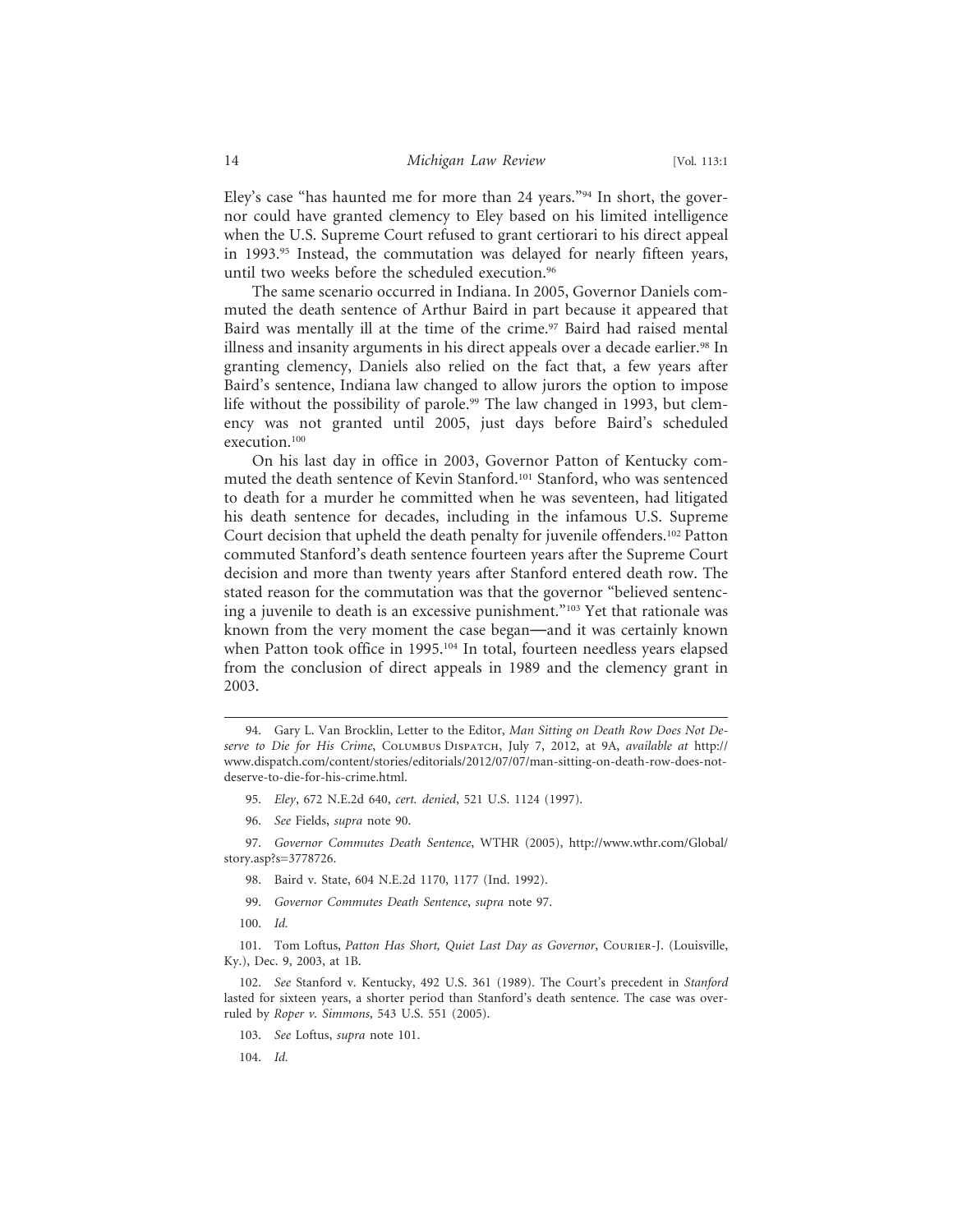The previous year, Alexander Williams, a schizophrenic man convicted of murder, came within hours of execution before the pardon board commuted his sentence.105 Shortly before the execution, the Georgia Board of Pardons and Paroles dispatched experts to evaluate Williams and—presumably based on the experts' evaluation as well as on the fact that Williams was under the age of eighteen at the time of the crime—commuted Williams's sentence to life without parole.<sup>106</sup> Yet Williams's age and his mental-health problems had been known from the very beginning of the case. The *Los Angeles Times* revealed that "[n]umerous reports over the last dozen years by prison doctors and psychologists have described Williams as severely mentally ill and 'out of touch with reality.' "107 The *Washington Post* explained that in 1990, a dozen years before the commutation, "he attacked one of his attorneys, saying that a little red man had instructed him to do so, and later strutted around his prison cell, wearing a mask made from a bedsheet and calling himself the Lone Ranger."108 While Williams's mental-health issues were not raised at trial, they were raised and considered as part of his direct appeal.109 Nearly thirteen years elapsed between the conclusion of direct appeals and the commutation.110

Finally, in 1999, Virginia Governor Gilmore commuted the death sentence of Calvin Swann because of his mental illness less than five hours before Swann's scheduled execution.111 Swann, who was forty-four years old at the time of the commutation, had been diagnosed as mentally ill at the age of nineteen.<sup>112</sup> He had been involuntarily committed to psychiatric hospitals sixteen times before he committed the murder that led to his death sentence.<sup>113</sup> When Swann arrived on death row, he "was continually screaming and flushing his toilet. He was placed in four point restraints. The next day, he smeared feces all over his cell."114 Not surprisingly, Swann's mental illness figured prominently in his direct appeals.<sup>115</sup> Although all of the information necessary to commute Swann's death sentence was available at the

<sup>105.</sup> *See* Henry Weinstein, *Mentally Ill Killer Gains Clemency*, L.A. Times, Feb. 26, 2002, at A18, *available at* http://articles.latimes.com/2002/feb/26/news/mn-29957.

<sup>106.</sup> *See* David Firestone, *Georgia Will Not Execute Mentally Ill Killer*, N.Y. Times, Feb. 26, 2002, at A18, *available at* http://www.nytimes.com/2002/02/26/us/georgia-will-not-executementally-ill-killer.html.

<sup>107.</sup> Weinstein, *supra* note 105.

<sup>108.</sup> Sue Anne Pressley, *Ga. Inmate's Death Sentence Commuted*, WASH. Post, Feb. 26, 2002, at A2.

<sup>109.</sup> Williams v. State, 368 S.E.2d 742, 750 (Ga. 1988).

<sup>110.</sup> Williams's direct appeals concluded in July 1989. *See id.*, *cert. denied*, 492 U.S. 925 (1989). His sentence was commuted in February 2002. *See* Weinstein, *supra* note 105.

<sup>111.</sup> Donald P. Baker, *Gilmore Stops Execution for First Time; Mental Illness of Inmate Cited*, Wash. Post, May 13, 1999, at A1.

<sup>112.</sup> Frank Green, *Swann's Execution Set Wednesday; Mental Health Cited in Clemency Bid*, Richmond Times-Dispatch, May 9, 1999, at C4.

<sup>113.</sup> *Id.*

<sup>114.</sup> *Id.*

<sup>115.</sup> *See* Swann v. Commonwealth, 441 S.E.2d 195 (Va. 1994).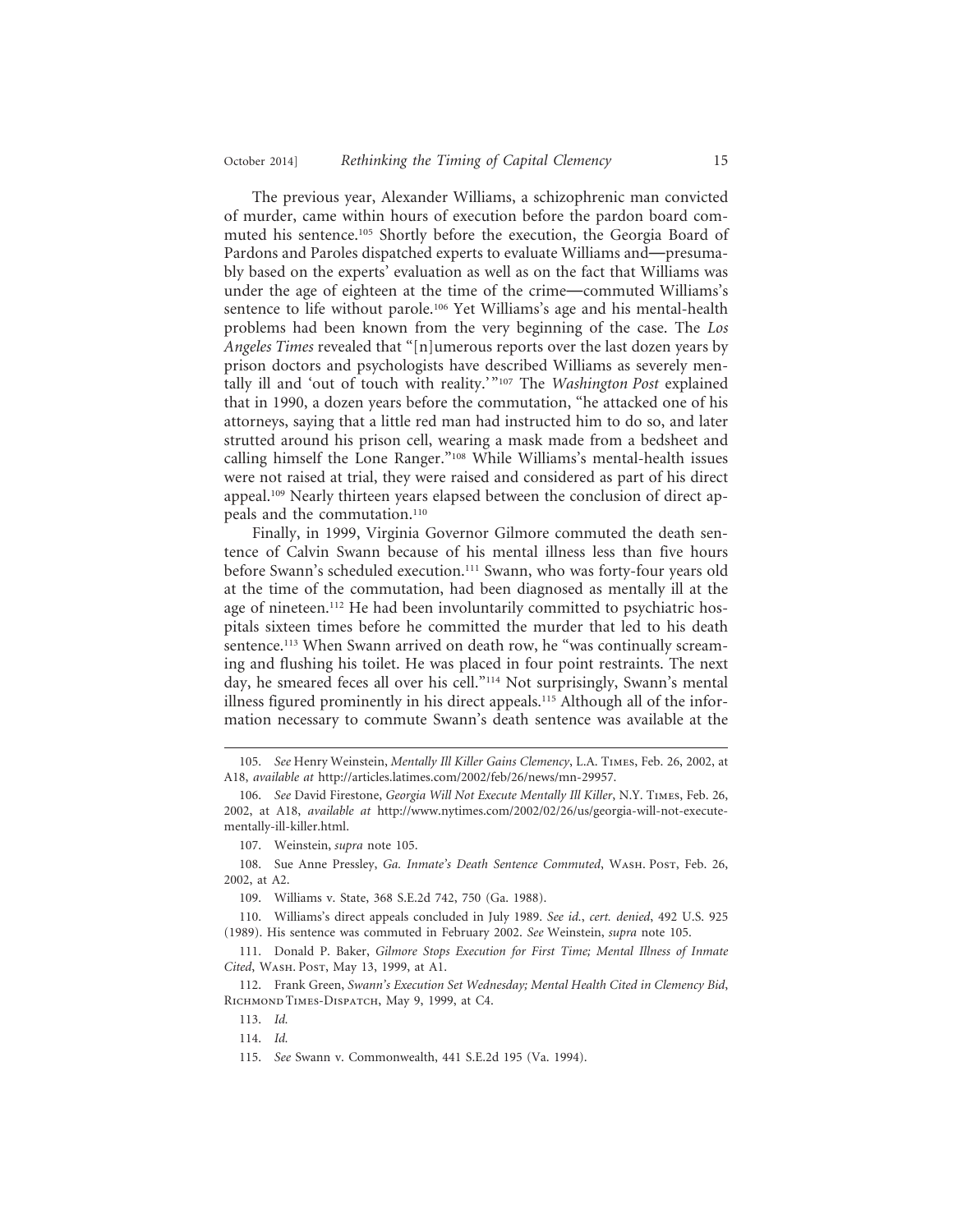conclusion of his direct appeals in 1994,116 the clemency grant did not come until nearly five years later.

#### 3. Questionable Evidence and Procedures

In four cases, governors commuted death sentences because of troubling procedural problems at trial or disconcerting police tactics during the initial investigation. These last-minute commutations followed decades of unnecessary litigation.

In 2010, Governor Strickland of Ohio commuted the death sentence of Kevin Keith, who had been on death row for over sixteen years.117 Strickland's decision appeared to turn on a defective lineup procedure used by the police and a troubling identification by a victim of the crime.118 Keith raised this information in a pretrial motion,<sup>119</sup> and it was one of his primary appellate issues on direct review.120 Keith's direct appeals ended in 1998, but the commutation of his sentence did not occur until a dozen years later.<sup>121</sup>

In 2008, Oklahoma Governor Henry commuted the death sentence of Kevin Young based on a four-to-one recommendation of the pardon board.122 News analysis of the clemency hearing appeared to indicate that the governor and pardon board based their decisions in large part on the fact that the jurors in the case "did not want to give Young the death sentence but did not receive clarification when they asked whether Young would be eligible for parole if he was sentenced to life without parole."123 The jurors'

119. Donna Glenn, *Lawyer: Defendant Victim of Mistaken Identity*, Columbus Dispatch, May 20, 1994, at 2B ("Banks told jurors police arrested the wrong man based on witnesses' descriptions of an unknown, large, black man they saw after the shootings at the Bucyrus Estates apartments Feb. 13."); Donna Glenn, *Selection of Suspect Questioned*, Columbus Dispatch, May 13, 1994, at 4C ("Attorney James Banks of Columbus had questioned procedures used by police to identify the gunman . . . . Banks claimed Bucyrus police used improper methods in providing the names of four possible suspects to [Richard] Warren, who police said identified Keith as the gunman.").

120. *See* State v. Keith, No. 3-94-14, 1996 WL 156710, at \*10–12 (Ohio Ct. App. Apr. 5, 1996).

122. Michael McNutt & Julie Bisbee, *Governor Spares Second Killer's Life*, Oklahoman, July 25, 2008, at 1A; Julie Bisbee, *Board Asks Henry to Stop Inmate's Execution*, NewsOK (July 9, 2008), http://newsok.com/board-asks-henry-to-stop-inmates-execution/article/3267727.

123. Julie Bisbee, *Clemency Bid Brings 30-Day Execution Stay: Governor Will Review Sentence Given in 1996 Slaying at a Steak House*, NewsOK (July 16, 2008), http://newsok.com/ clemency-bid-brings-30-day-execution-staybrspan-classhl2governor-will-review-sentencegiven-in-1996-slaying-at-a-steak-house.span/article/3270720/ (discussing juror statements

<sup>116.</sup> *See* Swann v. Virginia, 513 U.S. 889 (1994).

<sup>117.</sup> See Alan Johnson, *Governor Commutes Death Sentence to Life*, COLUMBUS DISPATCH, Sept. 3, 2010, at 1A, *available at* http://www.dispatch.com/content/stories/local/2010/09/03/ governor-commutes-death-sentence-to-life.html.

<sup>118.</sup> *See* Editorial, *Case for Clemency*, Akron Beacon J., Aug. 23, 2010, at A5, *available at* http://www.ohio.com/editorial/editorials/case-for-clemency-1.177222 (mistakenly claiming that this information was new).

<sup>121.</sup> *See* State v. Keith, 684 N.E.2d 47 (Ohio 1997), *cert. denied*, 523 U.S. 1063 (1998).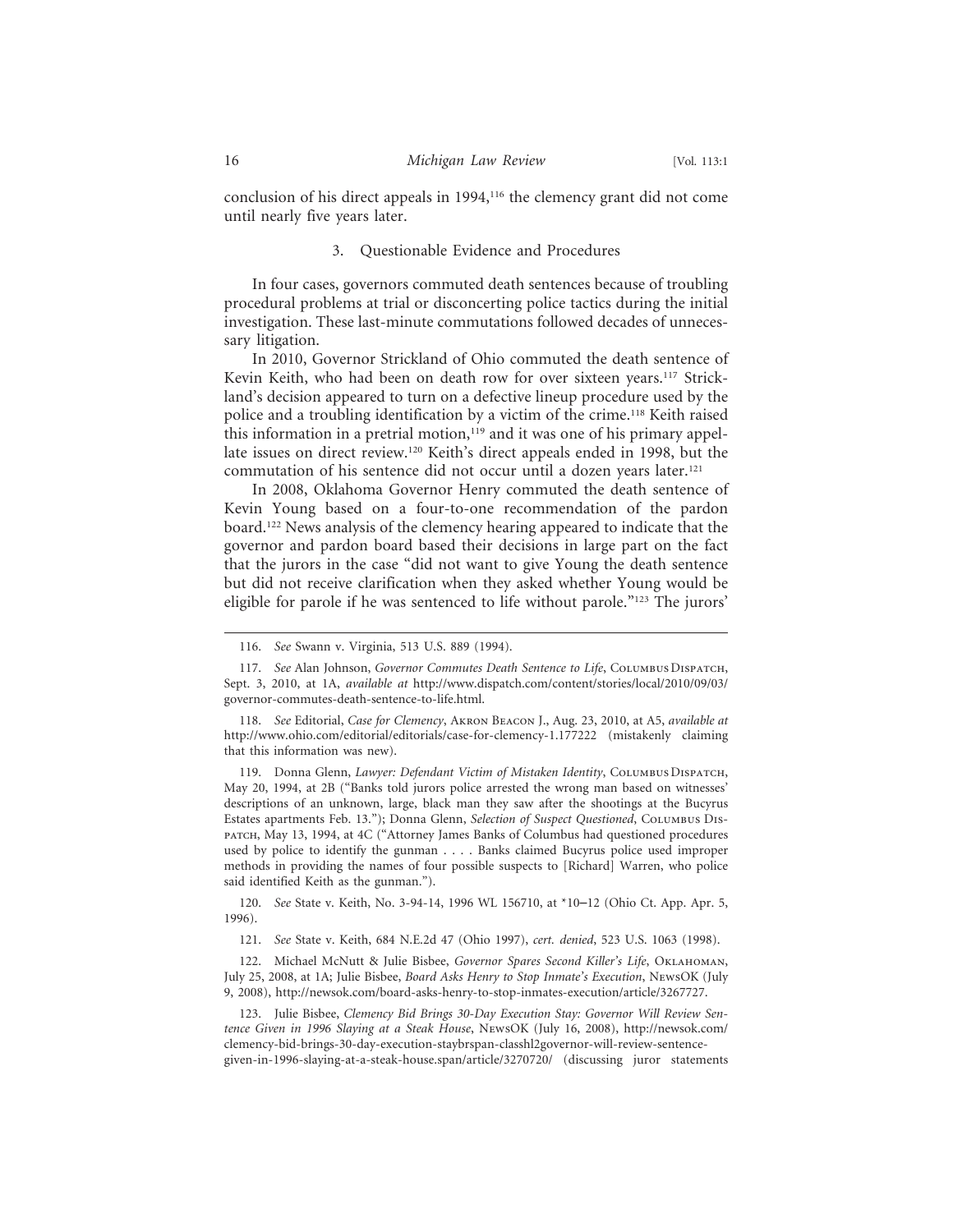statements had never been presented to a court and took the attorney general by surprise.124 It appears that Young's lawyers simply gathered the jurors' statements in order to make a convincing case for mercy at the clemency hearing. Defense lawyers could have used the same approach if there had been a clemency hearing at the conclusion of direct appeals, which occurred seven years earlier.125

Over a decade after Kenneth Foster was sentenced to death, Governor Perry of Texas commuted his sentence because Foster (who was the getaway driver) had been jointly tried along with the triggerman.126 Perry thought that this procedure, which obviously was known from the very beginning of the case, was unfair and that "the Legislature should examine" it.<sup>127</sup> Following the conclusion of direct appeals, Foster filed three separate state habeas corpus petitions and multiple federal habeas corpus petitions, all of which were decided while Perry was governor.<sup>128</sup> None of that litigation would have been necessary if Perry or his predecessor had considered clemency earlier in the process.

Last but not least, Governor Hunt of North Carolina commuted the death sentence of Marcus Carter in 2000 because of the lack of counsel at trial.129 Carter's first murder trial resulted in a hung jury.130 In the four months before the retrial, Carter's attorneys refused to speak with him, and he therefore requested new counsel.<sup>131</sup> At the second trial, the judge gave Carter the choice either to rely on the same lawyers or to appear pro se.132 Carter chose to represent himself and was sentenced to death.133 This course of events was well known from the very beginning of Carter's retrial, and the

126. Emily Ramshaw, *Perry Commutes Texas Death Row Inmate Foster's Sentence: Sentence Commuted to Life for Driver in '96 Murder*, Dallas Morning News, Aug. 31, 2007, at 1A.

127. *Id.*

129. Liz Chandler, Gov. Hunt Intervenes to Call Off Execution, CHARLOTTE OBSERVER, Nov. 22, 2000, at 1A.

- 130. *Id.*
- 131. *Id.*
- 132. *Id.*
- 133. *Id.*

during clemency hearing); *see also* McNutt & Bisbee, *supra* note 122 (noting that the clemency appeal "hinged on jury").

<sup>124.</sup> Bisbee, *supra* note 123 (quoting the attorney general as stating that "the [clemency] hearing was the first time that information was presented to the state").

<sup>125.</sup> *See* Young v. State, 12 P.3d 20 (Okla. Crim. App. 2000), *cert. denied*, 532 U.S. 1055 (2001).

<sup>128.</sup> *See* Foster v. Quarterman, 466 F.3d 359, 363 (5th Cir. 2006); Foster v. Dretke, No. 05-70016, 2006 WL 616980 (5th Cir. Mar. 13, 2006); Ex parte Foster, No. WR-50823-03, 2007 WL 2460745 (Tex. Crim. App. Aug. 27, 2007); Ex parte Foster, No. WR-50823-02, 2007 WL 2257150 (Tex. Crim. App. Aug. 7, 2007).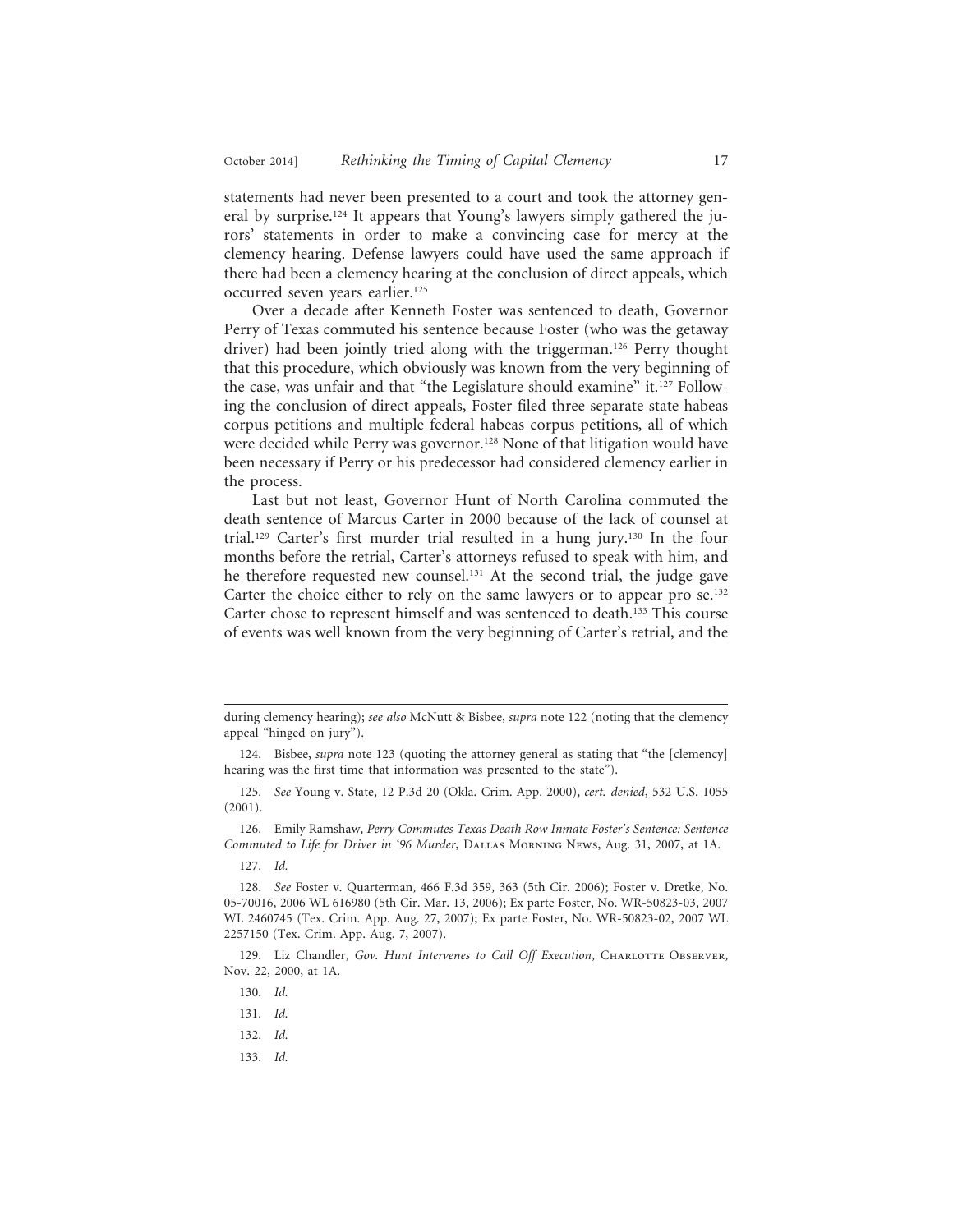events could have been the basis of a clemency grant at any time. Nevertheless, Hunt waited until the day of execution to commute Carter's sentence134—more than eight years after trial and almost five years after the conclusion of direct review.135

#### 4. Different Treatment of Codefendants

Inmates often seek clemency on the ground that a codefendant received a lighter sentence.<sup>136</sup> In theory, a request for mercy on this basis could be resolved early in the criminal justice process. When codefendants are involved, it is usually clear by the end of trial—and potentially even before trial if there was a plea bargain—whether one defendant is being treated much more harshly than another. In four cases, however, governors and pardon boards waited, very inefficiently, until the eve of execution to commute death sentences based on differential treatment of codefendants.

One day before Wendell Flowers was to be executed, North Carolina Governor Hunt commuted his death sentence to life without parole.<sup>137</sup> While he had been incarcerated for another crime, Flowers confessed to fatally stabbing a prisoner.<sup>138</sup> Because three other perpetrators involved in the killing were not sentenced to death, Hunt concluded that it would be unfair to execute Flowers.139 The fate of Flowers's codefendants was clear from the beginning of the case and thus Hunt could have made his clemency decision years earlier instead of waiting until the day before the execution.140

The same situation occurred in the Florida case of Michael Salvatore. Salvatore and two codefendants stood trial for the murder of a businessman, but only Salvatore was sentenced to death.<sup>141</sup> The different sentence for Salvatore was obviously known at the conclusion of trial, and Salvatore raised this issue in his direct appeal.<sup>142</sup> The governor commuted Salvatore's death sentence about eighteen months after the end of direct review.<sup>143</sup>

137. Foon Rhee, *Governor Blocks Execution*, CHARLOTTE OBSERVER, Dec. 16, 1999, at 1A.

138. *Id.*

139. *Id.*

140. *See id.* Flowers's execution date (and commutation) came only about a year after the conclusion of direct review. *See* State v. Flowers, 489 S.E.2d 391 (N.C. 1997), *cert. denied*, 522 U.S. 1135 (1998).

141. *Graham: Clemency Needed in Miami Case*, Miami News, May 6, 1981, at 16A.

142. Salvatore v. State, 366 So. 2d 745, 749–51 (Fla. 1978) ("[D]efendant says that the death penalty is unconstitutionally imposed when a co-defendant on similar facts is not sentenced to death.").

143. *See* Salvatore v. Florida, 444 U.S. 885 (1979).

<sup>134.</sup> *See id.*

<sup>135.</sup> *See* State v. Carter, 451 S.E.2d 157, 161 (N.C. 1994), *cert. denied*, 515 U.S. 1107 (1995).

<sup>136.</sup> Scholars sometimes refer to this as sentencing equity. *See, e.g.*, Elizabeth Rapaport, *Straight Is the Gate: Capital Clemency in the United States from* Gregg *to* Atkins, 33 N.M. L. Rev. 349, 358 (2003).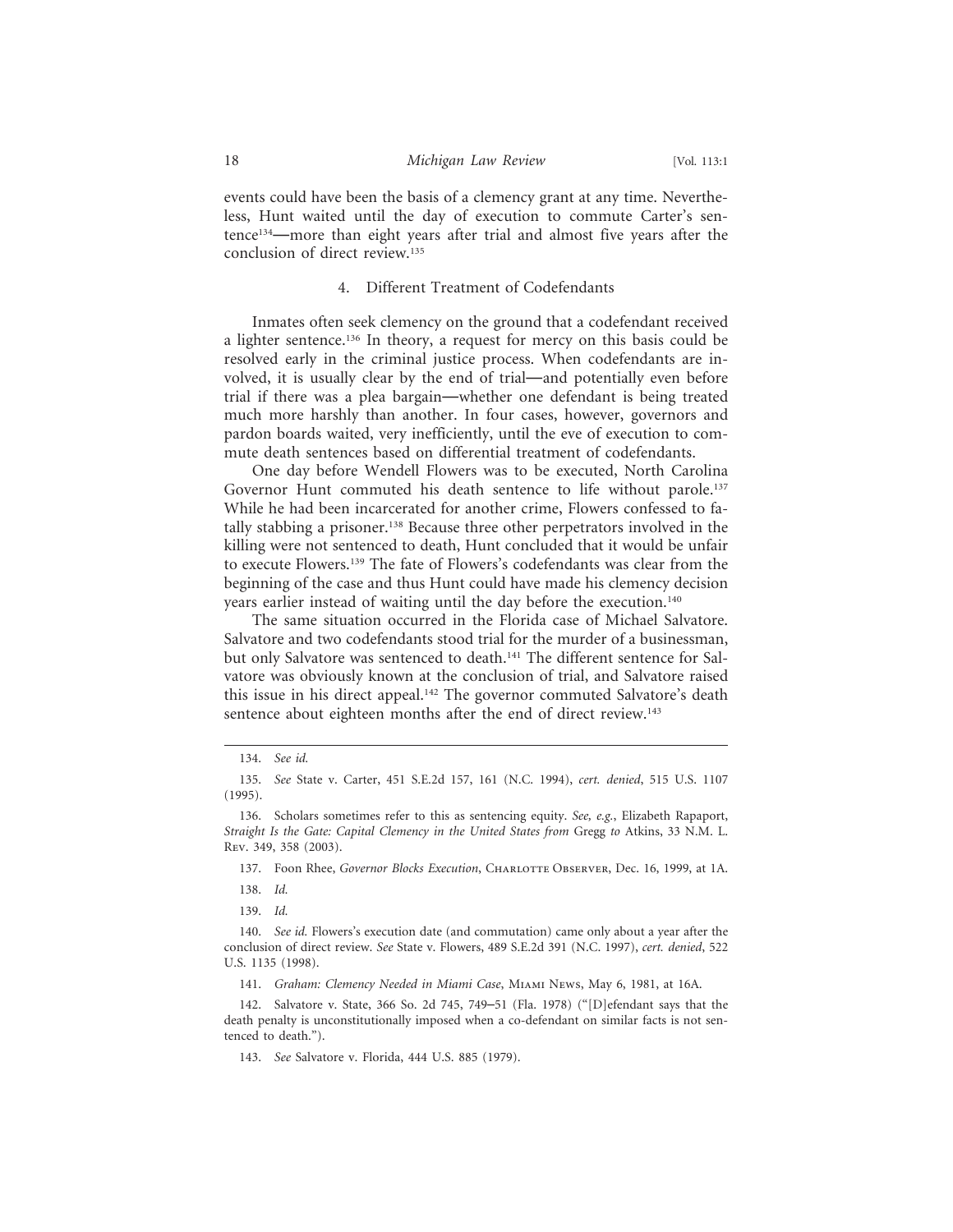In another Florida case, Richard Henry Gibson's death sentence was commuted because "one of his accomplices was sentenced to life and two others were never prosecuted."144 Prosecutors had argued in one trial that the codefendant had been the shooter, but they argued in Gibson's case that Gibson was the shooter.<sup>145</sup> Gibson was sentenced to death in 1975<sup>146</sup> and his direct appeals were final in 1978,<sup>147</sup> but he was not granted clemency until 1980.148

Finally, in the first commutation after the Supreme Court reinstated capital punishment, the Georgia Board of Pardons and Paroles commuted the death sentence of Charles Harris Hill because he was sentenced more harshly than were his codefendants.<sup>149</sup> Hill was one of three people involved in a murder during a failed burglary.<sup>150</sup> The first codefendant, the actual shooter, pled guilty to murder and received a life sentence; the second codefendant agreed to testify against Hill and was rewarded with a plea of voluntary manslaughter and a ten-year sentence.<sup>151</sup> The pardon board moved relatively quickly and commuted Hill's sentence exactly one year after the Georgia Supreme Court rejected his direct appeal.152

5. Support for Clemency from Jurors and the Victim's Family

Three death sentences have been commuted at least in part because the jurors who imposed the death sentence later indicated that they favored a lighter sentence.153 Similarly, at least one commutation was based on the fact that the victim's family opposed the execution. The statements from jurors and victims often became public only after the clemency was granted. But there is no reason to think the jurors or family members formed their opinions because of years of postconviction litigation. Had the clemency decision been made years earlier, the jurors and family members likely would have made the same statements.

As discussed above,<sup>154</sup> Oklahoma Governor Henry commuted the death sentence of Kevin Young because the jurors in the case "did not want to give Young the death sentence but did not receive clarification when they asked

- 148. *Graham Signs Two Death Warrants*, *supra* note 146.
- 149. Radelet & Zsembik, *supra* note 78, at 309–10.
- 150. *Id.*
- 151. *Id.*
- 152. *See* Hill v. State, 229 S.E.2d 737 (Ga. 1976).

153. Two of these three cases are also discussed above in conjunction with other reasons specifically, procedural problems and mental illness—for granting clemency. *See supra* notes 97–100, 122–125 and accompanying text.

154. *See supra* notes 122–125 and accompanying text.

<sup>144.</sup> Radelet & Zsembik, *supra* note 78, at 301.

<sup>145.</sup> Von Drehle, *supra* note 78, at 190.

<sup>146.</sup> *Graham Signs Two Death Warrants*, Miami News, Apr. 18, 1980, at 2A.

<sup>147.</sup> *See* Gibson v. State, 351 So. 2d 948 (Fla. 1977), *cert. denied*, 435 U.S. 1004 (1978).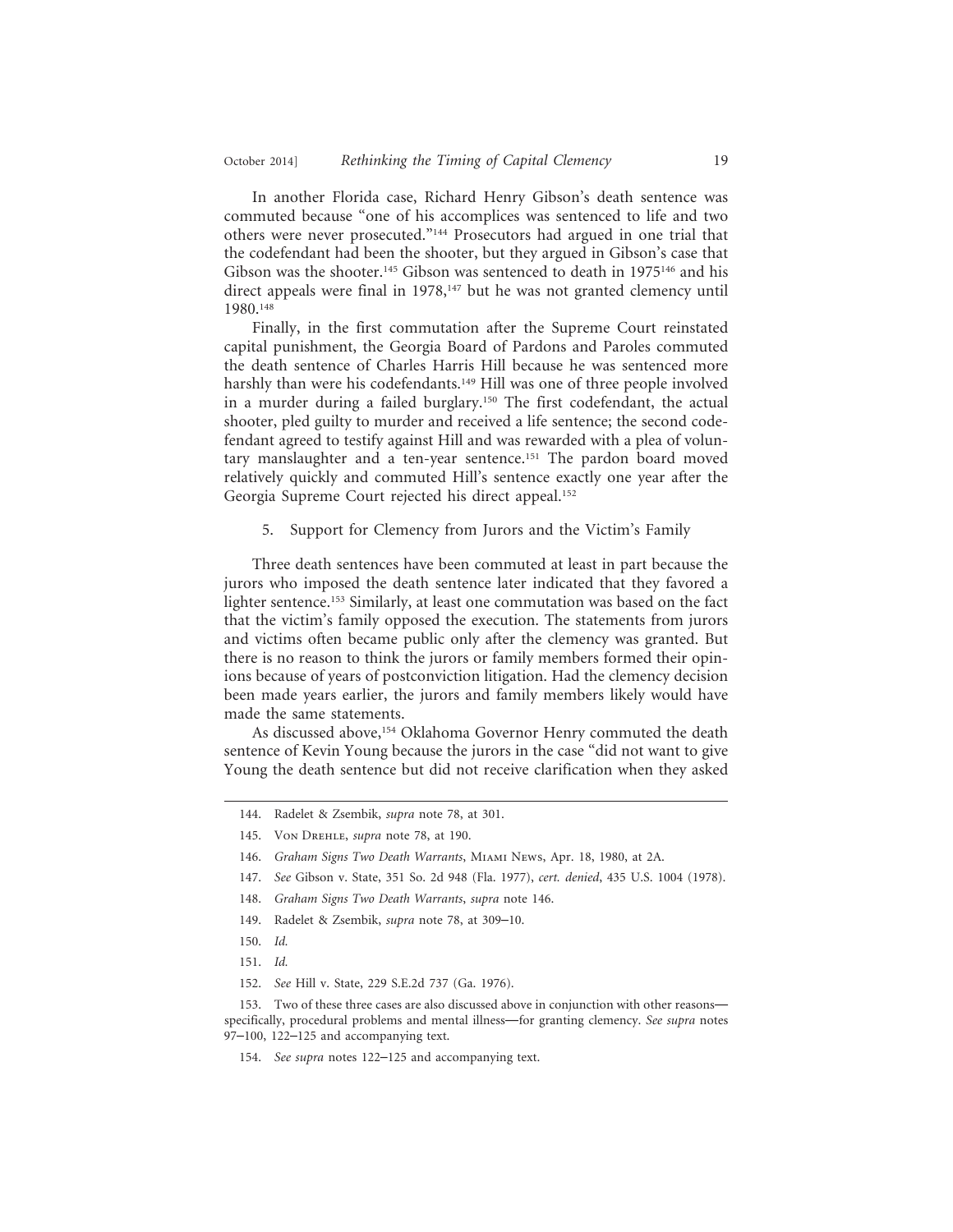whether Young would be eligible for parole if he was sentenced to life without parole."155 The jurors made these statements for the first time at the clemency stage.156 Because the jurors' statements stemmed from a faulty trial procedure rather than from a change of heart after trial, there is every reason to think they would have made the same statements if the clemency decision had been made before the habeas corpus process began. Young remained on death row for seven years following the end of his direct appeals.157

Statements from jurors played a smaller, albeit notable, role in the commutation of Arthur Baird's death sentence. As discussed above,158 Governor Daniels commuted Baird's sentence because of his mental illness, although Daniels also relied on statements from jurors that they would have imposed life without parole if that option had been available at trial.<sup>159</sup> Although Indiana law was changed to add a life without parole option in 1993, the same year that Baird's direct appeals ended,<sup>160</sup> Daniels did not commute the sentence until days before Baird's execution in 2005.161 The jurors likely would have made their statements earlier if clemency had been considered earlier.

A nearly identical turn of events played out in the commutation of Willie James Hall. While the Georgia parole board did not state its reasons for commuting Hall's sentence, six of the jurors from Hall's trial offered sworn statements to the board indicating that they would have given Hall life without parole if that were an option at his trial.162 The parole board did not commute Hall's sentence until 2004, thirteen years after the end of direct review and one day before his scheduled execution.163

Relatedly, the views of the victim's family have also factored into commutation decisions.164 At the clemency hearing for William Neal Moore, the victim's niece noted that when she met Billy Moore on the night he was arrested, "he told her he was sorry and asked for her forgiveness."<sup>165</sup> The

- 159. *Governor Commutes Death Sentence*, *supra* note 97.
- 160. *See* Baird v. Indiana, 510 U.S. 893 (1993).
- 161. *See supra* text accompanying note 100.

162. Carlos Campos & Bill Rankin, *Murderer's Sentence Commuted*, Atlanta J.-Const., Jan. 27, 2004, at 1B ("On Monday, six of the jurors offered sworn statements to the parole board that they would have given Hall life without parole if that sentence had been an option at his trial."). The board members may have also relied in part on the district attorney's statement that he did not oppose life without parole because of Hall's good behavior in prison and his lack of a criminal record prior to the crime. *See id.*

163. *See id.*

164. In the case of Jeffrey Hill (*see* discussion *infra* Section I.A.11), the family's statements played a small role in the Ohio governor's decision to grant clemency. *See infra* notes 215–219 and accompanying text.

165. Holly Morris, *Board Spares Murderer: Term Commuted to Life in Prison*, Atlanta J.- Const., Aug. 22, 1990, at A1 (internal quotation marks omitted).

<sup>155.</sup> *See* McNutt & Bisbee, *supra* note 122 (noting that the clemency appeal "hinged on jury"); Bisbee, *supra* note 123.

<sup>156.</sup> Bisbee, *supra* note 123.

<sup>157.</sup> *See* Young v. State, 12 P.3d 20 (Okla. Crim. App. 2000), *cert. denied*, 532 U.S. 1055 (2001).

<sup>158.</sup> *See supra* notes 97–100 and accompanying text.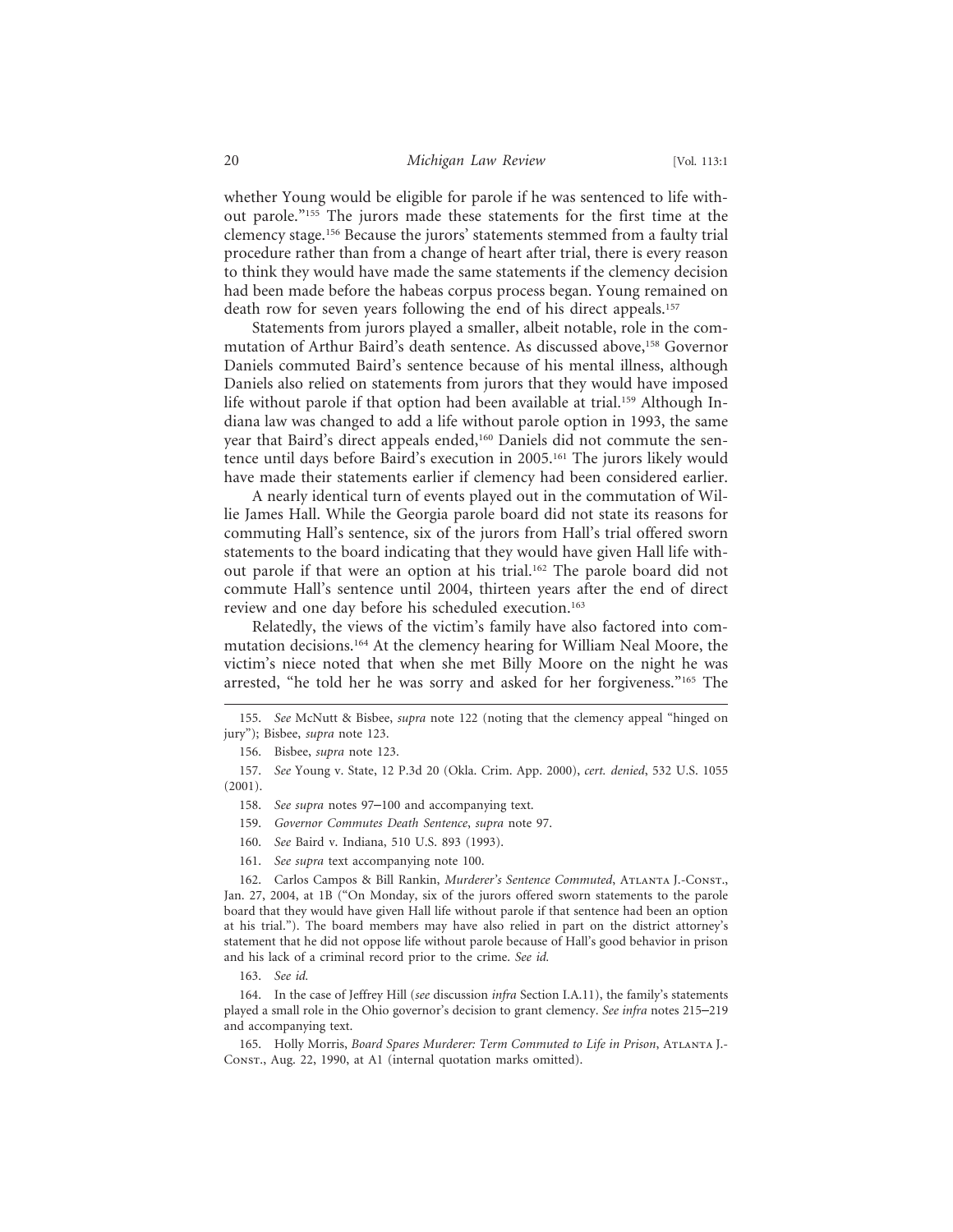chairman of the Georgia Board of Pardons and Paroles explained that "[t]o say the least, the board was very much impressed by the fact that we did have family of the victim who . . . also asked for clemency. That is something that we do not often see."166 The pardon board also based its decision on the fact that Moore was sentenced to death without a jury trial before the U.S. Supreme Court had ruled on the constitutionality of Georgia's death penalty statute.167 Both pieces of information—the lack of a jury trial and the family's support for commutation—were available at the end of Moore's direct appeals nearly fourteen years before commutation.<sup>168</sup>

#### 6. Ineffective Assistance of Counsel

One of the best arguments against conducting a clemency determination after direct appeals is that we may not yet know whether the defendant received ineffective assistance of counsel. In state and federal habeas proceedings, courts can conduct hearings to document evidence about the quality of the lawyering that would not necessarily be clear from the trial record.169 For this reason, many states do not even allow ineffective assistance of counsel claims on direct review.170 Occasionally, however, there are capital cases in which the defense lawyer's incompetence is known by the end of the direct appeals process. In one case, poor lawyering was well known from the beginning of the case and served as the basis for commutation decades later.

In 2012, Governor Kasich of Ohio commuted the death sentence of Ronald Post.<sup>171</sup> In voting five to three to recommend clemency, the Ohio Parole Board focused on "omissions, missed opportunities and questionable decisions made by his previous attorneys and [recommended clemency] because that legal representation didn't meet expectations for a death penalty case."172 The attorneys' poor performance was well known at the time of trial. For instance, in 1987, the local newspaper ran a front-page story explaining that Post's attorneys convinced him to plead no contest to the murder charges and, allegedly, promised him that, by doing so, he would not

<sup>166.</sup> *Id.* (internal quotation marks omitted).

<sup>167.</sup> *Id.*

<sup>168.</sup> *See* Moore v. State, 213 S.E.2d 829 (Ga. 1975) (per curiam), *cert. denied*, 428 U.S. 910 (1976).

<sup>169.</sup> *See* Eve Brensike Primus, *Structural Reform in Criminal Defense: Relocating Ineffective* Assistance of Counsel Claims, 92 CORNELL L. REV. 679, 688-89 (2007) (arguing for earlier consideration of ineffective assistance claims on direct review).

<sup>170.</sup> Carissa Byrne Hessick, *Ineffective Assistance at Sentencing*, 50 B.C. L. Rev. 1069, 1097 & n.165 (2009).

<sup>171.</sup> *See* Editorial, *Correcting Authority: The Governor's Appropriate Choice in the Ronald Post Case*, Akron Beacon J., Dec. 19, 2012, at A6.

<sup>172.</sup> *Ronald Post, Condemned Obese Ohio Killer, Granted Clemency*, CBS News (Dec. 17, 2012, 5:21 PM), http://www.cbsnews.com/news/ronald-post-condemned-obese-ohio-killergranted-clemency/.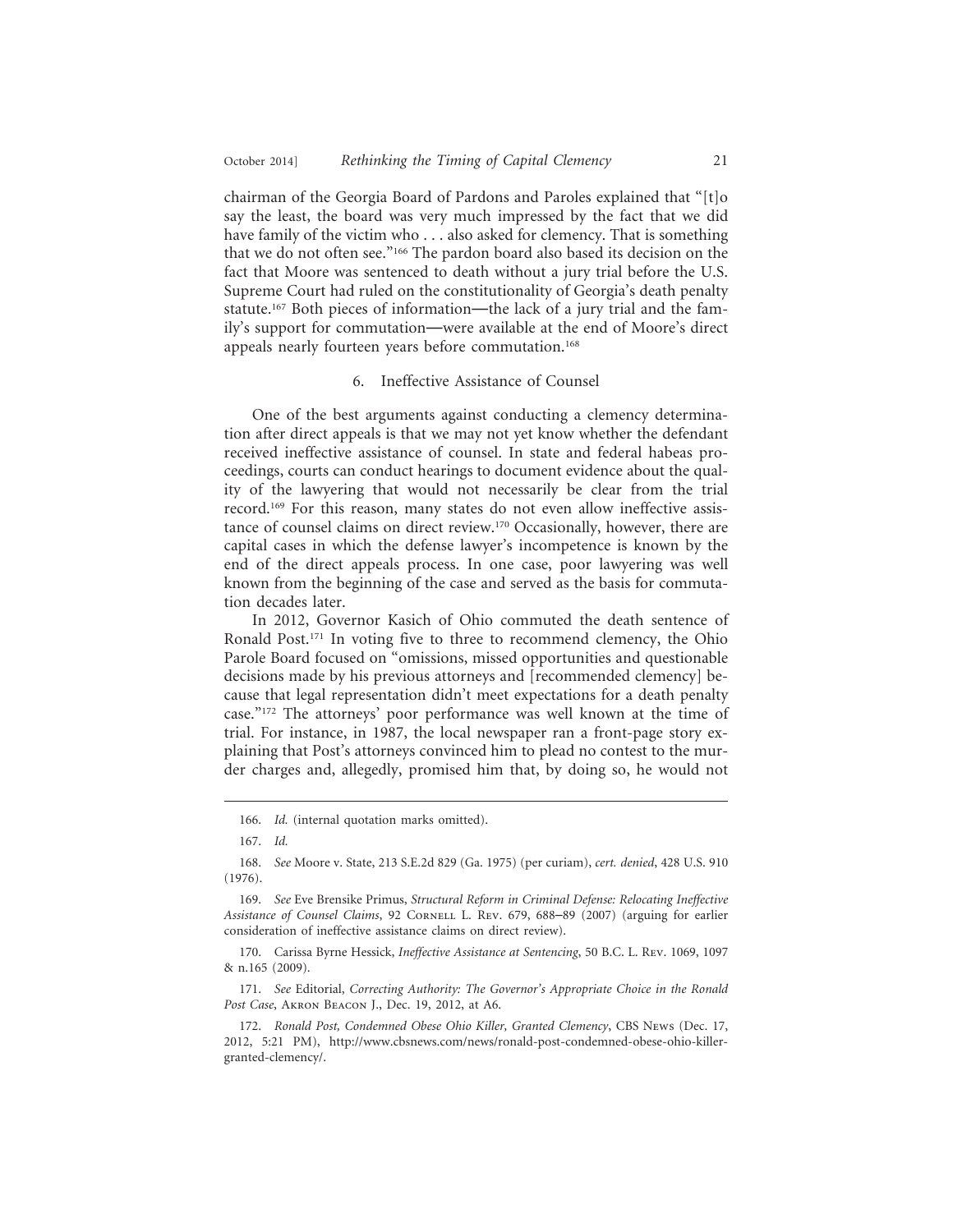receive the death penalty.173 The public defender's office focused on the no contest plea and other alleged ineffectiveness in the direct appeal of Post's death sentence.174 The Ohio Supreme Court rejected the ineffectiveness claim in a written opinion.175 While the federal habeas court considered the issue in more detail twenty-three years later,<sup>176</sup> the ineffectiveness issue was well known in 1987 and the governor could have relied on it then (just as in 2012) as the basis for commutation.

#### 7. Racial Discrimination

Although there is an extensive literature on racial discrimination and the death penalty,<sup>177</sup> race (perhaps not surprisingly) has played a comparatively minor role in successful commutations during the modern era. One exception is the 2001 commutation of Robert Bacon Jr. in North Carolina. In 2001, Governor Easley commuted Bacon's death sentence without giving a specific explanation.178 It appears, however, that Easley "agreed that Bacon received the death penalty, rather than life in prison, largely because of his race."179 Bacon and his lover, Bonnie Clark, killed Clark's husband in order to acquire life insurance proceeds.<sup>180</sup> Clark, who was white, was sentenced to life imprisonment; Bacon, who was black, was sentenced to death.181 Bacon's commutation came more than six-and-a-half years after the conclusion of direct review.<sup>182</sup>

#### 8. Failure to Preserve Evidence

Although DNA exonerations have received enormous attention in recent years, the government's failure to preserve evidence has also stopped executions. In two cases, governors commuted death sentences because potentially exculpatory evidence had been destroyed or lost.

<sup>173.</sup> David Knox & Scott Stephens, *Ronald Post's Plea Puts Him on Death Row*—*C-T Probe Raises Question: Was It Legal?*, Chron.-Telegram (Lorain County, Ohio), Jan. 14, 1987, at A1.

<sup>174.</sup> *Id.*

<sup>175.</sup> State v. Post, 513 N.E.2d 754, 762–63 (Ohio 1987).

<sup>176.</sup> *See* Post v. Bradshaw, 621 F.3d 406 (6th Cir. 2010).

<sup>177.</sup> For an overview, see David C. Baldus & George Woodworth, *Race Discrimination and the Death Penalty: An Empirical and Legal Overview*, *in* America's Experiment with Capital Punishment 501 (James R. Acker et al. eds., 2d ed. 2003).

<sup>178.</sup> Anna Griffin, *Easley Spares Man on N.C. Death Row: Robert Bacon Gets Life for Murder in Case with Racial Overtones*, CHARLOTTE OBSERVER, Oct. 3, 2001, at 1A.

<sup>179.</sup> *Id.*

<sup>180.</sup> *Id.*

<sup>181.</sup> *Id.* One additional fact could move the Bacon case into the uncertainty category. A juror came forward shortly before the execution and said that other jurors had made racist comments during deliberations. I have coded the case as supporting the theory that threshold clemency decisions can be made at the conclusion of direct appeals because the different result for a black and white defendant in the same case appears to be the main reason for Bacon's commutation.

<sup>182.</sup> *See* State v. Bacon, 446 S.E.2d 542 (N.C. 1994), *cert. denied*, 513 U.S. 1159 (1995).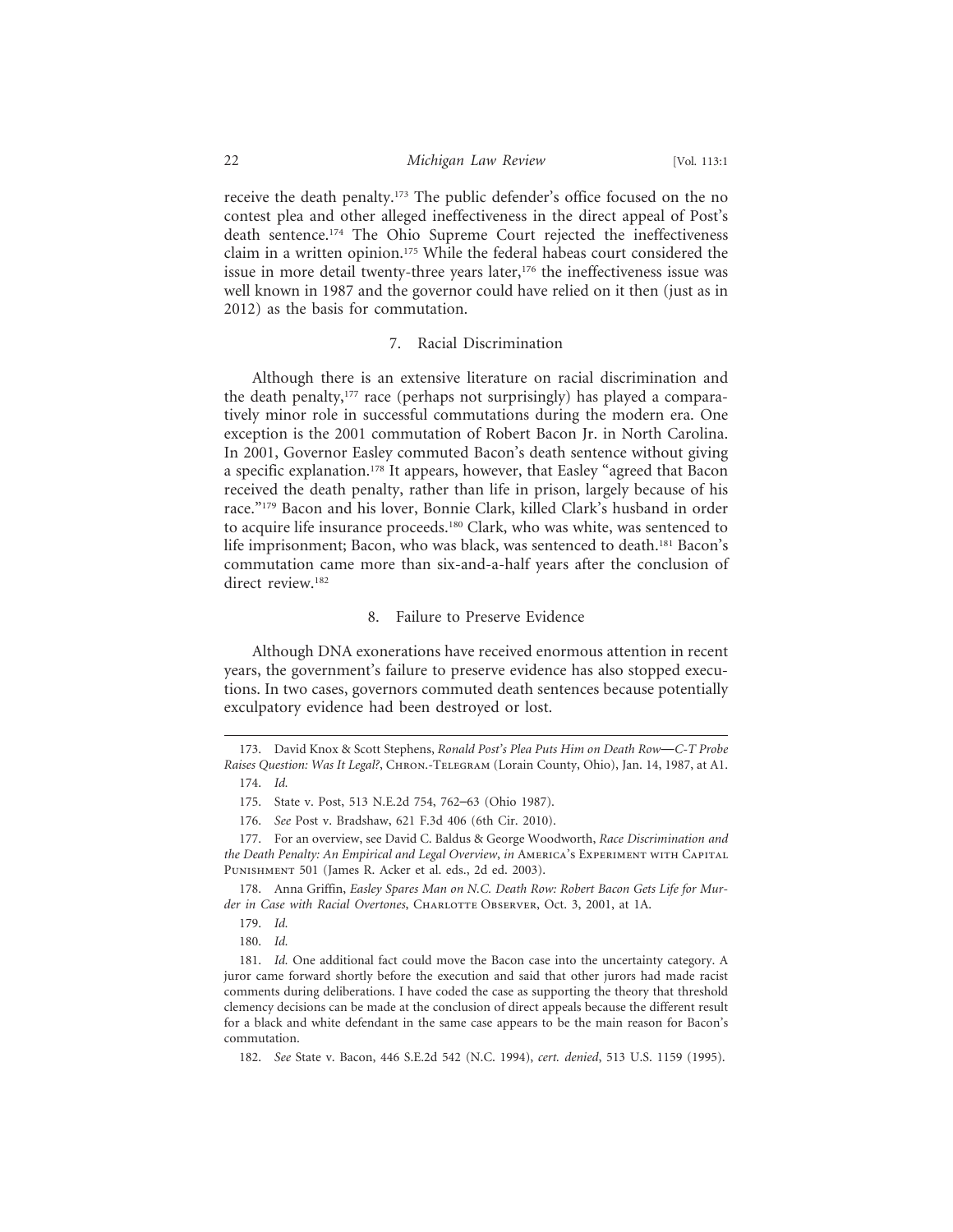In 2005, Virginia Governor Warner commuted the death sentence of Robin Lovitt because the murder weapon had been destroyed prior to the start of federal habeas corpus proceedings.<sup>183</sup> The destruction of the evidence was litigated throughout the federal court system, and Warner granted clemency the day before the scheduled execution,<sup>184</sup> more than four years after the conclusion of direct review.185

In a very similar case, Governor Easley commuted the death sentence of Charlie Mason Alston Jr. in 2002. Although the governor did not specify the basis for his decision, Alston's clemency petition "was based largely on missing scrapings from beneath" the victim's fingernails.186 The sheriff's office lost the scrapings, which could have contained DNA from the perpetrator, "sometime between Alston's 1992 trial and a 1996 appeal."<sup>187</sup> The governor made his clemency decision years later and just nine hours before the scheduled execution.188 Had the governor considered clemency at the end of direct review,189 it would have saved nearly six years of litigation.

In both of these cases, the loss of evidence was well known at the conclusion of direct review. Nevertheless, the governors waited until the eve of execution to commute the death sentences, no doubt hoping that courts would act first.

#### 9. Proportionality

Inmates who have been sentenced to death often argue that their sentences are disproportionate to the sentences received by defendants in comparable cases. When the Supreme Court reinstated capital punishment in 1976, it seemed to require that states conduct proportionality review of death sentences on appeal.190 By 1983, however, the Court backtracked and held that judicial proportionality review was not mandatory.<sup>191</sup> Nevertheless, proportionality claims are still raised in clemency proceedings. In two cases, governors were swayed by proportionality arguments, although they did not act until the last minute.

A few days before leaving office in January 2011, Governor Bredesen of Tennessee commuted the sentence of Edward Jerome Harbison because

<sup>183.</sup> *See* David Stout, *Clemency Stops an Execution in Virginia*, N.Y. Times, Nov. 30, 2005, at A19, *available at* http://www.nytimes.com/2005/11/30/national/30execution.html.

<sup>184.</sup> *Id.*

<sup>185.</sup> *See* Lovitt v. Commonwealth, 537 S.E.2d 866 (Va. 2000), *cert. denied*, 534 U.S. 815 (2001).

<sup>186.</sup> Anna Griffin, *Easley Commutes Alston's Sentence*, CHARLOTTE OBSERVER, Jan. 11, 2002, at 1A.

<sup>187.</sup> *Id.*

<sup>188.</sup> *Id.*

<sup>189.</sup> *See* Alston v. North Carolina, 461 S.E.2d 687 (N.C. 1995), *cert. denied*, 516 U.S. 1148 (1996).

<sup>190.</sup> *See* Gregg v. Georgia, 428 U.S. 153, 198 (1976).

<sup>191.</sup> For a helpful analysis, see William W. Berry III, *Practicing Proportionality*, 64 Fla. L. Rev. 687, 695–697 (2012).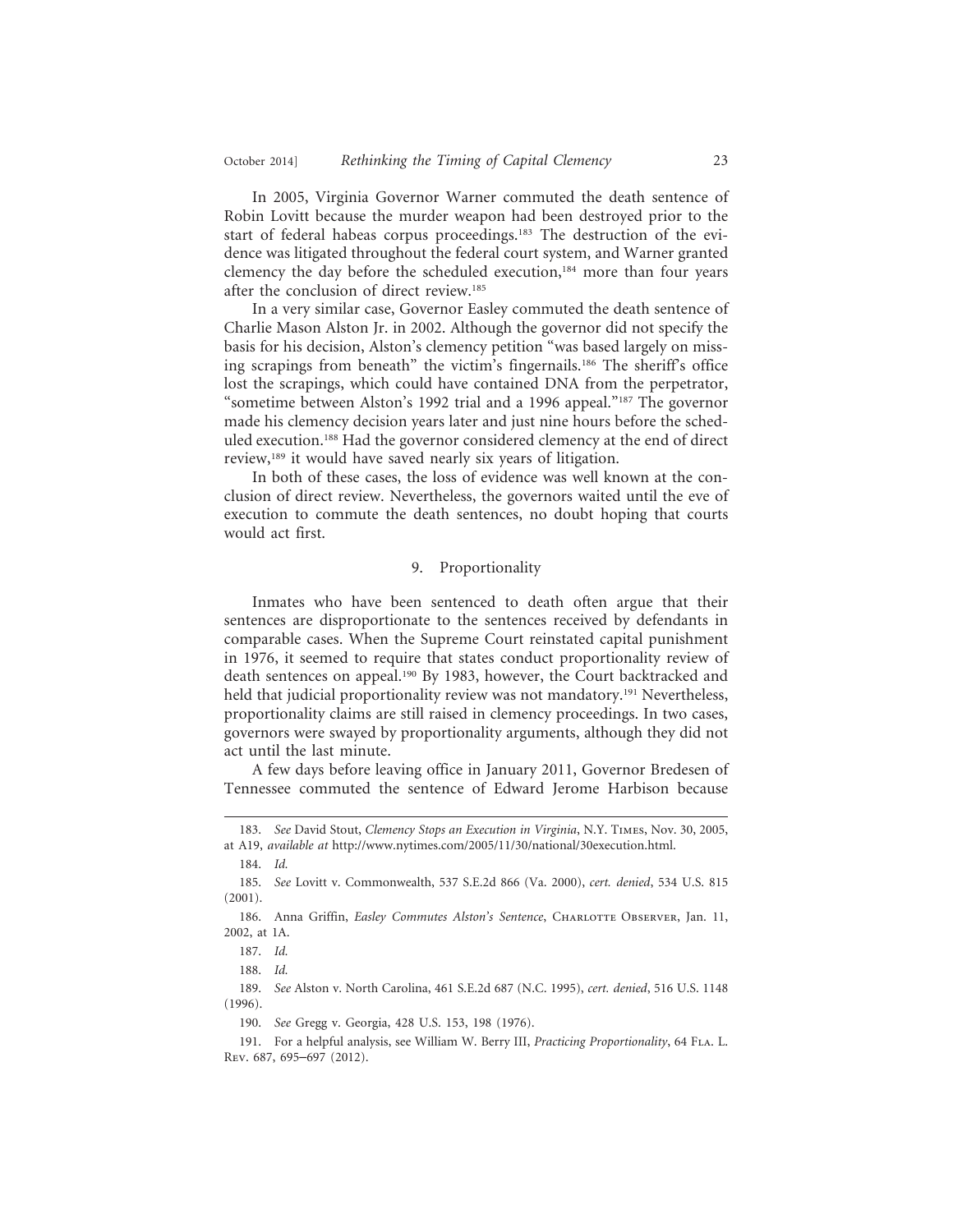"when [he] compare[d] it to others [he did]n't think it rose to the level of a death penalty crime."192 Harbison had been sentenced to death in 1983, and his case had wound its way up and down the state and federal courts for almost thirty years.<sup>193</sup> He even managed to have the Supreme Court decide whether the federal statute governing appointment of counsel for an indigent state defendant allows the attorney to represent the prisoner in subsequent state clemency proceedings.194 After decades of litigation, the governor granted clemency based on information that was available directly after Harbison's trial ended. In total, more than twenty-four years passed between the conclusion of direct review and Harbison's commutation.195

In 1996, Illinois Governor Edgar commuted the death sentence of Guinevere Garcia for killing her husband. The commutation came less than four years after Garcia's trial and before her direct appeals were even final.196 The speed of the clemency decision was not due to Edgar's decision to act at the conclusion of the direct appeals process—as this Article suggests—but because Garcia abandoned her appeals and requested to be put to death.197 Although some speculated that Edgar granted clemency because Garcia was a woman or because her husband sexually abused her,<sup>198</sup> Edgar maintained that he commuted her sentence because of a lack of premeditation and proportionality.199 Edgar concluded that Garcia's case looked more like a robbery gone wrong than a premeditated vicious homicide that merited death.200 Although Edgar did not set out to resolve the clemency question before the conclusion of direct appeals, this case demonstrates that it is possible to do so.

<sup>192.</sup> Brian Haas, *Bredesen Commutes Death Sentence, Pardons 22*, Tennessean, Jan. 12, 2011 (internal quotation marks omitted).

<sup>193.</sup> For bookends of the state litigation, see State v. Harbison, 704 S.W.2d 314 (Tenn. 1986), and Harbison v. State, No. E2011–01711–CCA–R3–PC, 2012 WL 1956757 (Tenn. Crim. App. May 31, 2012).

<sup>194.</sup> A majority of the Court agreed with Harbison that such representation is authorized under the statute. Harbison v. Bell, 556 U.S. 180 (2009).

<sup>195.</sup> *See Harbison*, 704 S.W.2d 314, *cert. denied*, 476 U.S. 1153 (1986).

<sup>196.</sup> The Illinois Supreme Court rejected Garcia's direct appeal on May 30, 1995. People v. Garcia, 651 N.E.2d 100, 109 (Ill. 1995). Garcia did not petition the U.S. Supreme Court for certiorari. Edgar granted clemency in early 1996 after "celebrity Bianca Jagger became aware of Ms. Garcia's case and, over her objection, petitioned Governor Edgar for clemency on her behalf." Heise, *supra* note 18, at 270.

<sup>197.</sup> *Edgar Commutes Sentence; Guinevere Garcia, Killer of Abusive Husband, to Serve Life Without Parole*, Chi. Trib., Jan. 16, 1996, at 1 [hereinafter *Edgar Commutes Sentence*].

<sup>198.</sup> For a detailed analysis of the case, see Lorraine Schmall, *Forgiving Guin Garcia: Women, the Death Penalty, and Commutation*, 11 Wis. Women's L.J. 283 (1996).

<sup>199.</sup> *See Edgar Commutes Sentence*, *supra* note 197.

<sup>200.</sup> *Official Statement*, Chi. Sun-Times, Jan. 17, 1996, at 18 ("Horrible as was her crime, it is an offense comparable to those that judges and jurors have determined over and over again should not be punishable by death.").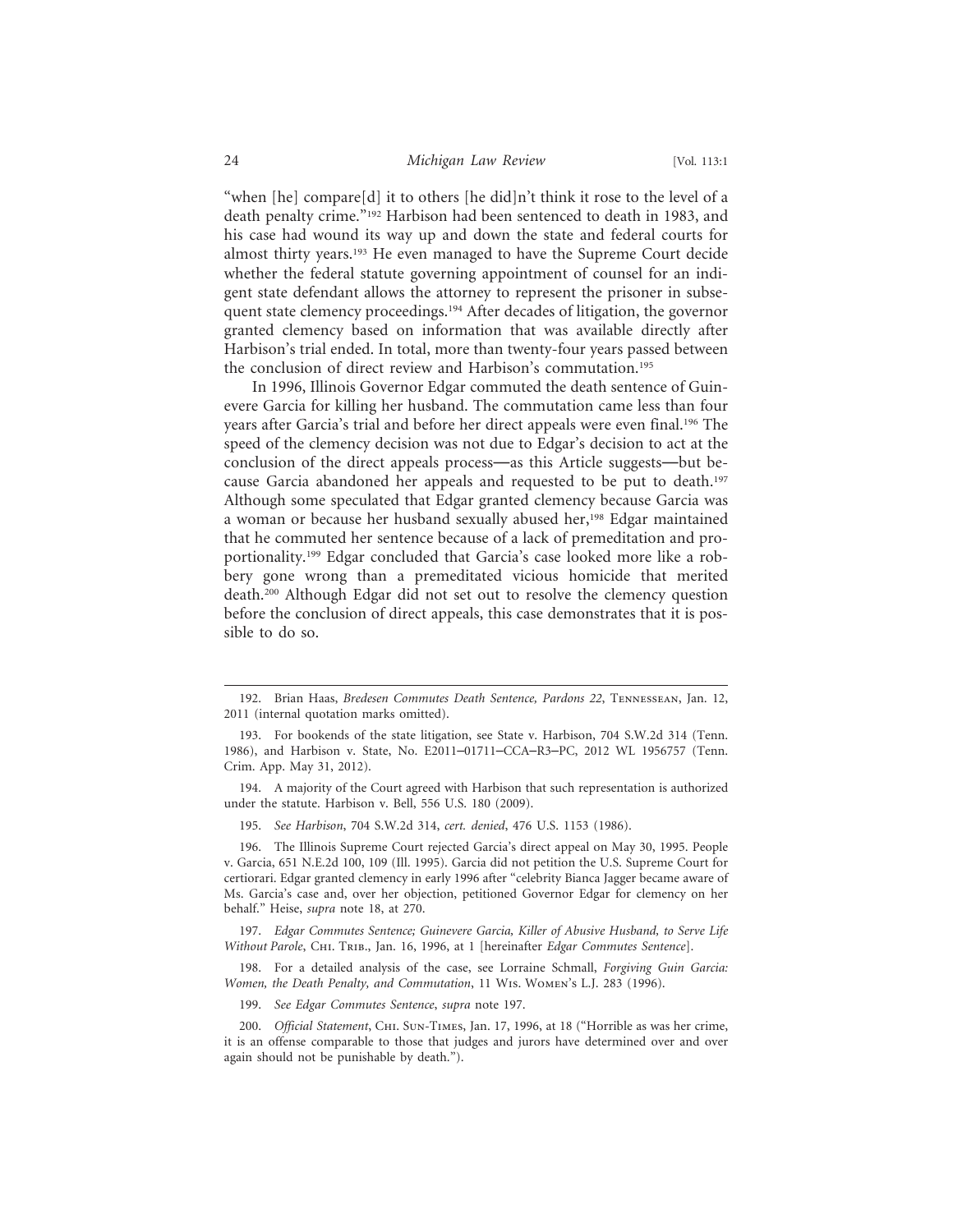# 10. Religious Conversion

Death-row inmates have famously made religious conversions prior to their executions,201 although this has rarely moved governors to commute their sentences.202 In one case, however, a governor granted clemency based on rehabilitation. At the end of his term, Governor Schwinden of Montana followed the recommendation of the state board of pardons and commuted the death sentence of David Cameron Keith.<sup>203</sup> Schwinden visited Keith in prison and concluded that "[h]e certainly manifests a deep sense of remorse .... He is a very strong Christian."<sup>204</sup> In addition to focusing on Keith's "legitimate religious conversion," the pardon board had also noted that "Keith is partially paralyzed and nearly blind from gunshot wounds . . . and may have shot his victim in reflex to being shot himself."205 Whether Schwinden relied exclusively on Keith's religious conversion or on other factors as well, the case demonstrates that it is possible to make a threshold clemency decision at the conclusion of direct review. Keith's conviction became final in March of 1988, and the commutation came nine months later in December 1988.206

#### 11. Mixed Rationales

In commuting death sentences, governors sometimes point to multiple reasons for their decision. In three cases, governors offered a panoply of reasons for last-minute commutations, and all of these reasons were known at the end of direct review.

In 2012, Governor Markell of Delaware commuted the sentence of Robert Gattis after the state pardons board recommended commutation by a vote of four to one.207 The board was swayed by the fact that only ten of the twelve jurors voted for death,<sup>208</sup> that other offenders were not punished as

205. *Id.*

<sup>201.</sup> The most famous example is probably Karla Faye Tucker. *See* Mary Sigler, *Mercy, Clemency, and the Case of Karla Faye Tucker*, 4 Ohio St. J. Crim. L. 455 (2007).

<sup>202.</sup> B. Douglas Robbins, Comment, *Resurrection from a Death Sentence: Why Capital Sentences Should Be Commuted upon the Occasion of an Authentic Ethical Transformation*, 149 U. Pa. L. Rev. 1115, 1169 (2001). Commentators, however, have advocated for such commutations. *E.g.*, *id.* at 1170.

<sup>203.</sup> Outgoing Governor Extends Clemency to Killer, DESERET NEws, Jan. 2, 1989, at E2, *available at* http://www.deseretnews.com/article/29202/outgoing-governor-extends-clemencyto-killer.html.

<sup>204.</sup> *Id.* (internal quotation marks omitted).

<sup>206.</sup> *See* State v. Keith, 754 P.2d 474 (Mont. 1988). Keith never petitioned the Supreme Court for certiorari.

<sup>207.</sup> *Gattis Spared: Markell Commutes Death Sentence to Life in Prison*, News J. (Wilmington, Del.) (Jan. 18, 2012) [hereinafter *Gattis Spared*] ("Markell cited the 'unusual and perhaps historic' recommendation of the Delaware Board of Pardons . . . to offer Gattis mercy.").

<sup>208.</sup> *Board of Pardons Recommendation to Governor Markell Regarding Clemency of Robert* Gattis, NEWS.DELAWARE.GOV (Jan. 15, 2012), http://news.delaware.gov/2012/01/15/board-ofpardons-recommendation-regarding-clemency-of-robert-gattis/. Delaware is one of only a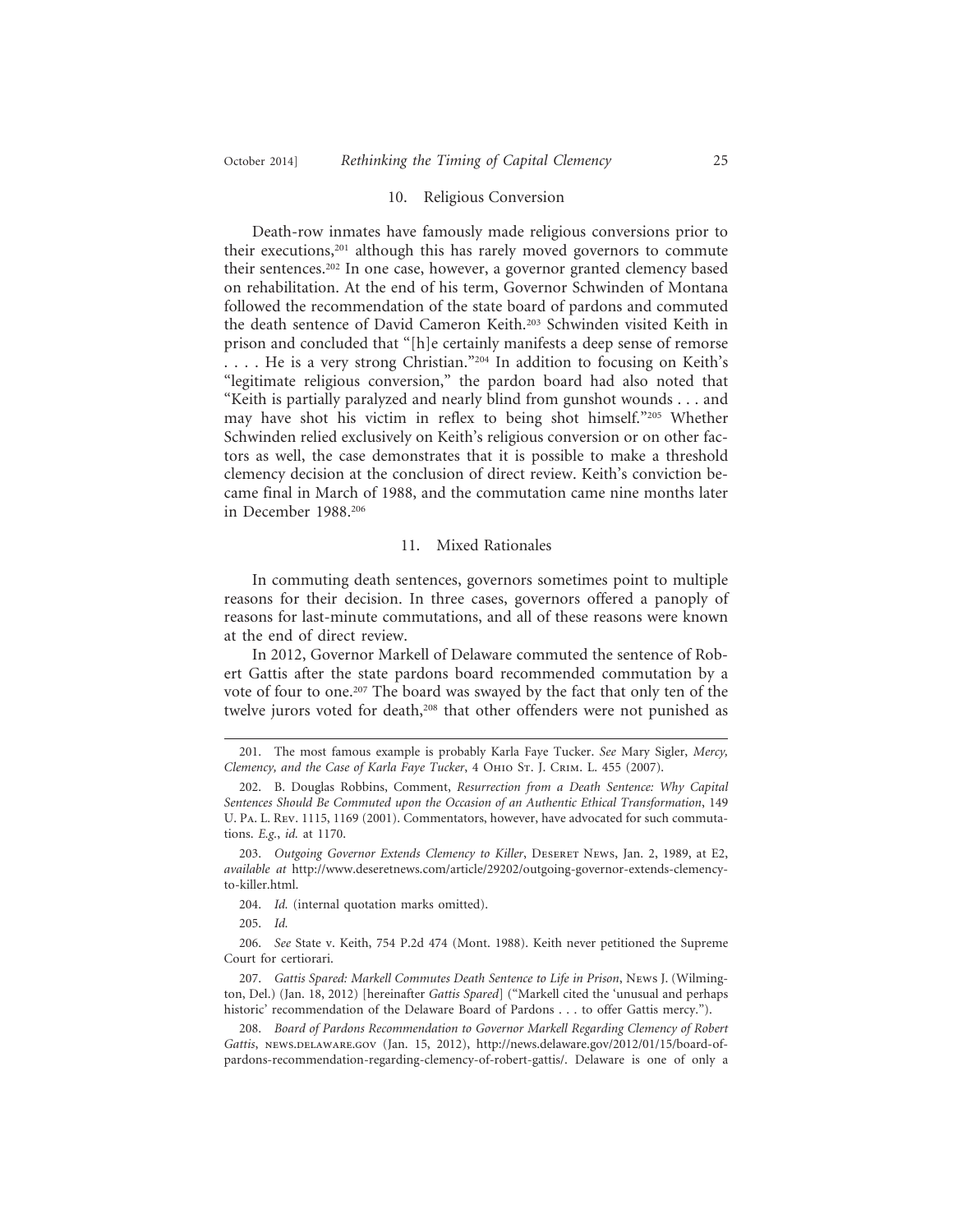harshly,<sup>209</sup> and that Gattis had a traumatizing childhood.<sup>210</sup> Markell commuted Gattis's sentence three days before the execution.211 Yet all of the crucial information was known since his 1990 conviction and sentence,<sup>212</sup> and therefore it was certainly known when the Supreme Court denied certiorari in 1994.213 At least eighteen years of litigation, and perhaps more, could have been avoided if a Delaware governor considered the case earlier.

A similar mixed-rationale clemency occurred in Ohio three years before. In 2009, Governor Strickland commuted the death sentence of Jeffrey Hill, who had been on death row for seventeen years.<sup>214</sup> Strickland agreed with the parole board, which had offered five reasons for clemency: "the views of the victim's family, the lack of adequate representation by counsel at Mr. Hill's sentencing, the remorse demonstrated by Mr. Hill regarding his actions, the lack of proportionality of the sentence of death in this case when compared with similar murder cases, and the expressed views of two justices of the Ohio Supreme Court which reviewed this case on appeal."215 Hill's direct appeals raised the proportionality and ineffective assistance of counsel claims,216 and the comments of the Ohio Supreme Court justices came as part of the direct appeal.<sup>217</sup> The parole board noted that Hill expressed remorse during his first interviews with the police following the crime.<sup>218</sup> Finally, although the victim's family members did not speak out against Hill's execution until the clemency proceeding, the parole board observed that they "were unaware that they could speak out on his behalf at the time of the court proceedings," which suggests that they would have spoken earlier if the clemency hearing had been held following direct appeals.219

Finally, in 1980, Governor Graham of Florida commuted the death sentence of Darrell Hoy, who had been involved in the brutal rape and murder

210. *Gattis Spared*, *supra* note 207.

211. *Id.*

212. *See, e.g.*, Gattis v. State, 637 A.2d 808, 822 (Del. 1994) (en banc) ("In evaluating the evidence in mitigation, the trial judge . . . noted that in his childhood the defendant had experienced abuse and been exposed to domestic violence.").

213. *See* Gattis v. Delaware, 513 U.S. 843 (1994).

214. *See Gov. Strickland Issues Statement on Clemency Application of Jeffrey D. Hill*, U.S. Fed. News Service, June 3, 2009.

215. *Id.*

216. State v. Hill, No. C-920497, 1993 WL 538902, at \*7–9 (Ohio Ct. App. Dec. 22, 1993).

217. State v. Hill, 653 N.E.2d 271, 284–85 (Ohio 1995) (Wright, J., dissenting).

218. Ohio Adult Parole Auth., In Re: Jeffrey D. Hill, OSP #A261-876, at 9 (2009), *available at* http://www.drc.ohio.gov/public/Clemency\_JeffreyHill.pdf.

219. *See id.*

handful of states that allows nonunanimous jury votes. Adam M. Gershowitz, *Delaware's Capital Jury Selection: Inadequate* Voir Dire *and the Problem of Automatic Death-Penalty Jurors*, 2 Del. L. Rev. 235, 237–38 (1999).

<sup>209.</sup> Sean O'Sullivan, *Board of Pardons Votes to Spare Convicted Killer*, News J. (Wilmington, Del.) (Jan. 16, 2012), http://www.delawareonline.com/article/20120116/NEWS01/ 201160322/.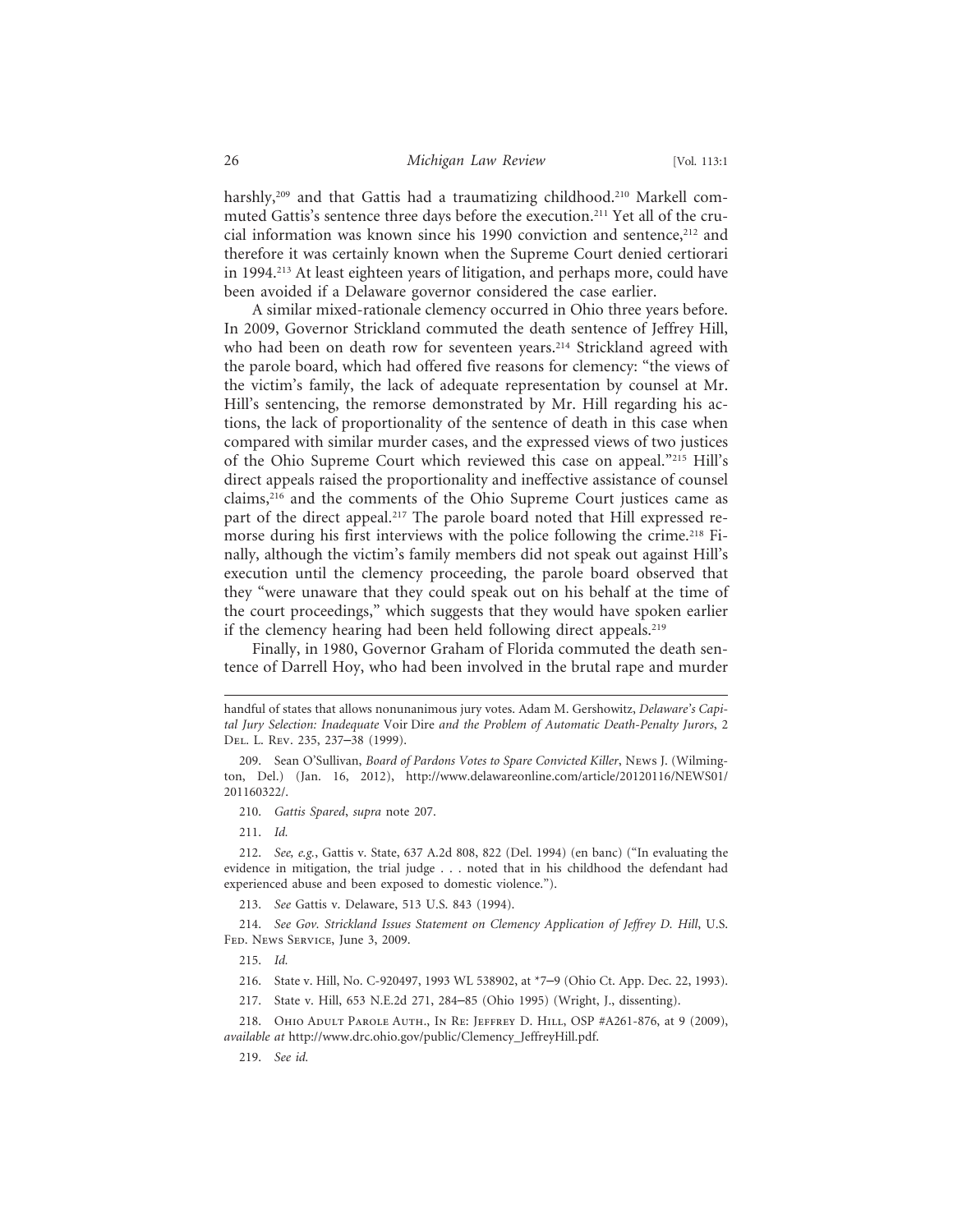of a Florida woman.220 Graham did not explain the reason for the commutation,<sup>221</sup> although media coverage suggests that the clemency application focused on the fact that the judge overrode the jury's recommendation for a life sentence and imposed death instead.222 Hoy's lawyer also focused on the fact that Hoy was "young, impressionable and of low intelligence."<sup>223</sup> All of this information was known at the time of trial, and the same clemency decision therefore could have been made more than a year earlier at the conclusion of direct appeals.224

# B. *Cases Where the Same Information Was Probably Available at the Conclusion of Direct Review*

In addition to the thirty-five cases set forth in Section I.A, there are an additional six cases in which the information justifying the clemency grant was probably available at the end of direct review. In each of these cases, however, there is not enough information to be certain.

In 2010, Governor Strickland commuted the death sentence of Sidney Cornwell because the jury had not been informed that Cornwell suffered from Klinefelter's syndrome, which is associated with developmental difficulties.225 The diagnosis of this syndrome only came about as part of postconviction litigation.226 Even though no court mentioned Klinefelter's syndrome by name in Cornwell's direct appeals, the courts did consider the symptoms that eventually gave rise to the diagnosis.<sup>227</sup> The key facts (albeit shorn of the technical medical terminology) were thus known by the conclusion of direct appeals, about a decade before the clemency grant.<sup>228</sup>

222. See Nancy Kalwary, *A Murderer's Life Goes on the Line*, Evening Indep. (St. Petersburg, Fla.), Dec. 12, 1979, at 26A. Florida allows judges to override jury recommendations for life sentences. Michael Mello & Ruthann Robson, *Judge Over Jury: Florida's Practice of Imposing* Death Over Life in Capital Cases, 13 FLA. ST. U. L. REV. 31 (1985).

223. Kalwary, *supra* note 222.

224. *See* Hoy v. Florida, 439 U.S. 920 (1978).

225. Joe Gorman, *Clemency Stuns Family, Detective*, TRIB. CHRON. (Warren, Ohio), Nov. 17, 2010, https://www.tribtoday.com/page/content.detail/id/549705/Clemency-stuns-family- detective.html.

226. Cornwell v. Bradshaw, 559 F.3d 398, 408 (6th Cir. 2009).

227. State v. Cornwell, 715 N.E.2d 1144, 1155–56 (Ohio 1999) ("Psychologist James Eisenberg testified that Cornwell functions in the low average to borderline range of intelligence, with a verbal IQ of 83. Based on various tests that he administered to Cornwell, Eisenberg described Cornwell as a person who is shy and fairly introverted and as one who lacks selfconfidence and has low self-esteem.").

228. *See* Cornwell v. Ohio, 528 U.S. 1172 (2000). Because it is possible that the specific diagnosis of Klinefelter's syndrome was the basis for the commutation, I have placed Cornwell's case in the "likely" rather than "certainly" category.

<sup>220.</sup> Virginia Ellis, 2 Death Warrants Signed; Hoy May Get Life, ST. PETERSBURG TIMES, Jan. 10, 1980, at 1B.

<sup>221.</sup> *Id.* Graham "made a point of never saying publicly why he chose to commute a man's sentence. . . . Graham worried that if he spelled out his reasons for granting mercy, clemency would become just another quasi-judicial proceeding." Von Drehle, *supra* note 78, at 190.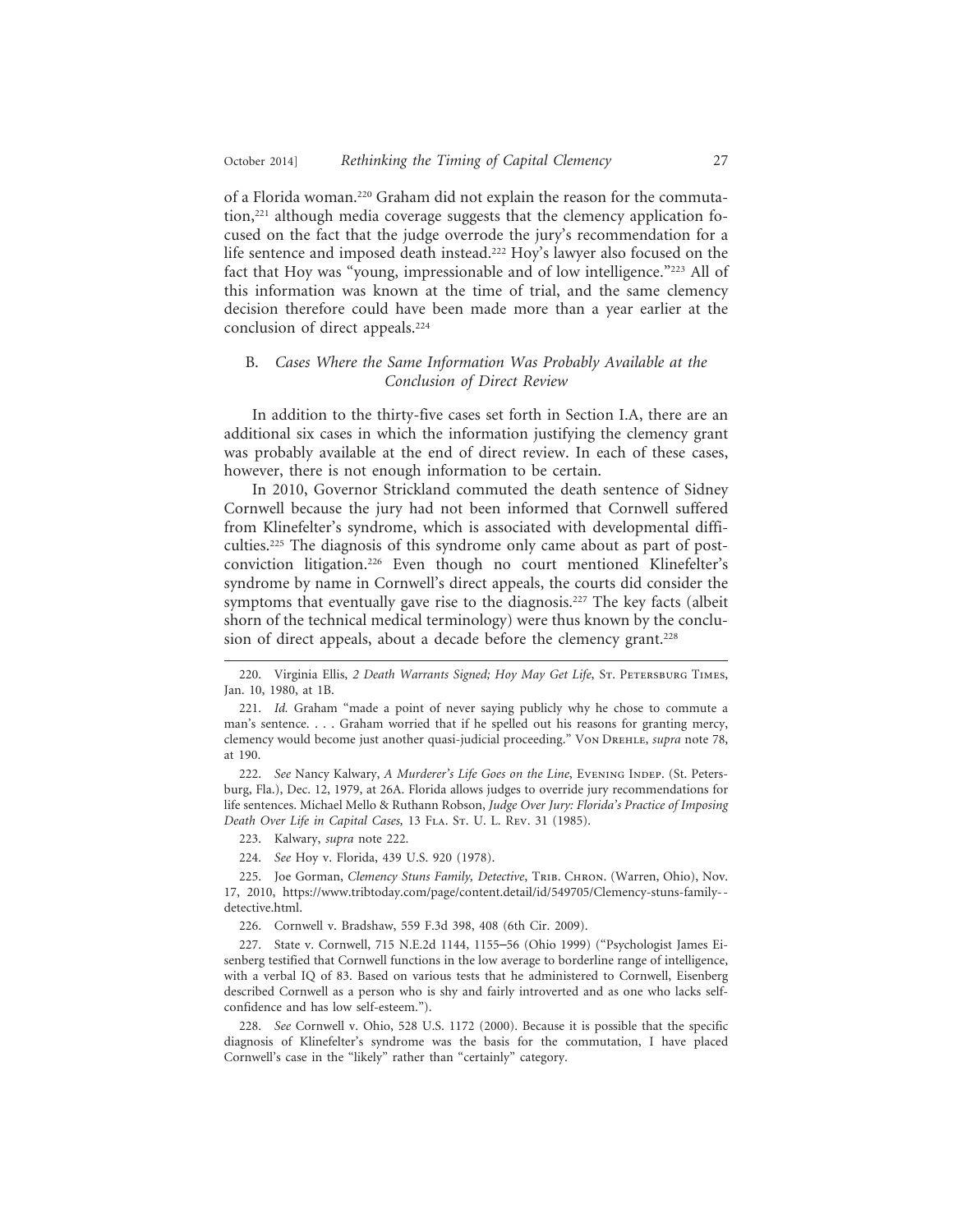#### 28 *Michigan Law Review* [Vol. 113:1

Also in 2010, Governor Bredesen of Tennessee granted clemency to Gaile Owens, who had been on death row since 1986 for the murder of her husband.<sup>229</sup> The governor pointed to the fact that Owens had been abused during her marriage230 and that she had consistently admitted her guilt in the murder and accepted a conditional guilty plea, which later became ineffective.231 Additionally, the governor noted that he had reviewed thirty-three other Tennessee cases in which a wife was convicted of first-degree murder for arranging the murder of her husband, and the governor observed that each case had resulted in life imprisonment.232 Some of this information such as the revoked guilty plea and many of the thirty-three murder-for-hire cases—was known at the conclusion of direct appeals. But Owens did not acknowledge that she suffered abuse from her spouse until after direct review ended.<sup>233</sup>

If the governor had been called upon to grant clemency at the conclusion of Owens's direct appeals, Owens may or may not have offered information about the domestic abuse at that point. In any event, it is not clear how much emphasis the governor placed on the abuse. In his statement explaining the commutation, Bredesen said only that "there's at least the possibility of her being in an abusive marriage" and then made a brief reference, in a single sentence, to abuse being a factor in the severity of the punishment.234 By contrast, the governor spent four paragraphs detailing the revoked guilty plea and discussing comparable cases where the defendant did not receive the death penalty.235 On balance, given that governors have a propensity to grant clemency for female offenders<sup>236</sup> and that many of the key facts giving rise to Owens's commutation were known from the time of her trial, it is likely (although not certain) that the governor would have had access to the salient information at the conclusion of direct appeals. If so, a clemency determination at that point would have saved more than twentytwo years of postconviction petitions.<sup>237</sup>

In 1999, Arkansas Governor Huckabee commuted the death sentence of Bobby Ray Fretwell after a juror appeared before the Arkansas Post-Prison

<sup>229.</sup> Jeff Woods, *Governor's Statement on Owens Commutation*, Nashville Scene (July 14, 2010, 10:55 AM), http://www.nashvillescene.com/pitw/archives/2010/07/14/governorsstatement-on-owens-commutation.

<sup>230.</sup> *See id.*

<sup>231.</sup> *Id.*

<sup>232.</sup> *Id.* Bredesen noted that one of the thirty-three had been sentenced to death and commuted by a previous governor.

<sup>233.</sup> Clay Carey, *Influential Nashvillians, Juror Fight Gaile Owens' Execution*, Tennessean, May 2, 2010, *available at* http://www.tennessean.com/article/20100502/NEWS03/5020370.

<sup>234.</sup> Woods, *supra* note 229.

<sup>235.</sup> *Id.*

<sup>236.</sup> *See, e.g.*, Heise, *supra* note 18, at 277 ("Women are significantly more likely to receive clemency than men, even after controlling for an array of background factors.").

<sup>237.</sup> Owens's direct appeals ended in 1988. *See* State v. Porterfield, 746 S.W.2d 441 (Tenn. 1988), *cert. denied*, 486 U.S. 1017 (1988).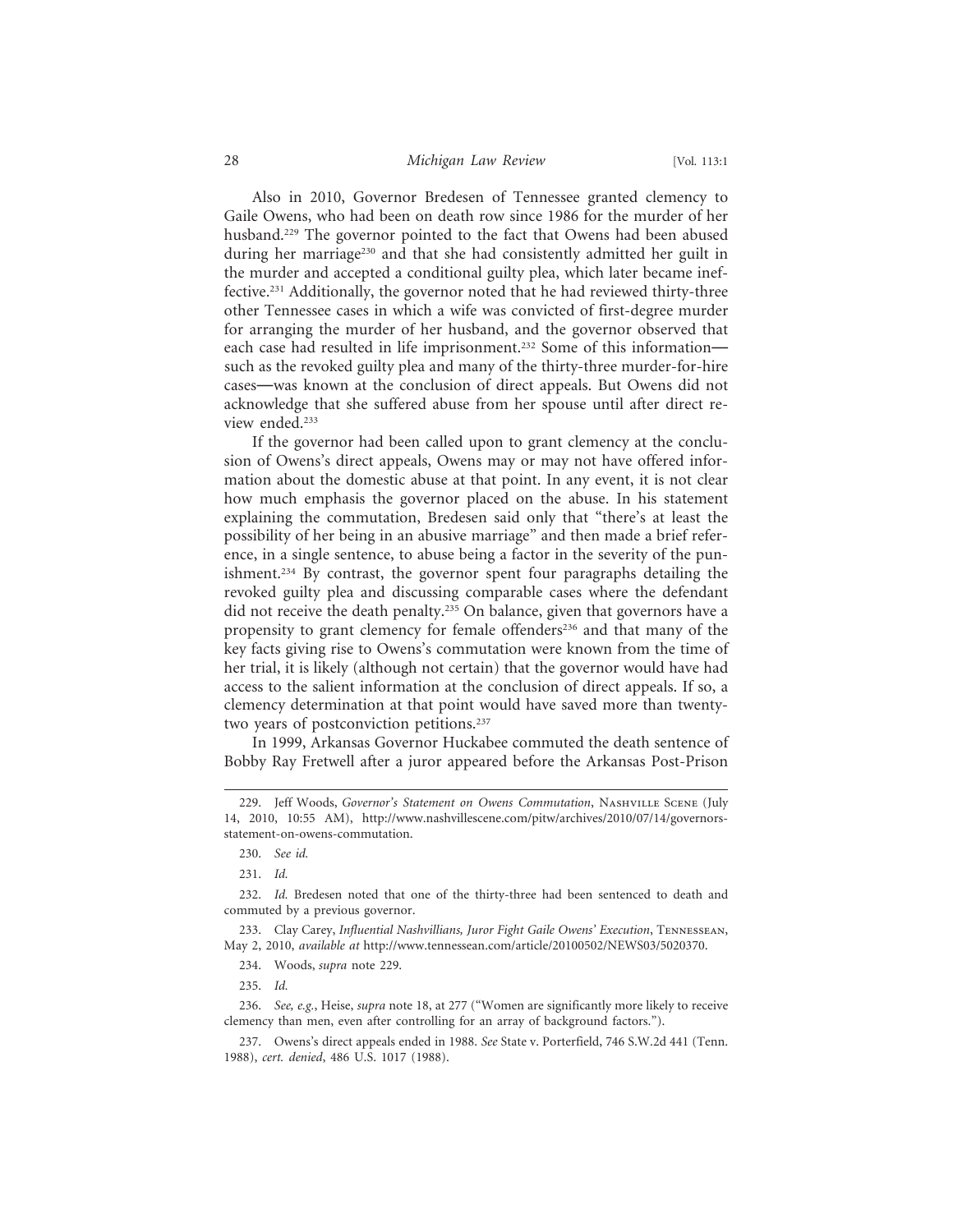Transfer Board to urge clemency.238 The juror, who was from the same small town where the murder occurred, said he felt pressured to vote for a death sentence because he lived in the town.<sup>239</sup> At trial, the jury had been deadlocked eleven to one, and the judge's charge to break the deadlock was a major issue in Fretwell's direct appeal.<sup>240</sup> Huckabee granted clemency based on the holdout juror's plea for mercy.<sup>241</sup> It is impossible to say for certain, but it stands to reason that the juror would have made the same plea for mercy at the end of the direct appeals process that he did on the eve of execution. Fretwell remained on death row for nearly thirteen years after his direct appeals ended.<sup>242</sup>

In 1999, Governor James of Alabama commuted the death sentence of Judith Ann Neelley without ever offering an explanation.<sup>243</sup> Although there could be multiple reasons for the commutation, legal scholars believe that it was because Neelley was a woman.<sup>244</sup> The capital punishment system rarely imposes or carries out death sentences against women.<sup>245</sup> Thus, it seems very likely, although not certain, that the rationale for the commutation would have been available a dozen years earlier at the conclusion of direct appeals.246

In 1996, Governor Allen of Virginia commuted the death sentence of Joseph Payne, who had been convicted of killing another prison inmate.<sup>247</sup> The primary witness against Payne, an inmate named Robert Francis Smith, recanted his allegations in 1987, only a year after Payne's conviction.<sup>248</sup>

239. *Id.*

241. *Arkansas Governor Listens to Plea, Spares Killer's Life*, L.A. Times, Feb. 6, 1999, *available at* http://articles.latimes.com/1999/feb/06/news/mn-5472 ("[The juror] said he was the lone holdout against the death penalty.").

242. *See Fretwell*, 708 S.W.2d 630. Fretwell never petitioned for a writ of certiorari.

243. Kathy Kemp & Scottie Vickery, *Women on Death Row: Is the Death Penalty Sexist? Only Three Women Ever Executed in Alabama*, Birmingham News, Sept. 19, 1999, at 1-E (noting that eight months after the commutation the governor "has yet to explain publicly" the commutation).

244. *Id.*

245. Victor L. Streib, Special Feature, *Rare and Inconsistent: The Death Penalty for Women*, 33 Fordham Urb. L.J. 609 (2006); *see also* John Kraemer, *An Empirical Examination of the Factors Associated with the Commutation of State Death Row Prisoners' Sentences Between 1986* and 2005, 45 Am. CRIM. L. REV. 1389, 1406 (2008) ("Adjusting for other characteristics, women on death row between 1986 and 2005 had nearly eleven times the odds of clemency."); Elizabeth Rapaport, *Staying Alive: Executive Clemency, Equal Protection, and the Politics of Gen*der in Women's Capital Cases, 4 BUFF. CRIM. L. REV. 967, 978 (2001).

246. *See* Neelley v. Alabama, 480 U.S. 926 (1987).

247. Laura LaFay, *Allen Commutes Death Sentence: Reprieve Comes 3 Hours Before Joseph* Payne's Scheduled Death, VIRGINIAN-PILOT (Norfolk, Va.), Nov. 18, 1996, at A1.

248. *Id.*

<sup>238.</sup> Steve Barnes, *Death-Row Inmate Spared After Juror Makes Plea*, N.Y. Times, Feb. 6, 1999, at A12, *available at* http://www.nytimes.com/1999/02/06/us/death-row-inmate-sparedafter-juror-makes-plea.html.

<sup>240.</sup> Fretwell v. State, 708 S.W.2d 630, 632–33 (Ark. 1986).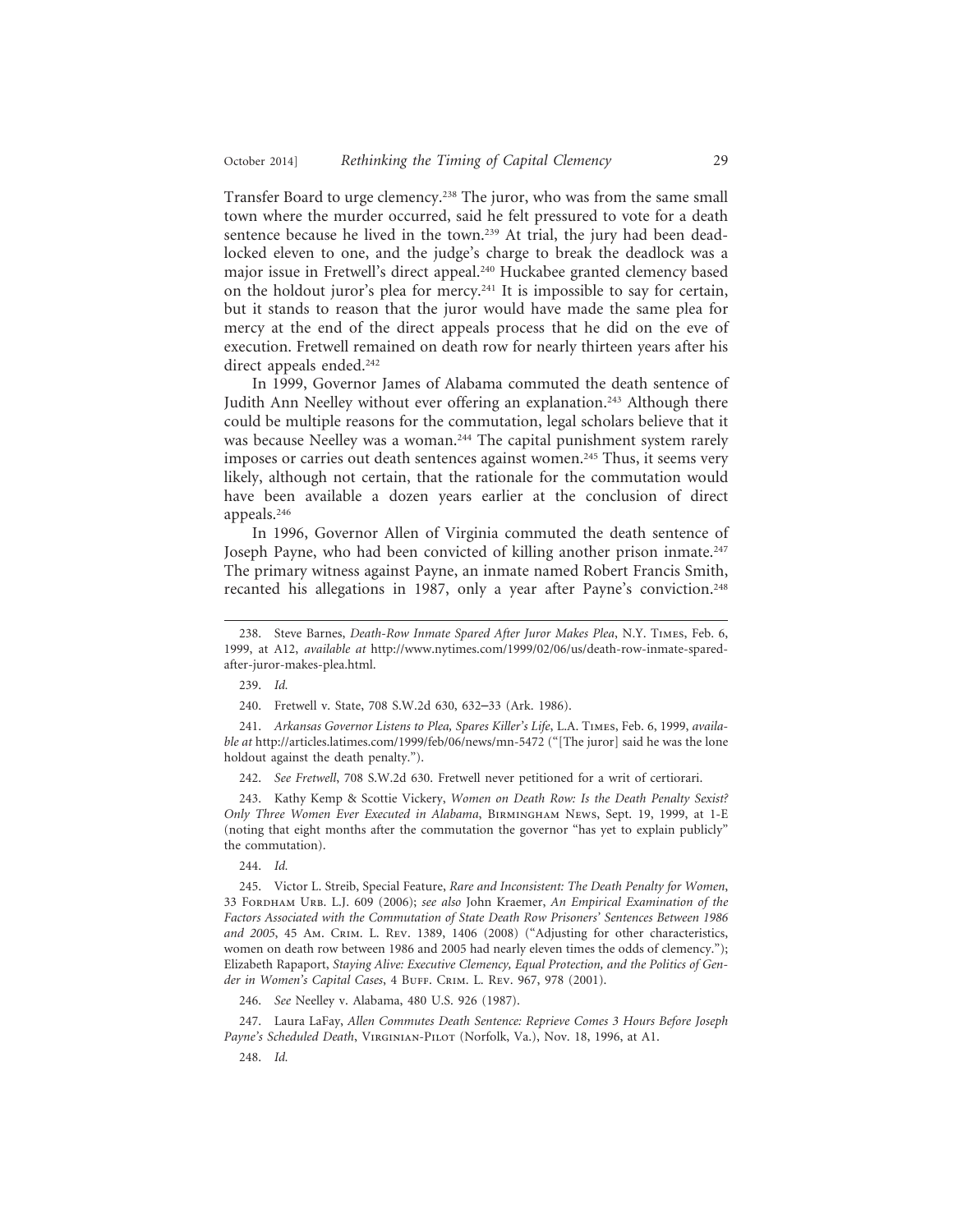Smith, however, later recanted his recantation.<sup>249</sup> Shortly before the execution date, Smith took a polygraph test, and the results indicated that he fabricated parts of his testimony.<sup>250</sup> It was not clear whether Allen granted clemency primarily because of the polygraph test or because he found Smith to be generally untrustworthy. Allen vaguely explained that Smith's recantation was a factor and that he found Smith "not sufficiently believable, obviously, to allow the death sentence to proceed."<sup>251</sup> It is difficult to say what would have happened if the governor had made a threshold clemency decision at the conclusion of direct appeals—rather than making the decision only hours before execution. It is possible that the governor would have found Smith to be an untrustworthy witness in 1987,<sup>252</sup> just as he did in 1996. It is also possible that Smith would have sat for a polygraph test in 1987, just as he did in 1996. Because Smith changed his story so many times, however, it is difficult to say for certain how the governor would have decided the clemency question at an earlier time.

In 1992, Governor Wilder of Virginia commuted the death sentence of Herbert Bassette because of questions about his innocence.<sup>253</sup> Bassette's lawyers focused their clemency petition on the credibility of three trial witnesses and on evidence that implicated another man.254 The credibility of the trial witnesses was raised in Bassette's 1981 direct appeal to the Virginia Supreme Court.255 And the other possible perpetrator was actually arrested and charged with the murder before Bassette, but the police chose to focus on Bassette instead.256 Thus, it seems that all of the key information that formed the basis of the clemency decision was actually known more than a decade before Wilder granted clemency. But there remains a remote possibility that new evidence could have influenced the governor's decision. At Bassette's trial, a woman testified that her boyfriend had confessed to the crime but that he tended to be a braggart and therefore she didn't believe him.257 Shortly before Bassette's execution, the woman changed her story and told defense attorneys that she believed her boyfriend had been telling the

<sup>249.</sup> *Id.*

<sup>250.</sup> Peter Finn, *Polygraph Test Cited in Clemency*, WASH. Post, Nov. 9, 1996, at B3.

<sup>251.</sup> *Id.* (internal quotation marks omitted).

<sup>252.</sup> The Supreme Court denied certiorari in Payne's case in 1987. Payne v. Virginia, 484 U.S. 933 (1987).

<sup>253.</sup> Peter Hardin & Jim Mason, *Wilder Spares Bassette from Electric Chair*, RICHMOND Times-Dispatch, Jan. 23, 1992, at 1.

<sup>254.</sup> *Id.*

<sup>255.</sup> Bassett v. Commonwealth, 284 S.E.2d 844, 850 (Va. 1981) ("The Commonwealth presented three key witnesses . . . . Each had been convicted of crimes. Bassett [*sic*] sought in a pretrial discovery motion before his first trial to obtain records of those convictions. He argued that the trial court's refusal prevented him from effectively impeaching the witnesses' testimony and contributed to his erroneous conviction.").

<sup>256.</sup> Arthur Hodges, *Murder Case Evidence Questioned*, Richmond Times-Dispatch, Dec. 15, 1991, at B1.

<sup>257.</sup> Jim Mason, *Inmate's Lawyers Abandon Court Fight, Appeal for Clemency*, Richmond Times-Dispatch, Jan. 22, 1992, at 15.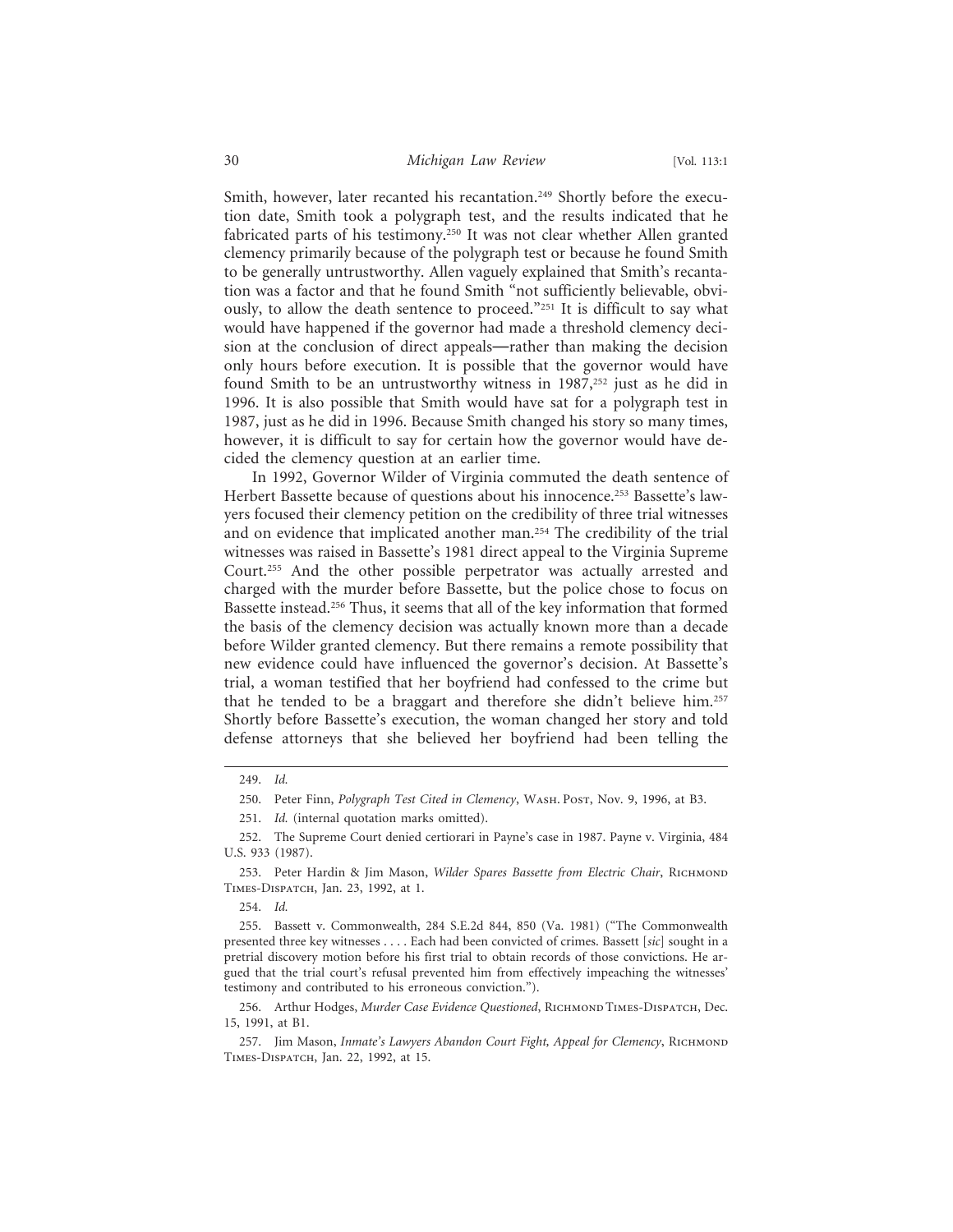truth.258 While this piece of evidence was new, it does not appear that it was the reason for clemency.259 Rather, the governor seemed to focus on the credibility of the witnesses who implicated Bassette at trial.<sup>260</sup> Nevertheless, it is impossible to say for certain whether the recanted testimony played any role in the clemency decision.

\*\*\*

In these six cases, it is not possible to say for certain that a governor could have used the same information to make the same decision at the conclusion of direct appeals. But there is enough information to make an educated guess that the outcome probably would have been the same.

# C. *Insufficient Information in Some Cases to Assess Whether Clemency Could Have Been Granted Earlier*

In eight cases, it is not possible to assess whether a governor or pardon board could have relied on the same information to commute a sentence at the conclusion of direct review. These cases can be subdivided into two categories: (1) the governor or pardon board did not state a reason for the commutation; and (2) the governor relied on multiple reasons for the commutation, only some of which were clear at the end of direct review.

In four very recent cases, it is impossible to discern the reason for the commutation because the governor or pardon board offered nothing or very little in the way of explanation. In 2012, the Georgia State Board of Pardons and Paroles offered no reason for ending Daniel Greene's twenty-one year stay on death row.261 Four years earlier, the Georgia board commuted the death sentence of Samuel David Crowe less than three hours before execution, but it "did not give a reason for its decision."262 In 2011, Missouri Governor Nixon commuted the death sentence of Richard Clay in Missouri "[w]ith almost no explanation" other than that he based his decision on a "number of factors."263 Finally, in 2010, Governor Henry followed a divided recommendation of the Oklahoma Pardon and Parole Board and commuted the death sentence of Richard Tandy Smith.264 Henry's explanation for the

<sup>258.</sup> *Id.*

<sup>259.</sup> *See* Hardin & Mason, *supra* note 253.

<sup>260.</sup> *See id.*

<sup>261.</sup> *See* Jim Mustian, *Update: Paroles Board Grants Clemency to Condemned Taylor County* Prisoner, LEDGER-ENQUIRER (Columbus, Ga.), Apr. 20, 2012, http://www.ledger-enquirer.com/ 2012/04/20/2019283/paroles-board-commutes-sentence.html.

<sup>262.</sup> *Georgia Man's Death Sentence Changed to Life in Prison*, CNN (May 22, 2008, 10:31 PM), http://www.cnn.com/2008/CRIME/05/22/georgia.execution/index.html.

<sup>263.</sup> Phil O'Connor, *Nixon Discusses Commuting Death Sentence*, Sr. Louis Post-Dispatch, Jan. 14, 2011, http://www.stltoday.com/news/state-and-regional/missouri/nixondiscusses-commuting-death-sentence/article\_2571da0d-d239-5ff1-a50b-ec3925d7999c.html (internal quotation marks omitted).

<sup>264.</sup> *See* Michael McNutt, *Oklahoma Gov. Brad Henry Approves Clemency Recommendation*, Oklahoman, May 20, 2010, at 15A, *available at* http://newsok.com/oklahoma-gov.-brad-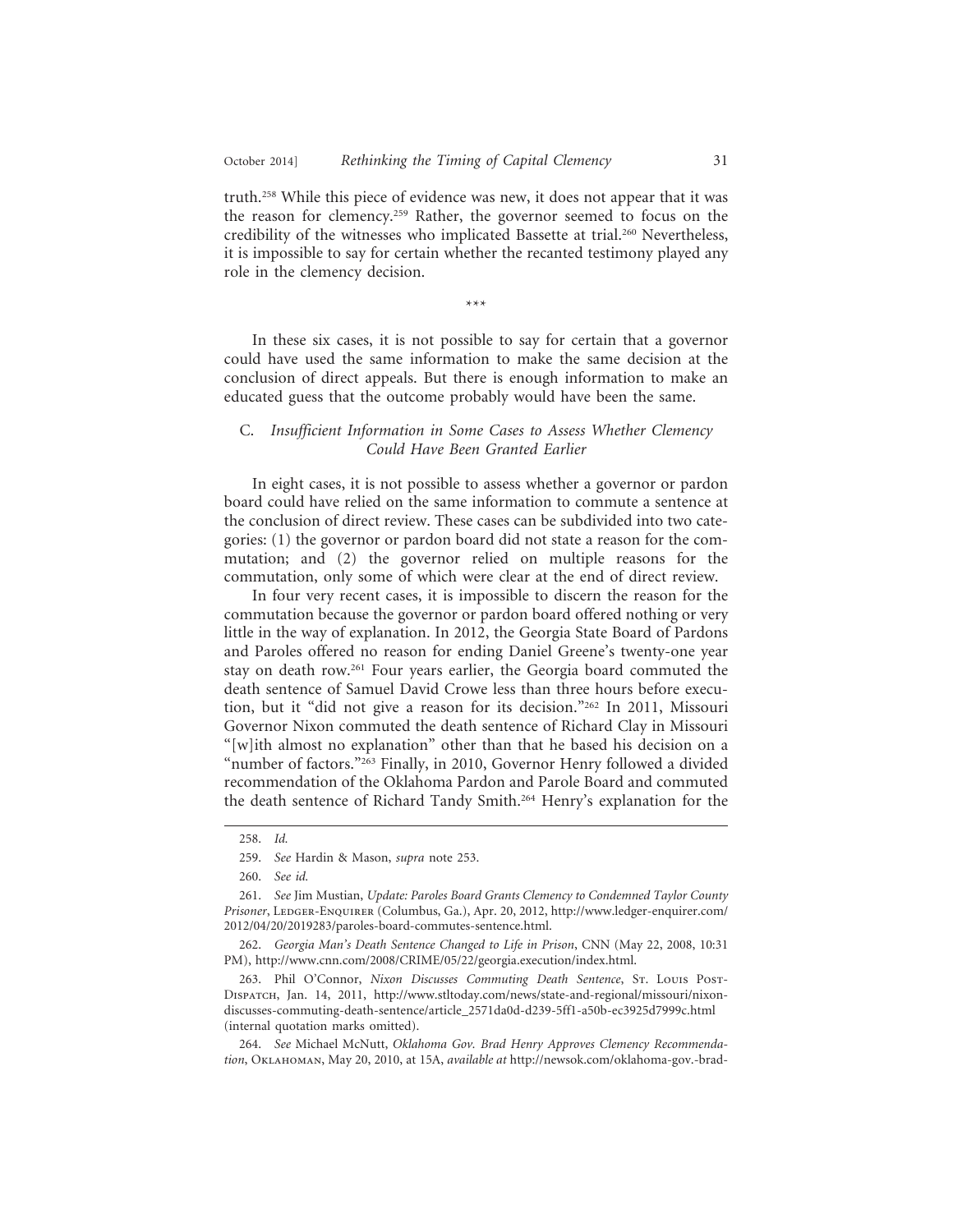commutation was vague; he stated only that "after reviewing all of the evidence and hearing from both prosecutors and defense attorneys, I decided the Pardon and Parole Board made a proper recommendation to provide clemency and commute the death sentence."265

In four other cases, it is not possible to say if clemency could have been granted at the end of direct appeals because governors relied on multiple rationales for the commutations, with some of these rationales unavailable at the end of direct review. Two recent cases from Ohio, as well as clemencies in Missouri and Georgia, fall into this category.

In 2010, Governor Strickland of Ohio commuted Richard Nields's death sentence to life imprisonment because (1) there was a faulty conclusion by the medical examiner that evidence showed premeditation, and (2) appellate judges had repeatedly expressed concern about whether the facts of the case evinced sufficiently heinous conduct to merit death.<sup>266</sup> The proportionality concerns were apparent during the direct appeals process,<sup>267</sup> although the problems with the medical examiner's testimony were not clear until later.

Two years earlier, Strickland commuted the death sentence of John Spirko, who had been on death row for nearly twenty-five years. There had long been questions about whether Spirko was guilty of the crime, and he had raised innocence questions in his direct appeals.<sup>268</sup> After the Ohio Parole Board granted seven reprieves for DNA testing to be conducted, the test was administered shortly before the scheduled execution, but the results came back inconclusive—the DNA neither inculpated nor exculpated Spirko.<sup>269</sup> While questions about Spirko's innocence had surfaced since the time of his conviction, it is not clear what role the last-minute, inconclusive DNA test played in the grant of clemency.

In 1993, Missouri Governor Carnahan commuted the death sentence of Bobby Lee Shaw, who had been on death row for almost fourteen years.

265. McNutt, *supra* note 264 (internal quotation marks omitted).

266. Sharon Coolidge & Jon Craig, *Board Votes for Mercy for Killer*, Cincinnati Enquirer, May 19, 2010; Alan Johnson, *Inmate Moved Off Death Row*, Columbus Dispatch, June 5, 2010, at 1B, *available at* http://www.dispatch.com/content/stories/local/2010/06/05/in mate-moved-off-death-row.html.

267. *See* State v. Nields, 752 N.E.2d 859, 899 (Ohio 2001) (Pfeifer, J., dissenting) ("I do not believe that Nields's is the type of crime that the General Assembly did contemplate or should have contemplated as a death penalty offense.").

268. *See* State v. Spirko, No. 15-84-22, 1989 WL 17734 (Ohio Ct. App. Mar. 6, 1989).

269. Alan Johnson, *Strickland Commutes Spirko's Death Sentence to Life Without Parole*, Columbus Dispatch, Jan. 10, 2008, at 1B, *available at* http://www.dispatch.com/content/ stories/local/2008/01/09/spirk.html. Strickland commuted Spirko's death sentence because "the lack of physical evidence linking him to the murder, as well as the slim residual doubt about his responsibility for the murder that arises from careful scrutiny of the case record and revelations about the case over the past 20 years, makes the imposition of the death penalty inappropriate in this case." *Id.*

henry-approves-clemency-recommendation/article/3462495; Brian Evans, *Oklahoma Board Votes for Clemency in Death Penalty Case*, Amnesty International USA (Mar. 26, 2010, 11:05 AM), http://blog.amnestyusa.org/deathpenalty/update-oklahoma-board-votes-for-clemencyin-death-penalty-case/.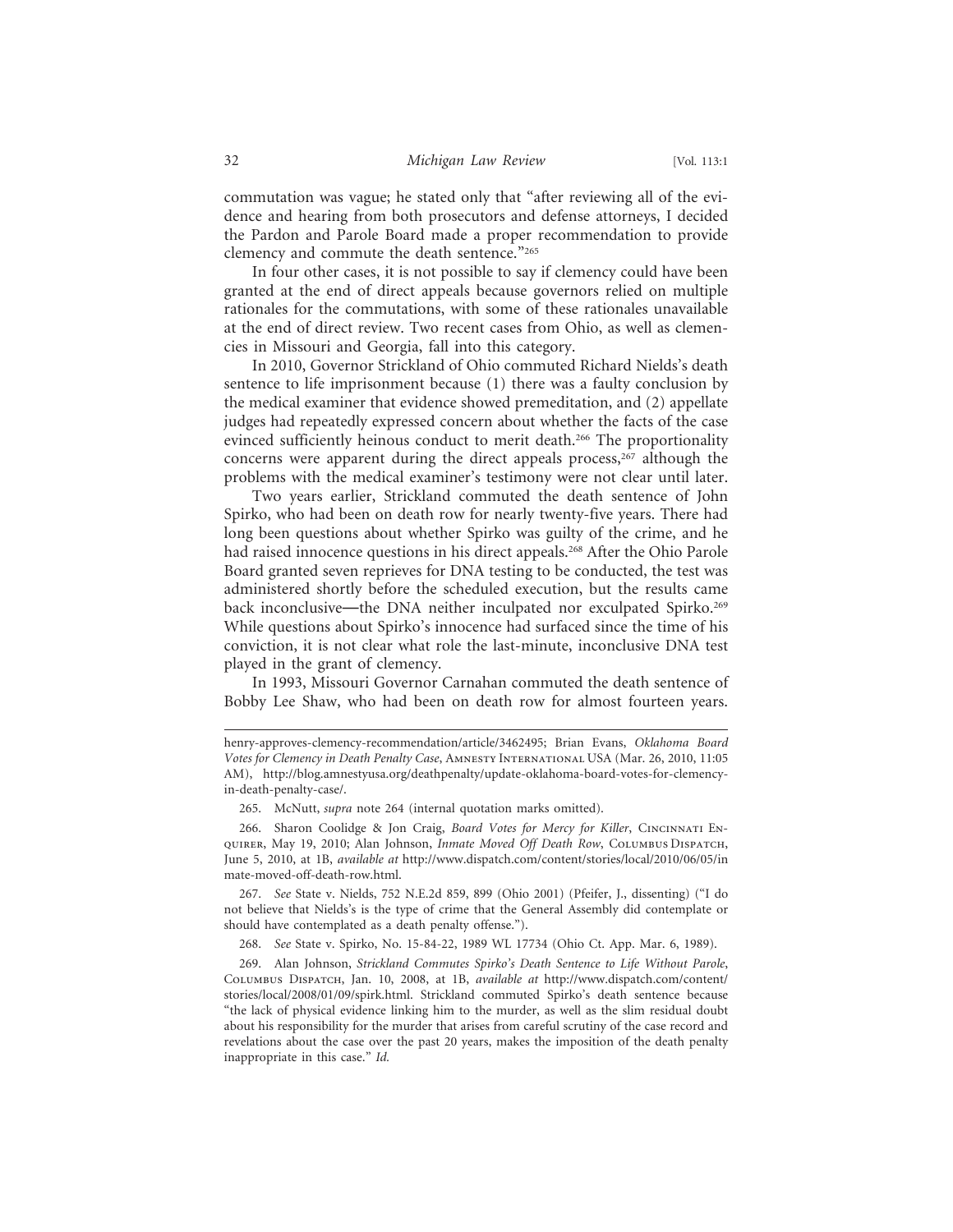While Shaw was serving a life sentence for first-degree murder, he murdered a prison guard.270 At trial, a psychiatrist testified to Shaw's low IQ but concluded that he was only borderline mentally disabled and did not suffer from a mental disease or defect.<sup>271</sup> Years later, however, the Missouri Capital Punishment Resource Center unearthed new evidence of Shaw's mentalhealth issues and convinced the psychiatrist who testified at trial to recant the trial testimony.272 A few months before the execution, lawyers presented additional expert testimony in a competency hearing.273 One week before Shaw's execution, Carnahan commuted his sentence because of his mentalhealth problems.<sup>274</sup> There was evidence of these problems at trial. And it is possible that lawyers would have presented the new psychiatric evidence if a clemency hearing had been held at the end of direct appeals. But it is not possible to say for certain whether the governor would have had all the same information at that point.

Finally, it is impossible to say whether the commutations of ex-marine Harold Williams could have been made earlier. A spokesman for the Georgia Board of Pardons and Paroles said that "there was ample evidence the codefendant . . . was the ringleader in the murder," that the codefendant served only five years, and that the codefendant signed an affidavit taking responsibility for the murder while he was in prison.275 Williams raised his limited role in the murder in his direct appeal,<sup>276</sup> but it is not clear when the other factors came to light. Because the pardon board did not explain which factors were most important and when the information became available, it is impossible to say for certain whether the necessary information was known at the conclusion of direct appeals.

#### D. *Cases in Which Crucial Information Came After Direct Review*

In seventeen cases, commutations were based on information that surfaced only after the postconviction process had begun. In some of these cases, governors or pardon boards still could have granted clemency years earlier than they actually did, but it would not have been possible to reach the same conclusion at the end of direct review.

<sup>270.</sup> State v. Shaw, 636 S.W.2d 667, 669 & n.1 (Mo. 1982).

<sup>271.</sup> *See id.* at 670.

<sup>272.</sup> Edward Walsh & Sue Anne Pressley, *Time Running Out Again for 2 Residents of Death Row*, Wash. Post, June 1, 1993, at A4.

<sup>273.</sup> *Id.*

<sup>274.</sup> Virginia Young, *Carnahan Commutes Killer's Death Sentence: Inmate with Mental* Problems Gets Life Term, St. Louis Post-Dispatch, June 3, 1993, at 1A.

<sup>275.</sup> Jingle Davis, *Ex-Marine's Death Sentence for Murder Is Commuted*, Atlanta J.- Const., Mar. 23, 1991, at B5.

<sup>276.</sup> *See* Williams v. State, 300 S.E.2d 301, 305 (Ga. 1983).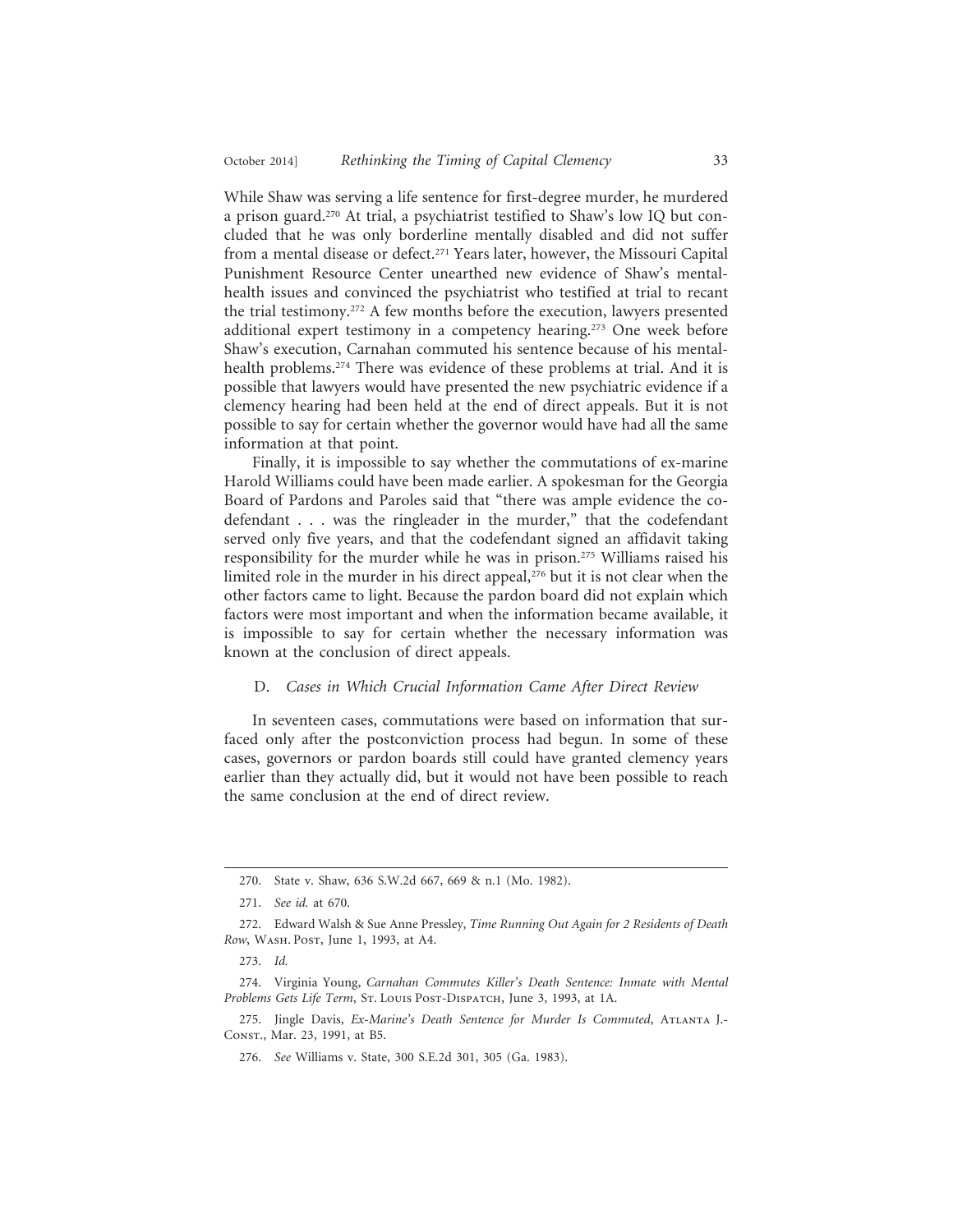#### 34 *Michigan Law Review* [Vol. 113:1

#### 1. Commutations Based on Recent Legal Developments

In three cases, the Supreme Court's decision in *Atkins v. Virginia*<sup>277</sup> which outlawed the execution of the mentally disabled—led to commutations. In 2002, three psychologists evaluated Thomas Nevius and concluded that he was mentally disabled.<sup>278</sup> The Nevada Board of Pardons then unanimously commuted Nevius's sentence.<sup>279</sup> The following year, Governor Foster of Louisiana commuted the death sentence of Herbert Welcome.280 Welcome had the intellectual abilities of an eight year old and had been on death row for over twenty years.281 The *Atkins* decision also indirectly led to the commutation of Darnell Williams in Indiana.282 In 2003, one year after *Atkins*, a state judge ruled that Williams's codefendant was mentally disabled and could not be executed.<sup>283</sup> The following year, Governor Kernan commuted Williams's sentence because he believed that Williams was less culpable than the codefendant.284

In two other cases, different legal developments created a basis for clemency that did not exist before the conclusion of direct review. Six hours before Freddie Davis was to be executed in Georgia, the Board of Pardons and Paroles stayed (and later commuted) his death sentence.<sup>285</sup> The board pointed to "questions over Davis' role in the killing, a new trial granted an alleged accomplice and the accomplice's recantation of incriminating testimony."286 Because the accomplice's death sentence was not reversed until 1988,287 well after the conclusion of Davis's direct appeals, the same clemency determination could not have been made earlier. In an Oklahoma case, Governor Henry commuted the death sentence of Osbaldo Torres, in large part because of international outrage that Torres, who was a Mexican citizen, was not informed of his right to contact the Mexican Consulate following his arrest.<sup>288</sup> The consulate issue arose because, only weeks earlier, a decision

<sup>277. 536</sup> U.S. 304 (2002).

<sup>278.</sup> Ed Vogel, *Board Allows Killer to Live*, Las Vegas Rev.-J., Nov. 21, 2002, at 1A.

<sup>279.</sup> *Id.*

<sup>280.</sup> *See* Gwen Filosa, *Mentally Disabled Inmate Spared*, Times-Picayune (New Orleans, La.), May 10, 2003, at 4.

<sup>281.</sup> *See id.*

<sup>282.</sup> *Governor Spares Life of Inmate: Convicted Killer of Gary Couple Was to Be Executed Next Week*, Indianapolis Star, July 3, 2004, at A1.

<sup>283.</sup> *See id.*

<sup>284.</sup> *See id.*

<sup>285.</sup> *Execution Halted in Georgia*, Associated Press (June 16, 1988), http:// www.apnewsarchive.com/1988/Execution-Halted-In-Georgia/id-9e90dce69c67f98623cc83529b dfffd3; *see also* Davis v. Kemp, 829 F.2d 1522 (11th Cir. 1987) (habeas corpus review); Davis v. State, 252 S.E.2d 443 (Ga. 1979) (direct appeal).

<sup>286.</sup> *Execution Halted in Georgia*, *supra* note 285.

<sup>287.</sup> *See* Spraggins v. State, 364 S.E.2d 861 (Ga. 1988).

<sup>288.</sup> *See* Sean Murphy, *Mexican Wins Clemency Plea in Oklahoma*, Chi. Trib., May 14, 2004, at 14.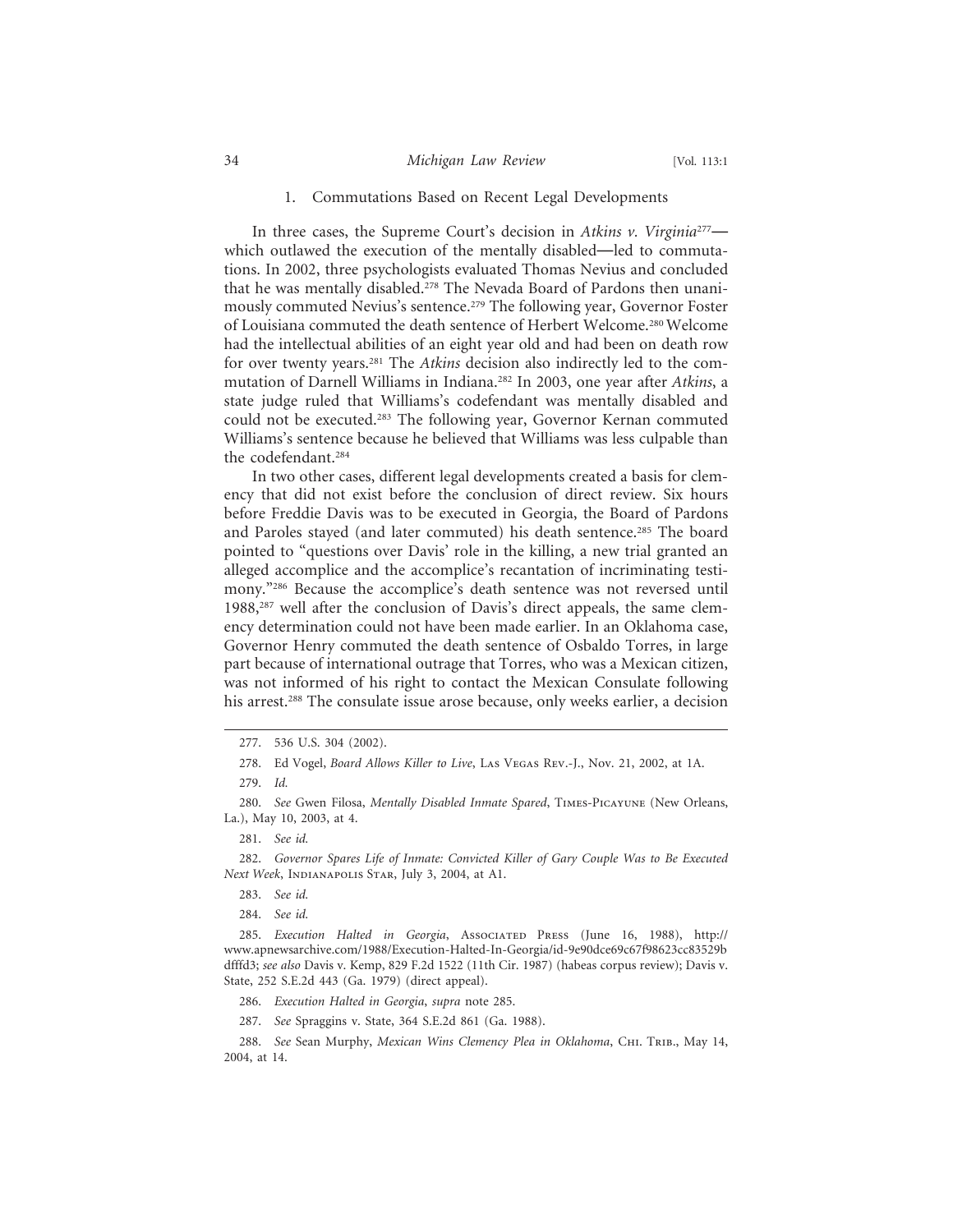by the International Court of Justice held that the United States had violated the Vienna Convention in dozens of cases.<sup>289</sup>

#### 2. DNA and Other New Evidence

Although new evidence of innocence may seem like the quintessential reason for clemency, there were only six cases in which governors commuted death sentences because of new evidence that came to light after the conclusion of direct review.

In 2003, Governor Taft of Ohio relied in part on new DNA evidence to commute the death sentence of Jerome Campbell.<sup>290</sup> Following the enactment of a DNA testing law in 2001,<sup>291</sup> the defense was able to show that blood on Campbell's shoes was his own, not the victim's.292 When the Ohio Supreme Court denied Campbell a new trial based on this evidence, Taft commuted the sentence to life without parole.293

Governor Batt of Idaho commuted the death sentence of Donald Paradis in 1996 because there was "some element of doubt" surrounding Paradis's guilt.294 While Batt did not specify why he was granting clemency, a spokesman for the Idaho Commission of Pardons and Parole said that while the commission still believed Paradis was guilty, evidence presented at his clemency hearing had cast some doubt on this conclusion.<sup>295</sup> At the clemency hearing, Paradis's attorneys focused on a blood analysis.296 Paradis's earlier appeals did not mention the blood test, and it appears that this test occurred after the conclusion of direct appeals.297

On his last day in office in 1994, Virginia Governor Wilder commuted the death sentence of Earl Washington Jr. A few months before the clemency decision, a new DNA test indicated that "sperm found in the victim identified a genetic trait that could not have come from Washington or [the victim's] husband."298 Because that type of DNA testing did not exist at the

290. Sharon Turco, *Governor Taft Grants Campbell Clemency*, Cincinnati Enquirer, June 27, 2003, at A1.

291. David Wells, Editorial, *Why Campbell Gets to Live*, CINCINNATI ENQUIRER, June 27, 2003, at B6.

293. *Id.*

294. *Death Sentence Commuted*, Seattle Times, May 25, 1996, at A6, *available at* http:// community.seattletimes.nwsource.com/archive/?date=19960525&slug=2331127.

295. *Idaho Inmate May Get Off Death Row*, SEATTLE TIMES, May 18, 1996, at A6, *available at* http://community.seattletimes.nwsource.com/archive/?date=19960518&slug=2329864.

296. *Id.*

297. *See* State v. Paradis, 676 P.2d 31, 34–38 (Idaho 1983), *cert. denied*, 468 U.S. 1220 (1984).

298. Peter Baker, *Death-Row Inmate Gets Clemency*, Wash. Post, Jan. 15, 1994, at A1 ("In October, a DNA test on sperm found in the victim identified a genetic trait that could not have come from Washington or her husband, leading [the attorney general] to announce that he had doubts about Washington's guilt.").

<sup>289.</sup> Torres v. State, No. PCD-04-442, 2004 WL 3711623, at \*1 (Okla. Crim. App. May 13, 2004).

<sup>292.</sup> Turco, *supra* note 290.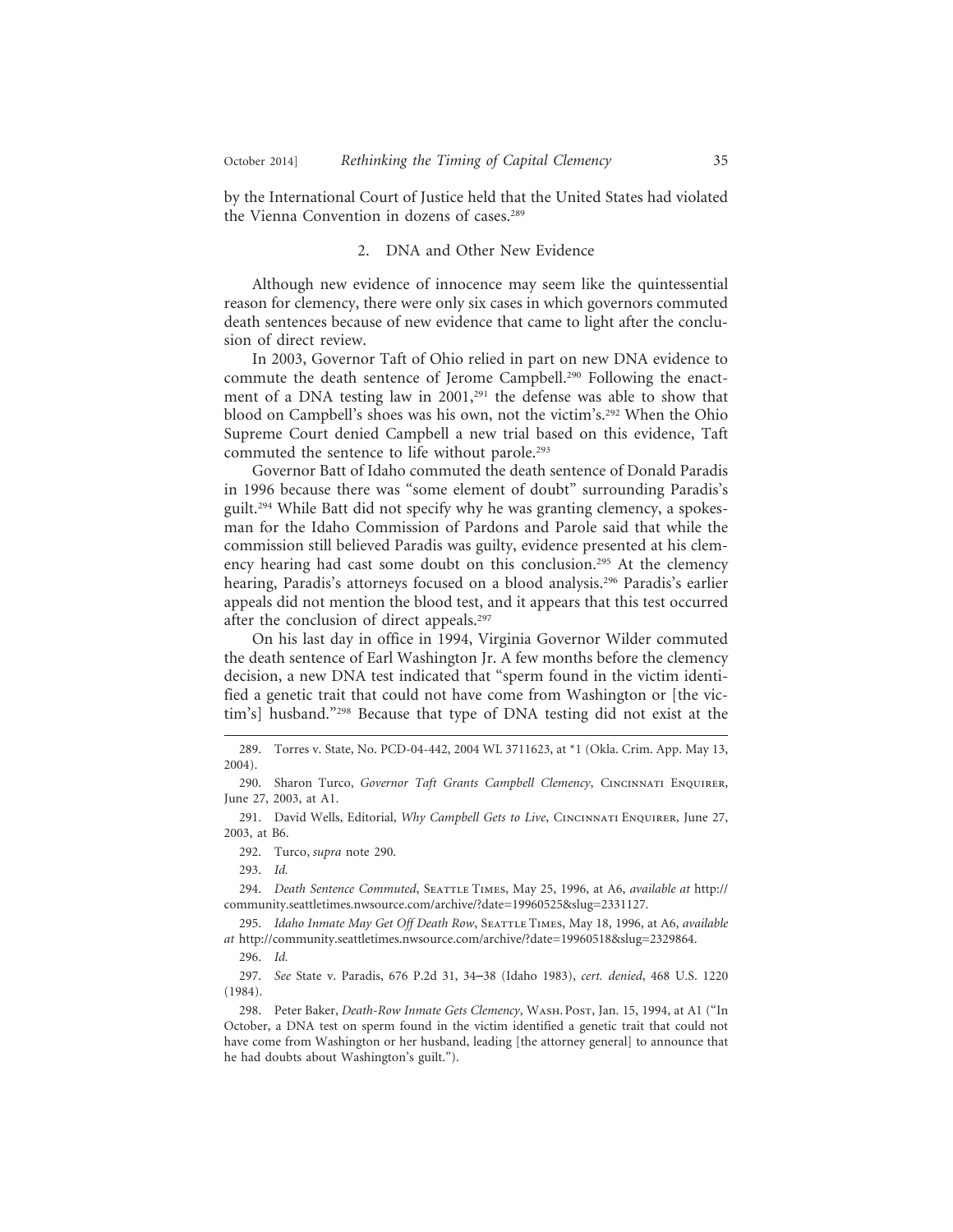conclusion of Washington's direct appeals,<sup>299</sup> the clemency determination likely would not have been the same years earlier.

In 1991, Wilder granted a conditional pardon to Joseph Giarratano, who had attracted international attention based on his claims of innocence.<sup>300</sup> Giarratano had been convicted of rape and murder, but new psychiatric evidence suggested that he might have made up all or part of the confession used to convict him.301 The new evidence came to light after his direct appeals ended in 1980.302

In 1979, Florida Governor Graham commuted the death sentence of Learie Leo Alford. Alford's direct appeals were rejected, and the Supreme Court denied certiorari in 1976.<sup>303</sup> The following year, an eyewitness recanted his testimony and told authorities that the true killer was larger than Alford.304 Although the commutation decision could have been made almost two years earlier based on the recanted testimony, it still would have occurred after the conclusion of direct appeals.

Finally, on President Clinton's last day in office, he commuted the death sentence of David Ronald Chandler, who was sentenced to death in 1991 under the federal drug kingpin law.305 A year after Chandler's direct appeals ended306 but well before the 2001 commutation, the star witness signed an affidavit indicating that he had lied.307

#### 3. Ineffective Assistance of Counsel

As explained earlier,<sup>308</sup> ineffective assistance of counsel claims should be considered after the habeas process rather than before it. Ineffective assistance claims are usually first raised in state habeas proceedings. A new attorney typically takes over the case and builds a record showing how trial counsel performed poorly. In many cases, the state habeas court holds a full evidentiary hearing that creates a detailed record of the quality of counsel. Yet there were only three cases in which commutations were made because

<sup>299.</sup> For a discussion of the development of DNA testing and the timing of Washington's case, see GARRETT, *supra* note 6, at 219-22.

<sup>300.</sup> Jim Clardy, *Wilder Halts Giarratano's Trip to Chair*, Wash. Times, Feb. 20, 1991, at A1.

<sup>301.</sup> Joseph Williams, *Attorney General Turns Down Giarratano's Plea for New Trial*, Richmond Times-Dispatch, Feb. 21, 1991, at A1.

<sup>302.</sup> *See* Giarratano v. Commonwealth, 266 S.E.2d 94 (Va. 1980). It appears that Giarratano never petitioned the Supreme Court for a writ of certiorari on direct review.

<sup>303.</sup> Alford v. Florida, 428 U.S. 912 (1976).

<sup>304.</sup> Radelet & Zsembik, *supra* note 78, at 306.

<sup>305.</sup> John Solomon, *In Final Act, Clinton Issues Pardons*, Wash. Post (Jan. 20, 2001, 4:25 PM), http://www.washingtonpost.com/wp-srv/aponline/20010120/aponline162547\_000.htm.

<sup>306.</sup> *See* Chandler v. United States, 512 U.S. 1227 (1994).

<sup>307.</sup> Bill Rankin & Rhonda Cook, *Execution Set in U.S. Drug Case; But Witness Says He* Lied to Convict Alabama Man, ATLANTA J.-CONST., Mar. 14, 1995, at E1.

<sup>308.</sup> *See supra* notes 169–170 and accompanying text.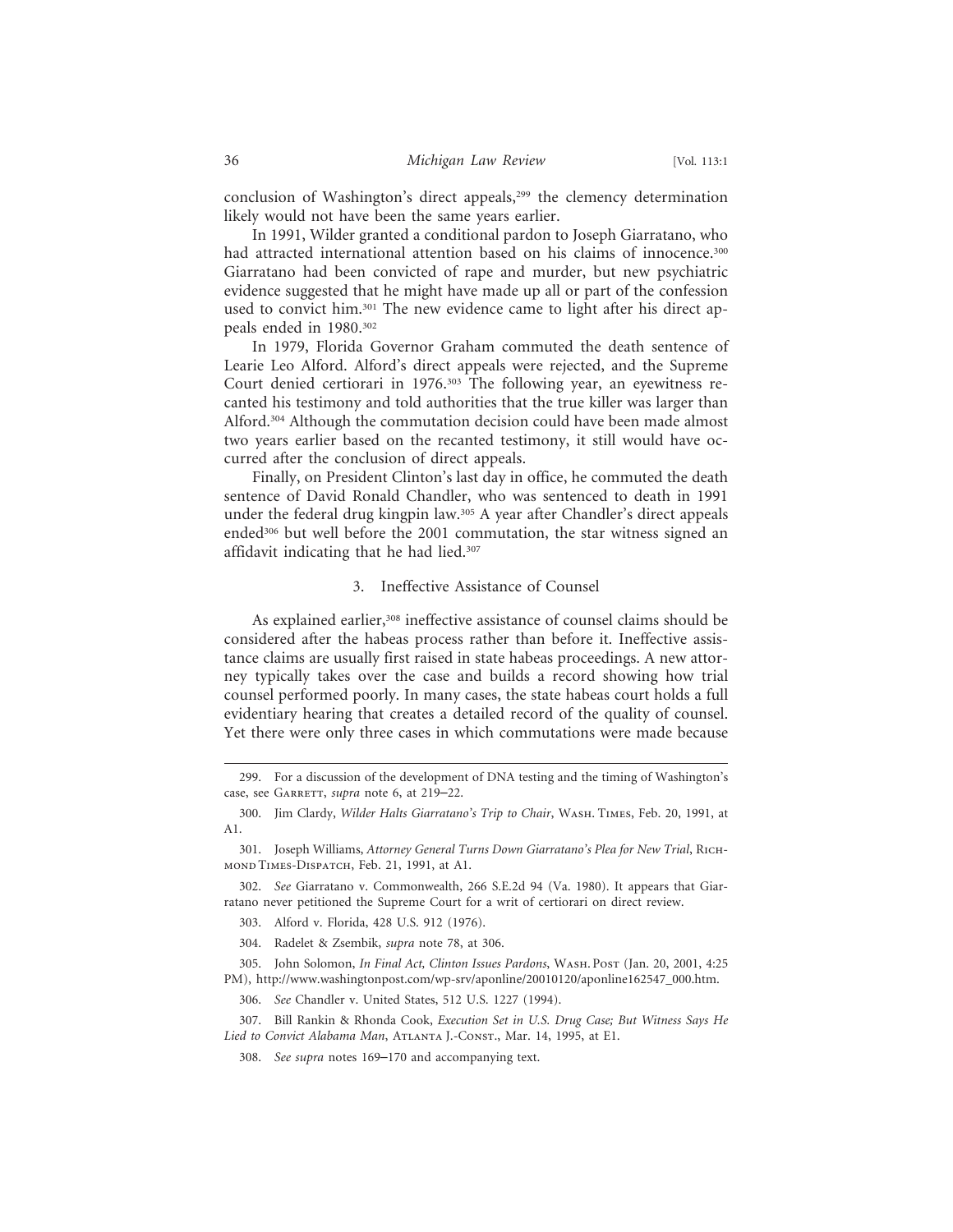of ineffective assistance allegations developed after the conclusion of direct review.

In 2007, Kentucky Governor Fletcher commuted the death sentence of Jeffrey Leonard based on ineffective assistance of counsel.309 Leonard did not raise an ineffectiveness claim in his direct appeal;<sup>310</sup> once he had new counsel in his habeas proceedings, he focused on ineffective assistance as a reason to vacate his conviction and death sentence.<sup>311</sup> Thus, while the ineffectiveness claim was known almost two decades before Leonard's commutation, it was not well developed prior to the conclusion of direct appeals.

Also in 2007, Governor Bredesen of Tennessee commuted the death sentence of Michael Boyd because of ineffective assistance of counsel at the trial and postconviction stages of Boyd's case.312 According to news reports, "no court [ever] reviewed the merits of Boyd's claim of ineffective assistance of counsel because his post-conviction lawyer initially failed to raise it on appeal, which kept it from being raised later."313 Accordingly, the ineffectiveness issue would not have been fully developed for review if a clemency determination had been made at the conclusion of direct appeals.

Finally, in 2005, just days before the end of his term, Governor Kernan of Indiana commuted the death sentence of Michael Daniels.<sup>314</sup> Kernan offered a number of reasons for his decision, including ineffective assistance of counsel.315 The ineffective assistance claim had not been litigated in Daniels's direct appeal in 1983, but it was thoroughly considered in his state habeas petition in 1988.316 The *Daniels* case thus does not support the argument that clemency can be addressed at the end of direct review. It does demonstrate, however, that clemency could be considered far earlier in the process. The thorough state habeas corpus decision in Daniels's case was issued in 1988, over seventeen years before Kernan's clemency decision.

#### 4. Changes Related to the Defendant

In two Virginia cases, governors commuted death sentences because of changes in the defendant's condition—mental illness and rehabilitation since the trial. This information was unavailable at the conclusion of direct review.

<sup>309.</sup> See 3 Have Sentences Commuted, Ky. Post (Covington, Ky.), Dec. 11, 2007, at A2.

<sup>310.</sup> Slaughter v. Commonwealth, 744 S.W.2d 407, 410 (Ky. 1987).

<sup>311.</sup> *See* Slaughter v. Parker, 187 F. Supp. 2d 755, 827 (W.D. Ky. 2001).

<sup>312.</sup> Richard Locker, *Bredesen Spares Killer's Life*, Com. Appeal (Memphis, Tenn.), Sept. 15, 2007, at B1, *available at* http://www.commercialappeal.com/news/2007/sep/15/bredesenspares-killers-life/.

<sup>313.</sup> *Id.*

<sup>314.</sup> Richard D. Walton, *Kernan Commutes Man's Death Sentence*, INDIANAPOLIS STAR, Jan. 8, 2005, at A1.

<sup>315.</sup> *Id.* Kernan also pointed to Daniels's mental illness, questions about whether he was the triggerman, and lighter sentences for codefendants.

<sup>316.</sup> *Compare* Daniels v. State, 528 N.E.2d 775 (Ind. 1988) (state postconviction petition), *with* Daniels v. State, 453 N.E.2d 160 (Ind. 1983) (direct appeal decision).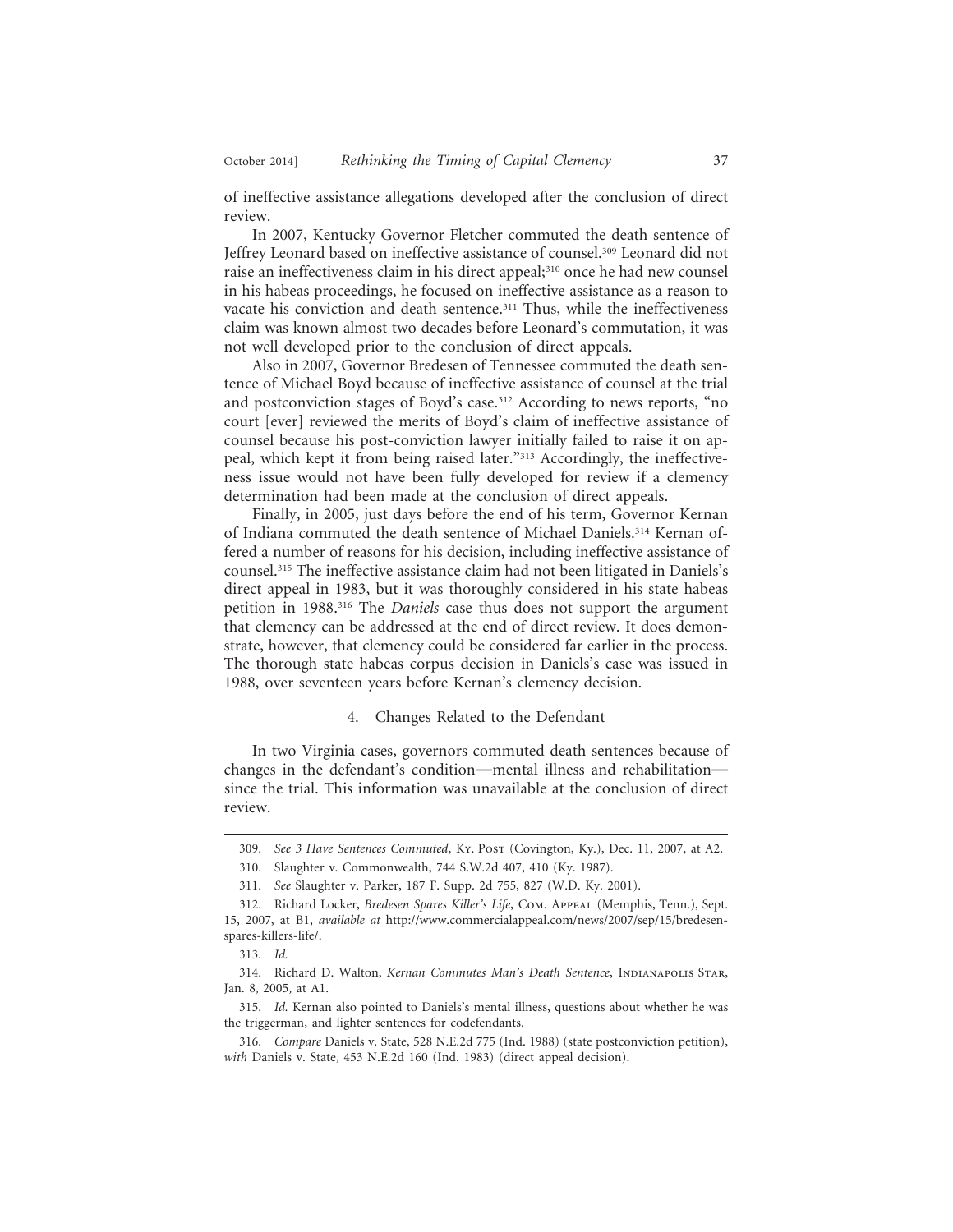In 2008, Virginia Governor Kaine commuted Percy Walton's death sentence to life without parole because "one cannot reasonably conclude that Walton is fully aware of the punishment he is about to suffer and why he is to suffer it."317 The degree of Walton's mental illness was apparently not as advanced at the time of trial and was not raised in his direct appeals.<sup>318</sup>

In 1997, Governor Allen of Virginia commuted the death sentence of William Ira Saunders.<sup>319</sup> Allen said that he was "swayed by a prosecutor and judge who said Saunders is not the same violent man sentenced to death" for the 1989 murder, and "it would be in the 'best interest of justice' for Saunders' sentence to be commuted to life in prison."<sup>320</sup> The judge in Saunders's trial wrote that he had initially imposed the death penalty in this case because of Saunders's violent conduct in jail, but the judge determined that Saunders's improved behavior in prison showed that he was no longer a continuing threat.321 It is unlikely that the prosecutor and judge would have reached the same conclusion about Saunders's improved behavior at the conclusion of direct appeals.

#### 5. Outside Influence

Finally, after allowing twenty-six executions to proceed, Missouri Governor Carnahan commuted the death sentence of Darrell Mease after Pope John Paul II personally requested the commutation.322 The pope was coincidentally in Saint Louis at the same time that Mease was to be executed, and Carnahan acknowledged that the commutation "was more out of respect for the pope" than because of the facts of the case.<sup>323</sup> Because the governor was moved by an unusual series of events, the same result would not have occurred at the conclusion of direct appeals.

# II. The Case for Threshold Clemency Decisions Following Direct Appeals

Governors and pardon boards almost always leave capital clemency decisions until an execution date is looming. Yet as Section I.A demonstrated, for most commutations, the crucial information was known years or even decades before the last-minute clemency decision.

<sup>317.</sup> Jerry Markon, *Va. Governor Commutes Death Sentence: Kaine Gives Murderer Life, Calls Inmate Mentally Unfit*, Wash. Post, June 10, 2008, at B1.

<sup>318.</sup> Walton v. Commonwealth, 501 S.E.2d 134 (Va. 1998), *cert. denied*, 525 U.S. 1046 (1998).

<sup>319.</sup> *Death Sentence Commuted*, WASH. Post, Sept. 16, 1997, at B3.

<sup>320.</sup> *Id.*

<sup>321.</sup> *Id.*

<sup>322.</sup> Terry Ganey, *Carnahan Spares Murderer's Life: Brief Meeting with Pope Led Governor* to Cancel Execution; 'It's A Miracle!' Lawyer Says, Sr. Louis Post-Dispatch, Jan. 29, 1999, at A1.

<sup>323.</sup> *Id.* (internal quotation marks omitted).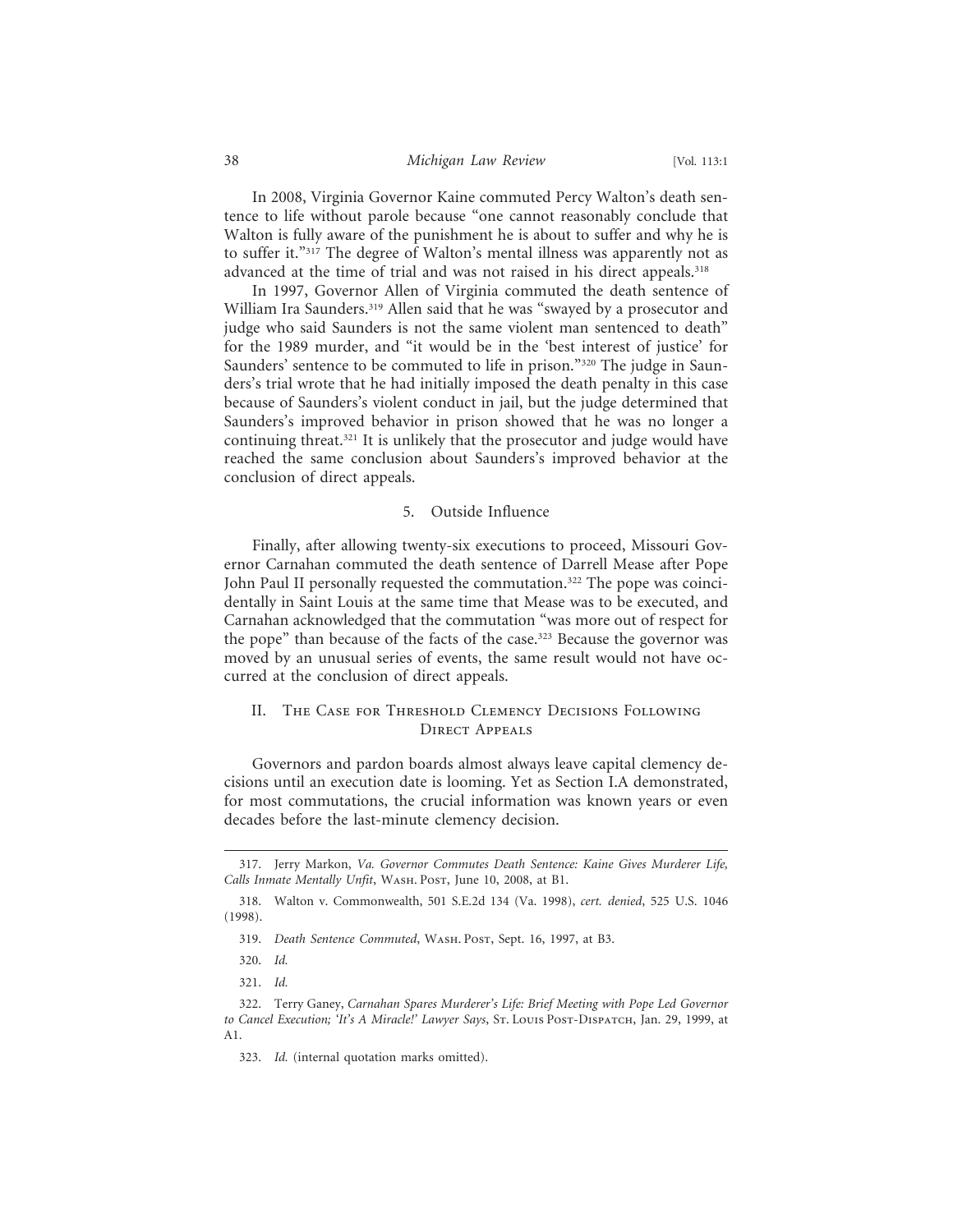Leaving clemency until the end of the case is imprudent for at least three reasons: (1) it is extremely inefficient, leading to hundreds of years of needless litigation; (2) it creates an information cascade that makes governors and pardon boards less likely to grant clemency at all; and (3) it is harmful to the victims' families, who endure years of appeals and habeas petitions only to have the inmate escape execution at the last minute. I explore these three rationales below.

#### A. *Efficient Clemency: Saving Hundreds of Years of Wasted Litigation*

The Supreme Court has described clemency as a "matter of grace."<sup>324</sup> This Article does not suggest otherwise. Governors and pardon boards should remain free to grant or deny clemency as they please. At the same time, however, clemency serves as an integral part of the capital punishment process in every state with capital punishment.<sup>325</sup> The Court has called clemency the "fail safe" of the criminal justice system.<sup>326</sup> There is no reason that such an important stage of the process should operate in a needlessly inefficient manner.

#### 1. The Raw Numbers

As detailed in Section I.A, it is clear that in a majority of cases (thirtyfive of sixty-six), the capital commutations could have been made based on the same information at the end of direct review. And as explained in Section I.B, governors *probably* had the necessary information to grant clemency at the end of direct review in an additional six cases. In most cases, governors and pardon boards waited until the last minute to make clemency decisions based on information that had been readily available for years or even decades.

Quantifying the inefficiency is difficult: How much effort was spent on the state and federal habeas petitions in cases where the necessary information was already available? How many briefs were filed? How many paralegals, defense attorneys, prosecutors, law clerks, judges, and other lawyers needlessly worked on the cases? It is impossible to answer these questions for certain, but one benchmark is available: the number of years of litigation between the conclusion of direct review and the commutation.

Taking only the cases from Section I.A, where it was completely clear that the commutation was based on information known by the conclusion of direct appeals, more than 299 years of total litigation could have been avoided. In some cases—for example, in those of Ronald Post and Edward Jerome Harbison—a clemency decision at the end of direct review would have eliminated more than two decades of litigation.

<sup>324.</sup> Ohio Adult Parole Auth. v. Woodard, 523 U.S. 272, 281 (1998).

<sup>325.</sup> *See* Herrera v. Collins, 506 U.S. 390, 414 (1993).

<sup>326.</sup> *Id.* at 415 (rejecting freestanding claims of actual innocence because clemency is the "fail safe" to deal with such claims).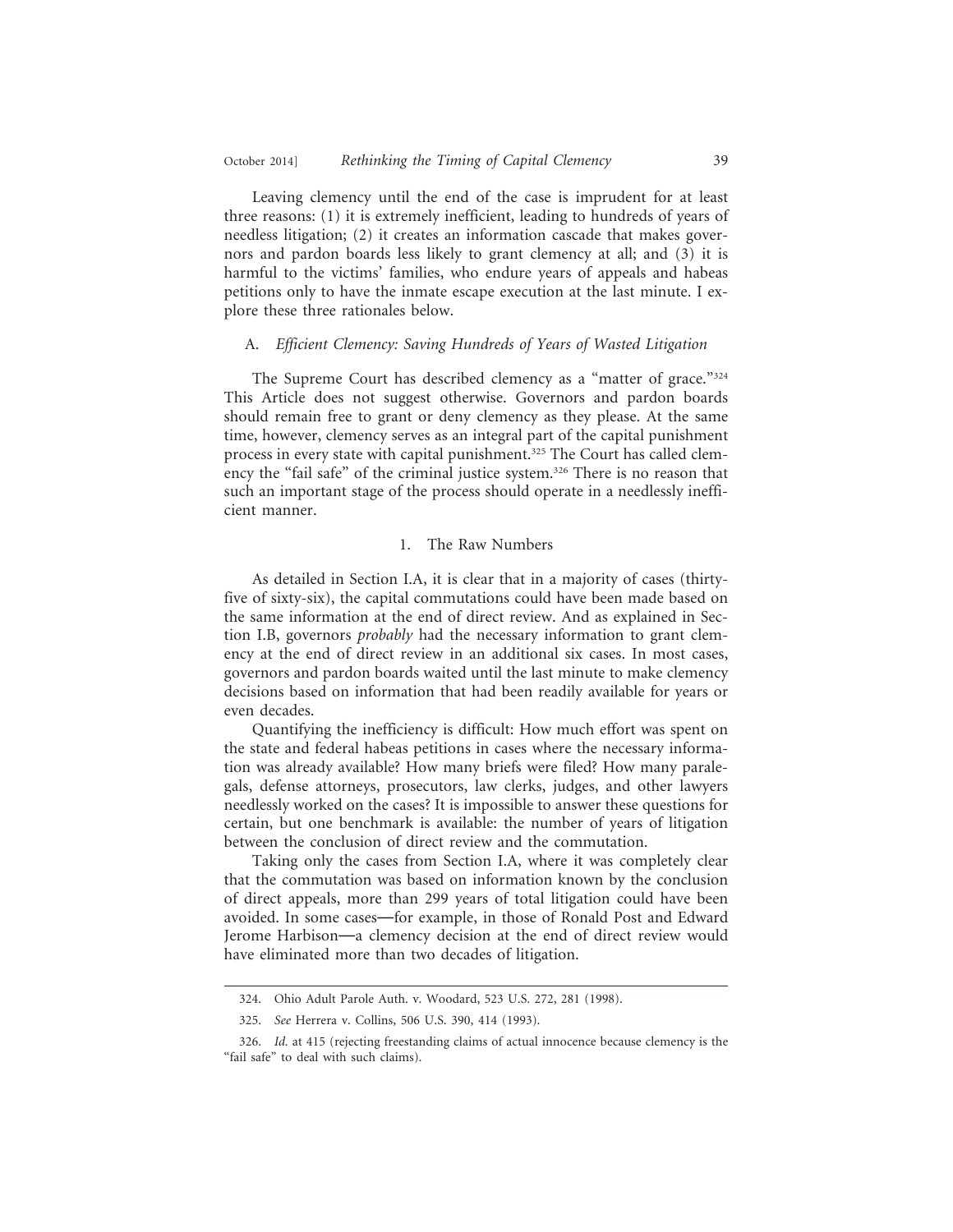# TABLE 1. Cases in Which Clemency Could Have Been Granted at the End of Direct Review

|                            | <b>Direct Appeal</b> |                              | <b>Time Between Appeal</b> |  |
|----------------------------|----------------------|------------------------------|----------------------------|--|
| <b>Defendant Name</b>      | <b>End Date</b>      | <b>Commutation Date</b>      | and Commutation            |  |
| <b>Shawn Hawkins</b>       | 11/15/1993           | 6/8/2011                     | 17 years, 7 months         |  |
| Eugene Colvin-El           | 10/1/1984            | 6/7/2000                     | 15 years, 8 months         |  |
| Henry Lee Lucas            | 3/22/1989            | 6/26/1998                    | 9 years, 3 months          |  |
| Anson Avery Maynard        | 10/29/1984           | 1/10/1992                    | 7 years, 2 months          |  |
| Ronald Monroe              | 9/8/1983             | 8/17/1989                    | 5 years, 11 months         |  |
| Doris Ann Foster           | 6/30/1986            | 1/21/1987                    | 0 years, 6 months          |  |
| Jesse Rutledge             | 4/21/1980            | 4/19/1983                    | 3 years, 0 months          |  |
| Christopher Hallman        | 10/4/1976            | 6/26/1979                    | 2 years, 9 months          |  |
| Joseph Murphy              | 10/4/1993            | 9/26/2011                    | 18 years, 0 months         |  |
| John Jeffrey Eley          | 6/27/1997            | 7/10/2012                    | 15 years, 0 months         |  |
| <b>Arthur Baird</b>        | 10/4/1993            | 8/29/2005                    | 11 years, 11 months        |  |
| Kevin Stanford             | 8/30/1989            | 12/8/2003                    | 14 years, 3 months         |  |
| Alexander Williams         | 8/30/1989            | 2/25/2002                    | 12 years, 6 months         |  |
| Calvin Swann               | 10/3/1994            | 5/13/1999                    | 4 years, 7 months          |  |
| Kevin Keith                | 4/6/1998             | 9/2/2010                     | 12 years, 5 months         |  |
| Kevin Young                | 5/29/2001            | 7/24/2008                    | 7 years, 2 months          |  |
| Kenneth Foster             | 4/3/2000             | 8/30/2007                    | 7 years, 5 months          |  |
| Phillip Dewitt Smith       | 11/16/1987           | 4/9/2001                     | 13 years, 5 months         |  |
| Marcus Carter              | 5/30/1995            | 11/21/2000                   | 5 years, 6 months          |  |
| <b>Wendell Flowers</b>     | 2/23/1998            | 12/15/1999                   | 1 year, 10 months          |  |
| Michael Salvatore          | 11/26/1979           | 5/19/1981                    | 1 year, 6 months           |  |
| Richard Henry Gibson       | 6/5/1978             | 5/6/1980                     | 1 year, 11 months          |  |
| <b>Charles Harris Hill</b> | 9/28/1976            | 9/29/1977                    | 1 year, 0 months           |  |
| Willie James Hall          | 11/26/1990           | 1/26/2004                    | 13 years, 2 months         |  |
| William Neal Moore         | 10/4/1976            | 8/21/1990                    | 13 years, 11 months        |  |
| <b>Ronald Post</b>         | 4/18/1988            | 12/18/2012                   | 24 years, 8 months         |  |
| Robert Bacon Jr.           | 2/21/1995            | 10/2/2001                    | 6 years, 7 months          |  |
| Robin Lovitt               | 10/1/2001            | 11/29/2005                   | 4 years, 2 months          |  |
| Charlie Mason Alston Jr.   | 2/26/1996            | 1/10/2002                    | 5 years, 10 months         |  |
| Edward Jerome Harbison     | 5/27/1986            | 1/12/2011                    | 24 years, 8 months         |  |
| Guinevere Garcia           | 3/23/1995            | 1/16/1996                    | 0 years, 10 months         |  |
| David Cameron Keith        | 3/23/1988            | 12/29/1988                   | 0 years, 9 months          |  |
| <b>Robert Gattis</b>       | 10/3/1994            | 1/17/2012                    | 17 years, 3 months         |  |
| Jeffrey Hill               | 1/16/1996            | 2/12/2009                    | 13 years, 1 month          |  |
| Darrell Hoy                | 10/16/1978           | 1 year, 3 months<br>1/9/1980 |                            |  |
| Total                      |                      |                              | 299 years, 5 months        |  |

The total amount of wasted litigation rises considerably if we add the six cases from Section I.B, in which the basis for the commutation was *probably* known at the end of direct review. These six cases add another seventy-six years of unnecessary habeas review.

Table 2. Cases in Which Clemency *Probably* Could Have Been Granted at the End of Direct Review

| <b>Defendant Name</b>     | <b>Direct Appeal</b><br><b>End Date</b> | <b>Commutation Date</b> | <b>Time Between Appeal</b><br>and Commutation |
|---------------------------|-----------------------------------------|-------------------------|-----------------------------------------------|
|                           | 2/22/2000                               | 11/15/2010              |                                               |
| <b>Sidney Cornwell</b>    |                                         |                         | 10 years, 9 months                            |
| Gaile Owens               | 5/16/1988                               | 7/13/2010               | 22 years, 2 months                            |
| <b>Bobby Ray Fretwell</b> | 5/19/1986                               | 2/5/1999                | 12 years, 9 months                            |
| Judith Ann Neellev        | 3/9/1987                                | 1/15/1999               | 11 years, 10 months                           |
| Joseph Payne              | 1/11/1988                               | 11/7/1996               | 8 years, 10 months                            |
| <b>Herbert Bassette</b>   | 4/19/1982                               | 1/23/1992               | 9 years, 9 months                             |
| Total                     |                                         |                         | 76 years, 1 month                             |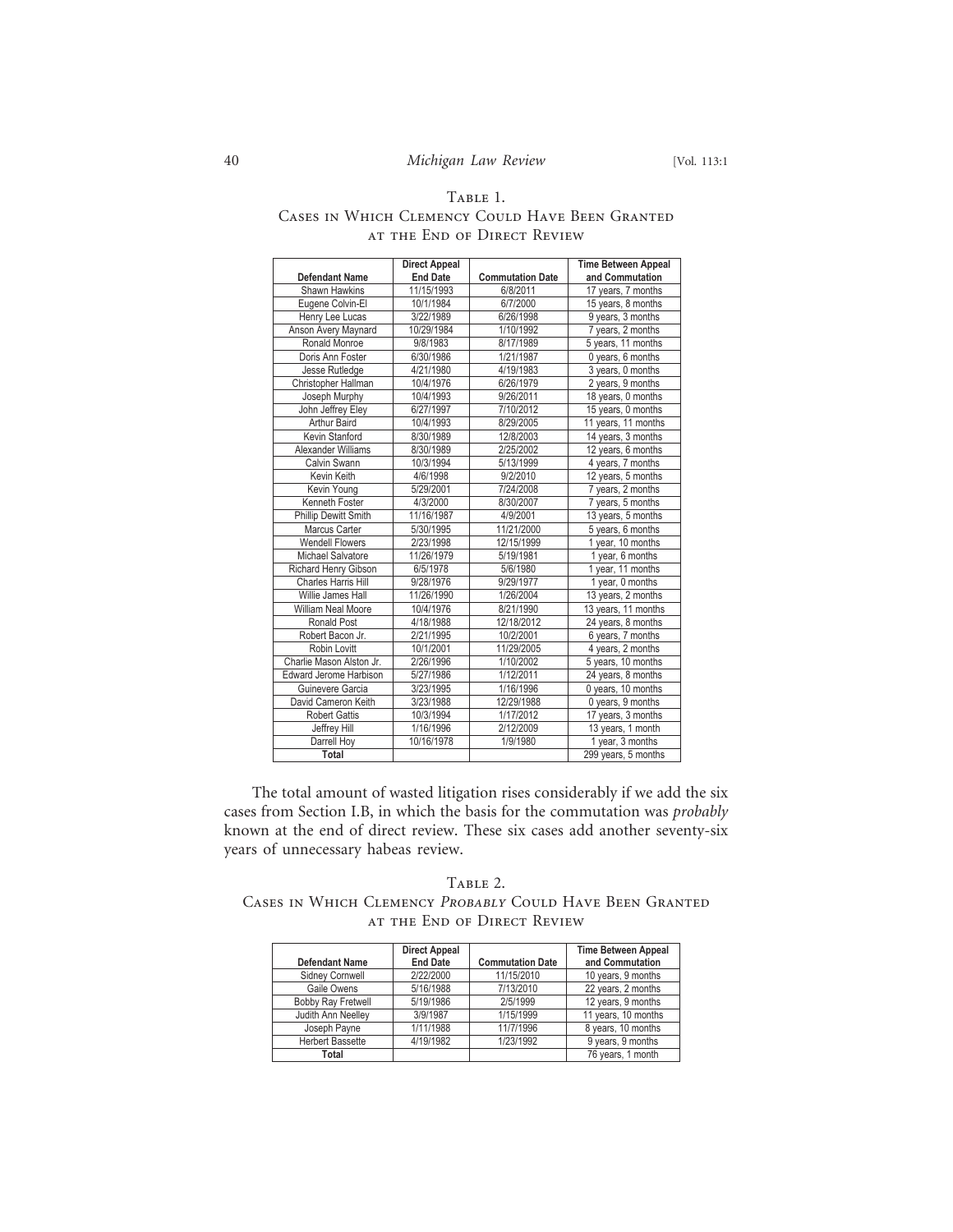# 2. The Story of Habeas Evolution

The raw numbers tell a powerful story, but the case for a threshold clemency decision becomes even clearer when we consider the development of habeas corpus law over the last half-century. As explained below, the Supreme Court has expanded the substantive law that can provide the basis for habeas relief. This broadening of the law has given inmates more reasons to file habeas petitions and presented courts with more issues to resolve. At the same time, both the Supreme Court and Congress have tightened the procedural rules for bringing habeas claims, and Congress has raised the standards for inmates to win on the merits. This means more litigation over whether issues have been preserved, fewer cases being decided on the merits, and a lower chance that inmates will win the merits decisions. In short, most capital habeas petitioners—even those with compelling reasons for why they should not be executed—are likely to spend many years litigating procedural and substantive issues that they are unlikely to win in court. Although we are a long way from federal habeas review in capital cases becoming "full of sound and fury, [s]ignifying nothing,"327 we are moving in that direction.<sup>328</sup> And this gradual move drastically delays commutation decisions.

The starting point for the habeas maze is *Brown v. Allen*, in which the Supreme Court opened the door for state prisoners to file habeas claims in federal court even if their claims had already been litigated in state court.329 With the exception of Fourth Amendment claims, the Court has left the door open for any type of federal constitutional violation to be the basis for a habeas petition.<sup>330</sup> And as substantive criminal procedure has expanded, the number of substantive claims that can serve as the basis for a habeas petition has also expanded. For instance, in the 1960s and 1970s, the Court developed the *Brady* doctrine, which requires prosecutors to turn over favorable, material evidence, $331$  even if the defense has not requested it. $332$ The introduction of this doctrine created a fertile ground for habeas corpus litigation. During the Warren Court revolution, the Court announced the supposedly simple *Miranda* doctrine but later vastly complicated it with dozens of other decisions.333 In 2002, the Court outlawed the execution of the mentally challenged but left undecided—and therefore made the focus

<sup>327.</sup> William Shakespeare, Macbeth act 5, sc. 5.

<sup>328.</sup> I do not want to suggest that habeas corpus is not valuable in capital cases. Troubling death sentences are still thrown out on habeas review because of *Brady* claims, ineffective assistance of counsel findings, and for other reasons. *See infra* notes 331–338 and accompanying text.

<sup>329. 344</sup> U.S. 443 (1953).

<sup>330.</sup> Stone v. Powell, 428 U.S. 465 (1976) (forbidding habeas review of Fourth Amendment claims if there was a full and fair opportunity to litigate the issue in state court).

<sup>331.</sup> Brady v. Maryland, 373 U.S. 83, 87 (1963).

<sup>332.</sup> United States v. Agurs, 427 U.S. 97, 110–11 (1976).

<sup>333.</sup> Miranda v. Arizona, 384 U.S. 436 (1966); George C. Thomas III, *Lost in the Fog of* Miranda, 64 Hastings L.J. 1501, 1505 (2013) (describing *Miranda* as a "vast doctrinal web").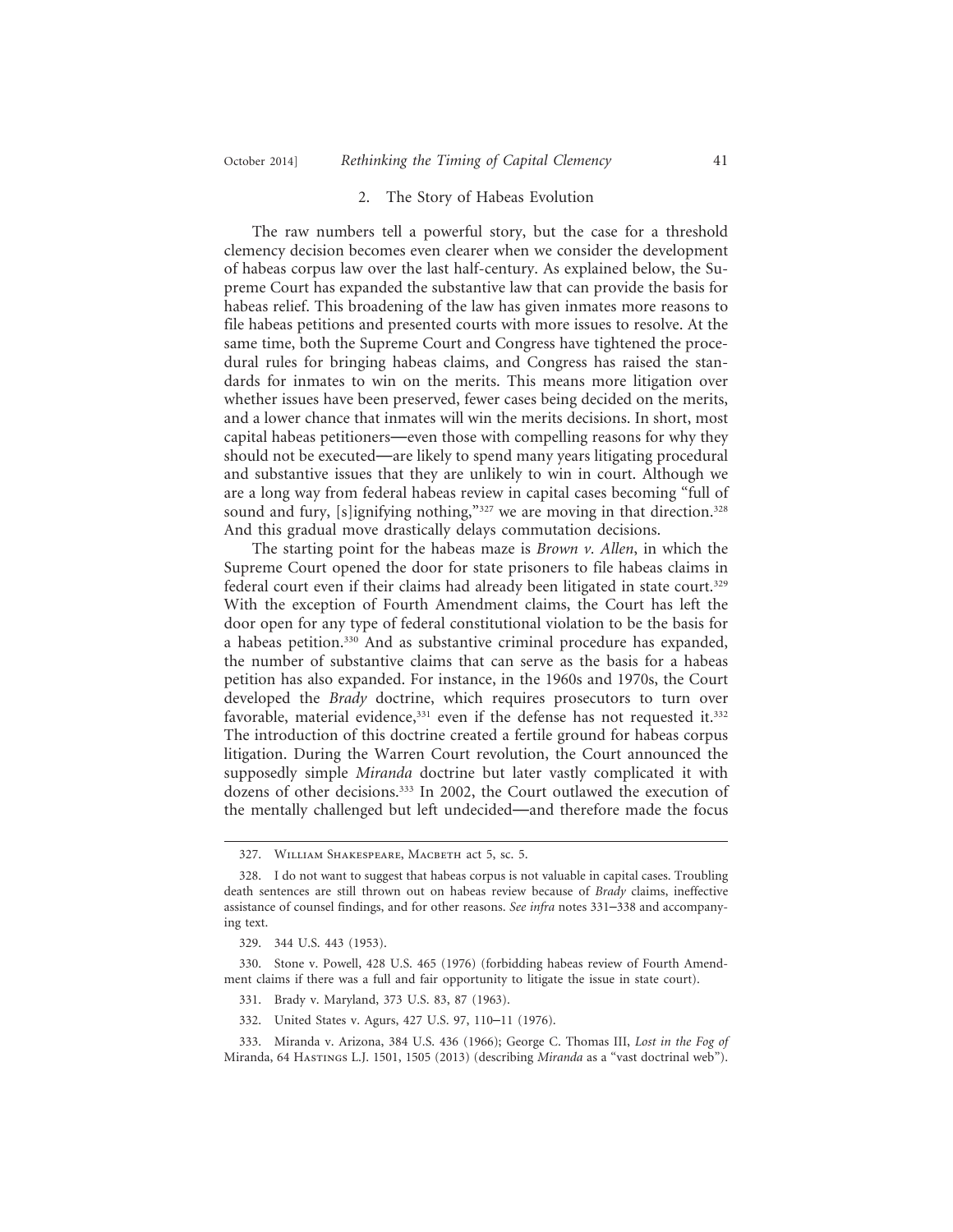of much habeas litigation<sup>334</sup>—what it actually means to be mentally challenged. And, of course, the Court recognized a claim of ineffective assistance of counsel in 1984,335 and in recent years it has expanded the claim to cover immigration advice<sup>336</sup> as well as defective plea negotiations, $337$  all of which are the subject of habeas litigation.<sup>338</sup> In short, there is a lot more substantive law for habeas petitioners to point to in claiming that their death sentences violate the Constitution.

More substantive law now runs head on into greater procedural obstacles. From 1963 until 1977, the Court allowed state prisoners to file federal habeas claims even if they had failed to exhaust state remedies, as long as they had not deliberately bypassed the state courts.339 In *Wainwright v. Sykes*, however, the Court drastically switched course and required prisoners to demonstrate cause and prejudice for any procedural default,<sup>340</sup> a much higher burden. The Court also imposed limits on successive petitions (bringing the same claim more than once)<sup>341</sup> and abusive petitions (failing to raise a claim in a previous petition).342 In 1996, Congress enacted the Antiterrorism and Effective Death Penalty Act ("AEDPA") and made the procedural hurdles even more difficult. AEDPA scaled back gateway claims in which petitioners could use innocence to overcome procedural obstacles.<sup>343</sup> It also established, for the first time, a statute of limitations for federal habeas petitions.<sup>344</sup> When an inmate surmounts all of these hurdles and finally reaches the merits, AEDPA imposes yet another obstacle. In addition to showing a constitutional violation, the inmate must demonstrate either that the state court's decision was "contrary to, or involved an unreasonable application of, clearly established Federal law, as determined by the Supreme Court of the United States" or that the state court's decision was "based on

336. Padilla v. Kentucky, 130 S. Ct. 1473 (2010).

- 339. Faye v. Noia, 372 U.S. 391 (1963).
- 340. 433 U.S. 72 (1977).
- 341. Kuhlmann v. Wilson, 477 U.S. 436 (1986).
- 342. McKleskey v. Zant, 499 U.S. 467 (1991).

<sup>334.</sup> *See* John H. Blume et al., *An Empirical Look at* Atkins v. Virginia *and Its Application in Capital Cases*, 76 Tenn. L. Rev. 627, 628 (2009) (finding that at least 234 death-row inmates filed claims under *Atkins*, although noting that the total number amounts to only 7 percent of death-row inmates); Lee Kovarsky, *Original Habeas Redux*, 97 Va. L. Rev. 61, 93 (2011) ("[N]ew and retroactive capital eligibility rules, such as the *Atkins v. Virginia* bar on executing mentally retarded offenders, are frequently the bases for claims in successive petitions.").

<sup>335.</sup> Strickland v. Washington, 466 U.S. 668 (1984).

<sup>337.</sup> Lafler v. Cooper, 132 S. Ct. 1376 (2012); Missouri v. Frye, 132 S. Ct. 1399 (2012).

<sup>338.</sup> Tom Zimpleman, Essay, *The Ineffective Assistance of Counsel Era*, 63 S.C. L. Rev. 425, 439 (2011) (arguing that ineffective assistance claims have "come to dominate habeas corpus doctrine").

<sup>343.</sup> Lee Kovarsky, *Death Ineligibility and Habeas Corpus*, 95 Cornell L. Rev. 329, 340–41 (2010).

<sup>344. 28</sup> U.S.C. § 2244(d) (2012).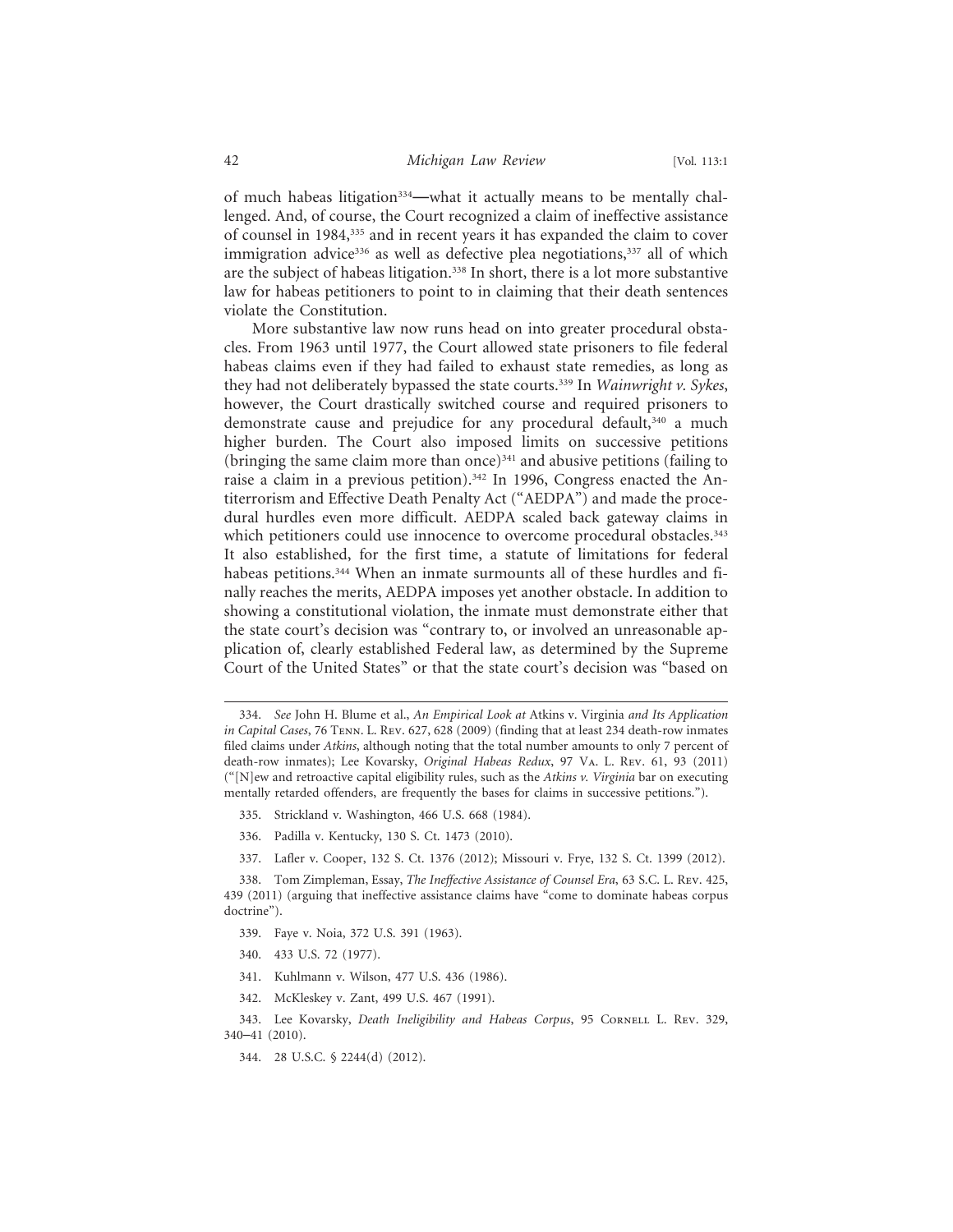an unreasonable determination of the facts."<sup>345</sup> That standard is very difficult to meet.

All of this is not to say that habeas corpus is not valuable. The "Great Writ" remains the primary bulwark against unconstitutional detention. But its utility is far less than it was in decades past. In the early 1970s, "capital murder defendants enjoyed a more than fifty percent success rate in federal habeas corpus litigation."346 As time went on, however, the percentage began to drop. In a study of pre-AEDPA cases from 1973 to 1995, Professor James Liebman and other leading scholars find that the "overall reversal rate for federal habeas cases is 40%."347 In subsequent work, Liebman recognizes that "[g]iven Congress's adoption of legislation in 1996 reducing federal prisoners' access to federal habeas corpus review, it is likely that the reversal rate in federal court has declined recently."348 Indeed, a recent study by Professor King and colleagues that looks at 267 capital cases filed between 2000 and 2002 finds that less than 13 percent received habeas relief from a federal district court.<sup>349</sup> Importantly, while finding that relief had declined, King and her colleagues discovered that "[e]ach capital habeas filing appears to be taking at least twice as long to finish, on average, than prior to AEDPA."350

In short, we know that federal habeas review is less beneficial to deathrow inmates now than it was twenty years ago, perhaps much less so. We also know that habeas review takes longer than it did twenty years ago. Finally, we know that before the Supreme Court drastically expanded habeas corpus access to state prisoners in the 1950s, governors and pardon boards considered clemency at the end of direct review, and it was much more widely exercised.351

Not surprisingly, one of the leading commentators to study capital habeas proposes that it be dramatically scaled back. Liebman suggests that in

<sup>345.</sup> *Id.* § 2254(d). For a detailed review of federal habeas corpus (and the obstacles to it), see Brandon L. Garrett & Lee Kovarsky, Federal Habeas Corpus: Executive Detention and Post-Conviction Litigation (2013).

<sup>346.</sup> William J. Stuntz, *The Uneasy Relationship Between Criminal Procedure and Criminal Justice*, 107 YALE L.J. 1, 43 (1997).

<sup>347.</sup> Jeffrey Fagan et al., Getting to Death: Fairness and Efficiency in the Processing and Conclusion of Death Penalty Cases After Furman 56 (2004), *available at* https://www.ncjrs.gov/pdffiles1/nij/grants/203935.pdf; James S. Liebman et al., A Broken System: Error Rates in Capital Cases, 1973–1995, at 6 (2000).

<sup>348.</sup> Liebman & Clarke, *supra* note 19, at 337 n.415.

<sup>349.</sup> Nancy J. King et al., Final Technical Report: Habeas Litigation in U.S. District Courts: An Empirical Study of Habeas Corpus Cases Filed by State Prisoners Under the Antiterrorism and Effective Death Penalty Act of 1996, at 61 (2007), *available at* https://www.ncjrs.gov/pdffiles1/nij/grants/219559.pdf.

<sup>350.</sup> *Id.* at 60. The authors are careful to note that "[i]t is not known whether AEDPA has had any effect on total processing time for all habeas challenges filed by a given death row inmate." *Id*.

<sup>351.</sup> *See* Bedau, *supra* note 17, at 262–66.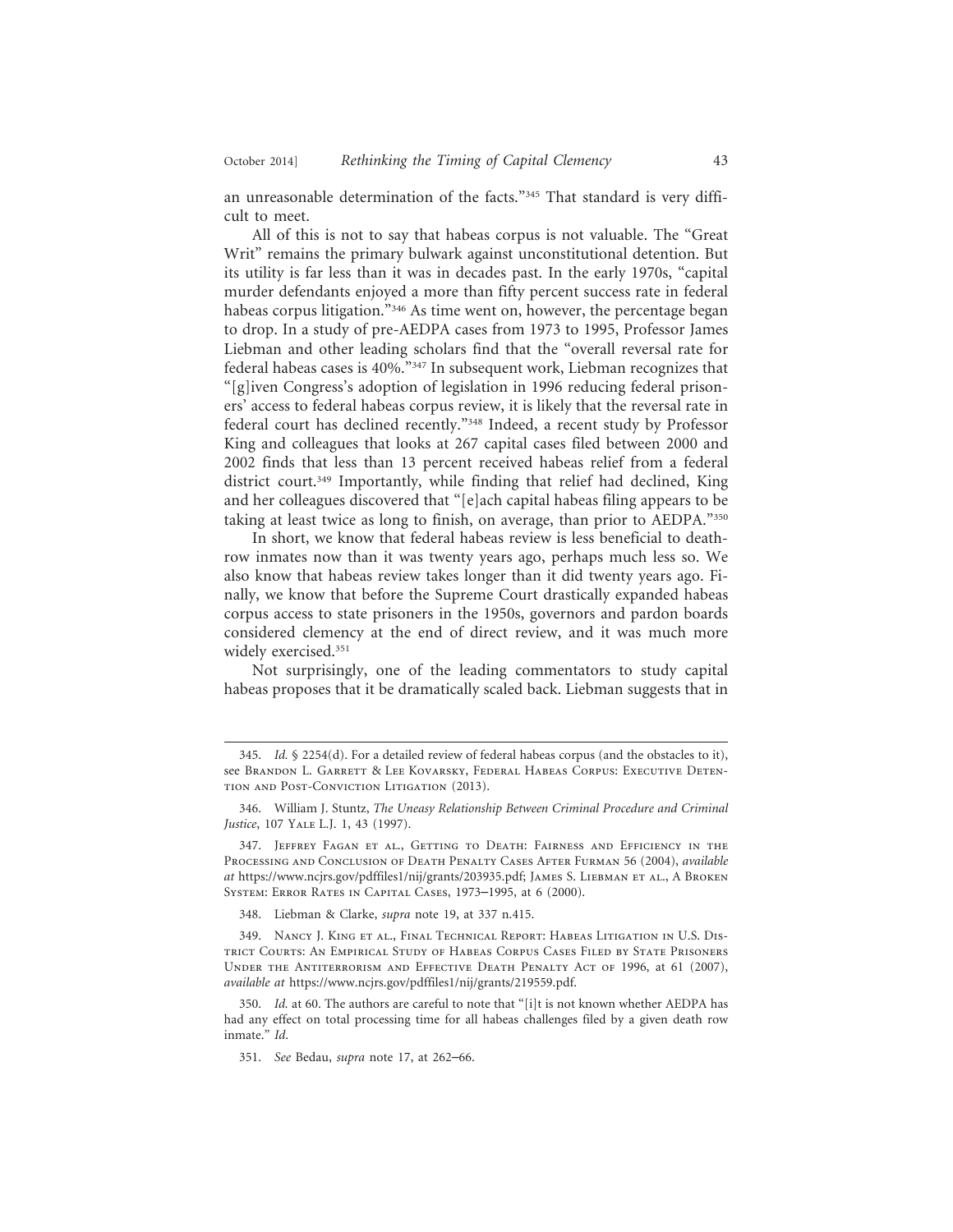exchange for procedural safeguards, such as videotaped confessions and better charge screening, as well as more robust direct review, "capital defendants . . . agree to give up state post-conviction review and a significant amount of federal habeas review."352

I do not suggest scaling back state or federal habeas review. But by starting from the same premise—that habeas is incredibly time consuming and inefficient—this Article offers the modest proposal to insert a threshold clemency determination before any state or federal habeas proceedings begin.

#### B. *An Earlier Clemency Decision Might Increase Commutations*

Many commentators have bemoaned the decline of executive clemency, both in the capital<sup>353</sup> and noncapital<sup>354</sup> context. The traditional explanation for the decline is that tough-on-crime politics has unduly invaded the criminal justice process and made it impossible for governors and pardon boards to grant mercy.355 In a world with 24-hour news cycles and 140-character tweets, it is difficult for political actors to make nuanced decisions while still seeking reelection. While the conventional explanation is very plausible, it is possible that the lengthy habeas corpus process could also be playing a role in clemency's decline.

#### 1. The Full and Fair Access Excuse

First, the sheer length of the habeas process could be signaling to governors and pardon boards that inmates have already had a fair shake and that in-depth review is not needed.356 Governors sometimes invoke an inmate's

<sup>352.</sup> James S. Liebman, *Opting for Real Death Penalty Reform*, 63 Ohio St. L.J. 315, 332–34 (2002). Other habeas experts would not go so far. While arguing for a dramatic reduction of noncapital habeas review, Professors King and Hoffman maintain that there is "a continuing need for broad habeas jurisdiction in capital cases." Nancy J. King & Joseph L. Hoffman, Habeas for the Twenty-First Century: Uses, Abuses, and the Future of the Great Writ 149 (2011). King and Hoffman argue for less stringent procedural default rules and for a greater focus on protecting "against the execution of an innocent." *Id.* at 149–52.

<sup>353.</sup> *See, e.g*., Cara H. Drinan, *Clemency in a Time of Crisis*, 28 Ga. St. U. L. Rev. 1123, 1124–25 (2012).

<sup>354.</sup> For an analysis of the federal system, see Margaret Colgate Love, *The Twilight of the Pardon Power*, 100 J. Crim. L. & Criminology 1169 (2010), and Douglas A. Berman, *Turning Hope-and-Change Talk into Clemency Action for Nonviolent Drug Offenders*, 36 New Eng. J. on Crim. & Civ. Confinement 59 (2010).

<sup>355.</sup> *See, e.g.*, Michael A.G. Korengold et al., *And Justice for Few: The Collapse of the Capital Clemency System in the United States*, 20 Hamline L. Rev. 349, 363–65 (1996).

<sup>356.</sup> As Professors Carol and Jordan Steiker recognized almost twenty years ago, this is a pervasive problem with capital punishment regulation. The Court's considerable involvement in capital punishment "creates an impression of enormous regulatory effort but achieves negligible regulatory effects." Carol S. Steiker & Jordan M. Steiker, *Sober Second Thoughts: Reflections on Two Decades of Constitutional Regulation of Capital Punishment*, 109 Harv. L. Rev. 355, 360 (1995).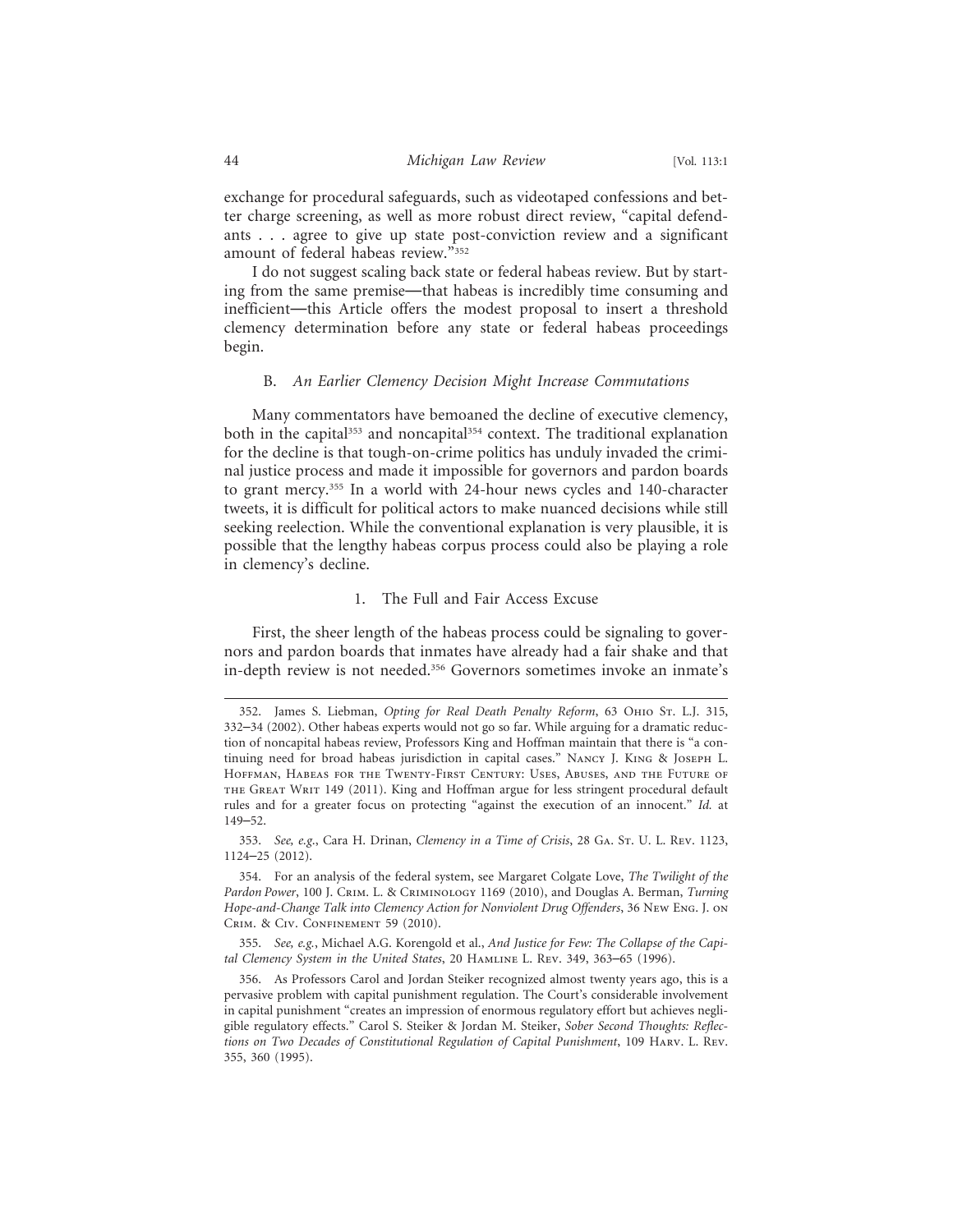"full and fair access to the courts" as a primary reason to deny clemency. For instance, Governor Bush of Texas stated that he would grant clemency only if the inmate were innocent or had not received full and fair access to the courts.357 Similarly, in Missouri, Governor Ashcroft remarked that "[i]t would have been arrogant and irresponsible of me to second-guess the people and the court system by arbitrarily reversing the decision of unmistaken juries and judges."358 Other governors have similarly relied on access to the courts as a reason for denying clemency.359 Yet access to the courts does not prove that it is just and wise to execute an inmate.<sup>360</sup> It only proves that there was no properly preserved and cognizable legal violation that required a remedy on direct or postconviction review.<sup>361</sup>

By pointing to the lengthy review process, governors can convince the public (and perhaps themselves) that there is no need for their thorough involvement because the courts have already eliminated any prospect of a wrongful execution. As I have explained elsewhere, this diffusion of responsibility has contributed to the decline of executive clemency.<sup>362</sup> Of course, as long as there is judicial review of death sentences, some diffusion of responsibility between the courts and the clemency decisionmaker is inevitable. But it is harder for governors and pardon boards to point the finger at courts when most habeas review has not yet occurred and when the governors have

360. As Justice Kennedy has recognized, "[a]mong its benign if too-often ignored objects, the clemency power can correct injustices that the ordinary criminal process seems unable or unwilling to consider." Dretke v. Haley, 541 U.S. 386, 399 (2004) (Kennedy, J., dissenting); *see also* Sarat & Hussain, *supra* note 2, at 1309 (explaining that the full and fair access rationale "leave[s] little, if any, room to consider mental illness or incompetence, childhood physical or sexual abuse, remorse, [or] rehabilitation" (quoting Alan Berlow, *The Texas Clemency Memos*, Atlantic Monthly, July–Aug. 2003, at 91, *available at* http://www.theatlantic.com/issues/ 2003/07/berlow.htm) (internal quotation marks omitted)).

361. In some instances, judges are required to uphold cases that they personally believe to be unjust. These judges occasionally advocate for clemency. *See* Joanna M. Huang, Note, *Correcting Mandatory Injustice: Judicial Recommendation of Executive Clemency*, 60 Duke L.J. 131, 156 (2010); *cf.* Williams v. Woodford, 384 F.3d 567, 628 (9th Cir. 2004) ("Although Williams's good works and accomplishments since incarceration may make him a worthy candidate for the exercise of gubernatorial discretion, they are not matters that we in the federal judiciary are at liberty to take into consideration in our review of Williams's habeas corpus petition.").

362. *See* Gershowitz, *supra* note 48.

<sup>357.</sup> T. Christian Miller, *Race Issues Raised in Latest Texas Death Penalty Appeal*, L.A. Times, June 29, 2000, at A22, *available at* http://articles.latimes.com/2000/jun/29/news/mn-46186.

<sup>358.</sup> Cathleen Burnett, Justice Denied: Clemency Appeals in Death Penalty Cases 161 (2002).

<sup>359.</sup> *E.g.*, Lawrence Buser, *Sundquist Says 'No' to Workman*, Com. Appeal (Memphis, Tenn.), Mar. 28, 2001, at A1 (noting that Tennessee Governor Sundquist denied clemency in part because " 'I am confident that he has had adequate access to the courts.' "); John Moritz, *Woman on Death Row Gets Reprieve, FORT WORTH STAR-TELEGRAM, Dec. 2, 2004, at A1 (re*porting that Texas Governor Perry said that "he based his decision in Newton's case on whether she had been given ample access to the courts"); Tom Sherwood, *Robb: Final Judge on* Life, Death, WASH. POST, May 9, 1985, at VA1 (reporting that Virginia Governor Robb stated that in reviewing cases for executive clemency, "his main role is to make certain that a condemned person has had full access to the courts").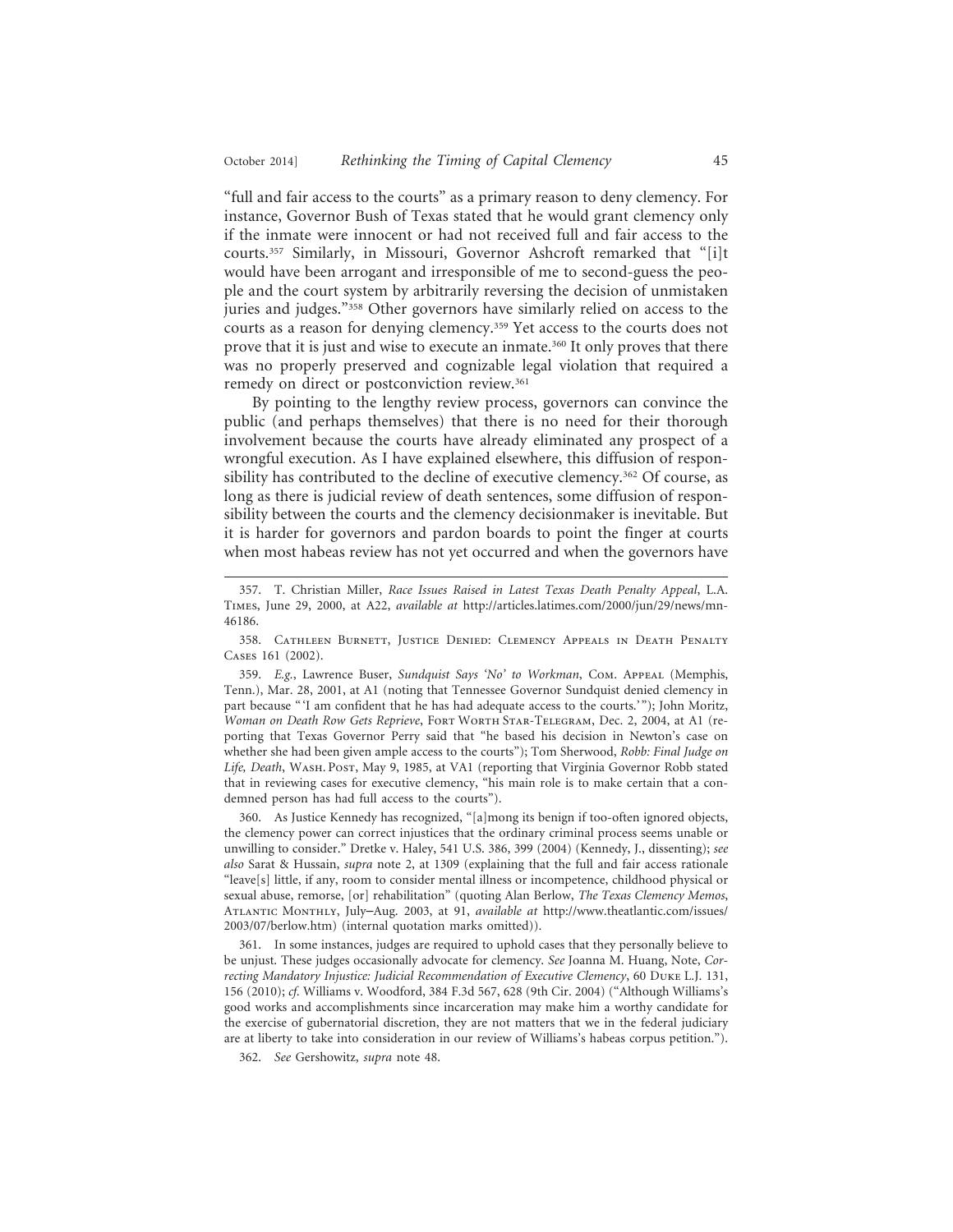been specifically tasked with reviewing a death-penalty case in the middle of the appellate scheme.

#### 2. The Information Cascade Problem

A second, and related, problem with placing the clemency decision at the end of the lengthy habeas process is that it may create an information cascade that reduces the likelihood of governors or pardon boards reaching a different conclusion than do the courts. An information cascade "occurs when it is optimal for an individual, having observed the actions of those ahead of him, to follow the behavior of the preceding individual without regard to his own information."363 Examples of this situation abound. Students want to attend a particular university because it is popular; an employer declines to hire a prospective employee after learning that two other businesses turned down his application; no one wants to eat in a restaurant because it is empty.<sup>364</sup> Upon seeing many other people reaching a conclusion, a person finds it much easier to ignore his own information and follow the herd.<sup>365</sup>

There is already a strong possibility that information cascades exist in the criminal justice system. In the typical case, police decide to arrest a suspect, the grand jury or prosecutor opts to charge him, the jury decides to convict, and the state courts uphold his conviction. Even if there were no habeas corpus review, the cascade might dissuade a governor from altering a decision reached by so many people.

In many capital cases, the habeas process simply makes the possibility of an information cascade much worse. By offering death-row inmates so many bites at the state and federal habeas apple, the process may signal to the governor<sup>366</sup> that the decision should not be changed. Consider the difference between the direct appellate process and the habeas process. In direct review, a capital defendant typically has an automatic right of appeal to the state supreme court and then he has the very unlikely chance that the U.S. Supreme Court will hear his case. At that point, his conviction is final. In the habeas corpus process, by contrast, the petitioner (after his direct appeals have already been rejected) seeks review from the state trial court and the state appeals courts and then he files a petition for certiorari with the U.S.

<sup>363.</sup> Sushil Bikhchandani et al., *A Theory of Fads, Fashion, Custom, and Cultural Change as Informational Cascades*, 100 J. Pol. Econ. 992, 994 (1992).

<sup>364.</sup> For these and other examples, see Ward Farnsworth, The Legal Analyst: A Toolkit for Thinking About Law 136 (2007).

<sup>365.</sup> *See* Abhijit V. Banerjee, *A Simple Model of Herd Behavior*, 107 Q. J. Econ. 797, 798–99 (1992).

<sup>366.</sup> It is of course possible that judges can be unduly influenced by their predecessors' opinions and thus become victims of the information cascade as well. For a skeptical assessment, see Eric Talley, *Precedential Cascades: An Appraisal*, 73 S. Cal. L. Rev. 87, 132 (1999) (concluding that it is "unlikely that information cascades present a significant impediment to the judiciary").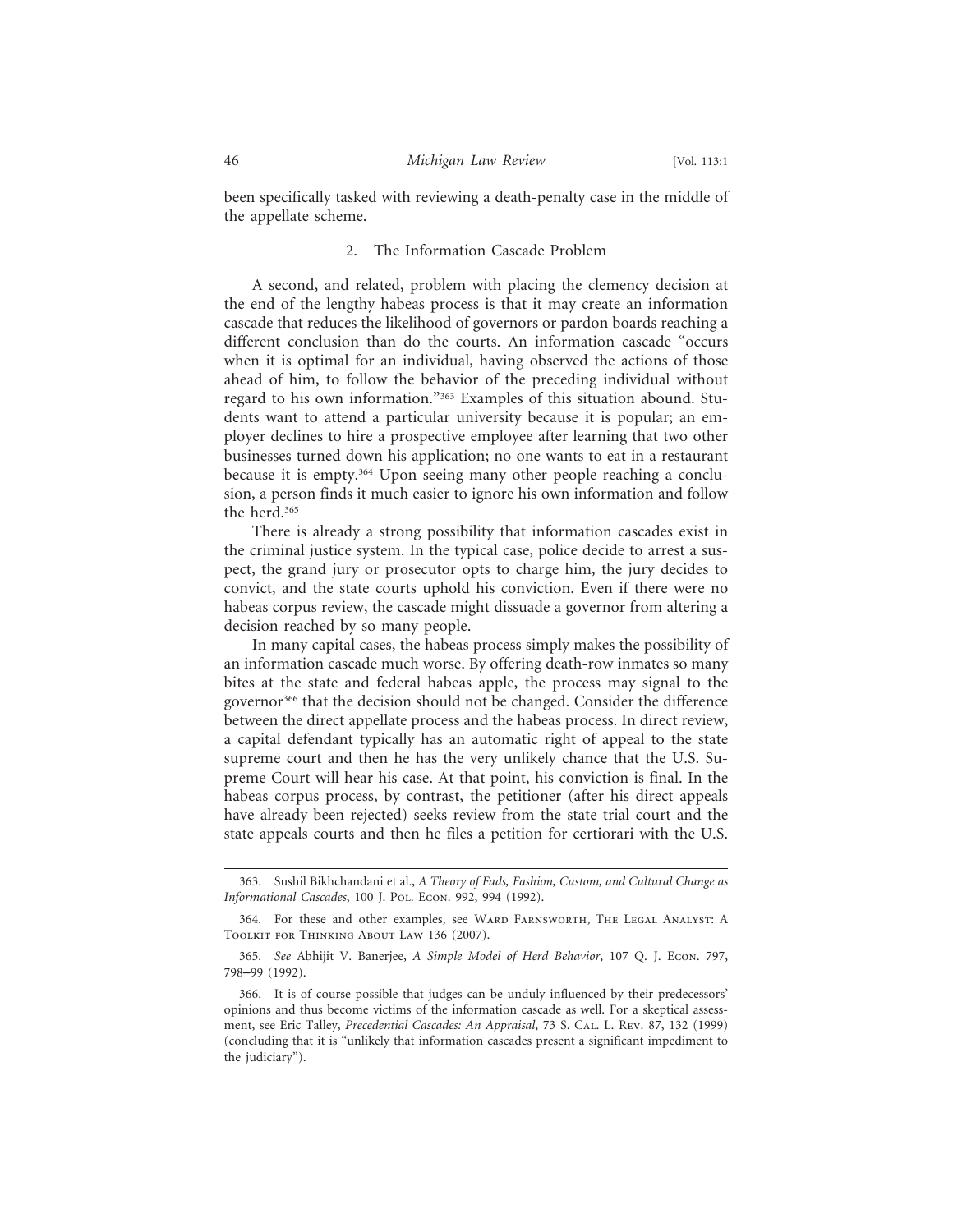Supreme Court. If that fails, he can file a habeas petition in the federal district court and also seek review in the federal circuit court of appeals and the U.S. Supreme Court. The habeas process thus adds at least six separate review stages to the criminal justice process.367 If an inmate files an additional successive habeas petition<sup>368</sup> and loses, there will be an even longer cascade before the case reaches the governor or pardon board.

Social science literature has documented that cascade behavior increases with the number of previous agreements.<sup>369</sup> In one study, all the subjects joined the cascade by the time there had been seven previous decisions on an issue.370 As one review of the literature puts it, "Decision makers are more willing to agree with the choices of others, the more others there are who all agree."<sup>371</sup> Or as another group of scholars put it more colorfully, "[T]he longer the bandwagon continues, the more robust it becomes."372 The habeas process—because of its sheer length and numerous opportunities for appeal—makes an information cascade more likely by the time it reaches the clemency stage.

Additionally, researchers have found that strong-willed actors have a better chance of resisting a cascade than weaker, less-informed actors. But their studies indicate that even strong actors fall victim to the cascade once it becomes too heavy. Professor Farnsworth explains as follows:

[T]he point of a cascade—the feature that makes it insidious—is that it takes in the weaker and the stronger alike by enlisting them in order. A strong onlooker who isn't impressed by a consensus of two or three people comes back later to find a consensus of two or three hundred, and this time thinks there must be a solid basis for it after all; he starts to doubt his own thinking. But the only development while he was gone was that others, more easily impressed than he was, signed on to the emerging opinion and so made it seem more dominant.<sup>373</sup>

As politicians, governors are the classic strong-willed actors who might be able to break a cascade at an earlier stage. But placing clemency at the end of numerous appeals and habeas petitions may make it difficult for even strong-willed actors to resist the cascade.

370. Anthony Ziegelmeyer et al., *Fragility of Information Cascades: An Experimental Study Using Elicited Beliefs*, 13 Experimental Econ. 121, 123 (2010).

371. Dorothea Kübler & Georg Weizsäcker, *Are Longer Cascades More Stable?*, 3 J. Eur. Econ. Ass'n 330, 330 (2005).

<sup>367.</sup> For a good overview of the stages, including a helpful diagram, see GARRETT & Kovarsky, *supra* note 345, at 170–73.

<sup>368.</sup> *See supra* text accompanying note 341. Successive petitions are filed in about 5 percent of all capital habeas cases and are generally rejected. Kovarsky, *supra* note 343, at 339–41.

<sup>369.</sup> *See, e.g.*, Lisa R. Anderson, *Payoff Effects in Information Cascade Experiments*, 39 Econ. Inquiry 609 (2001).

<sup>372.</sup> Bikhchandani et al., *supra* note 363, at 993.

<sup>373.</sup> Farnsworth, *supra* note 364, at 137.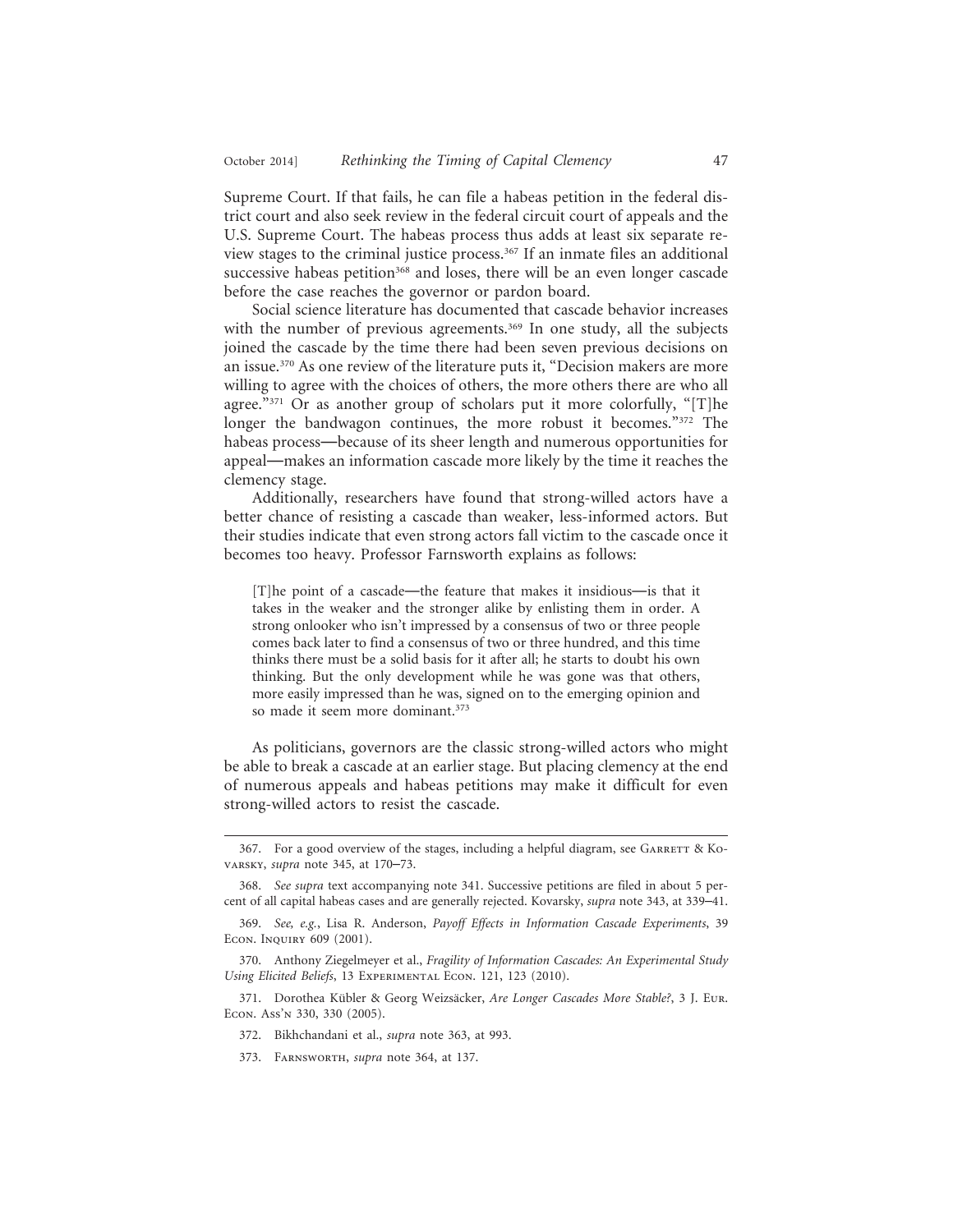#### 48 *Michigan Law Review* [Vol. 113:1

I do not mean to suggest that we can eliminate the possibility of an information cascade altogether by having governors and pardon boards consider clemency before the habeas process begins. But decisionmakers may be less susceptible to an information cascade at the end of direct review (typically after two appellate decisions) than at the end of the habeas process when the case has been rejected by at least eight judicial decisions.

#### C. *Moving Clemency to an Earlier Stage Benefits Victims' Families*

Beginning in the early 1990s, death penalty proponents and the media began invoking closure as an independent justification for capital punishment.<sup>374</sup> Many scholars are critical of the focus on closure<sup>375</sup> because of the risk that focusing on victims will deny due process to the defendants and lead to arbitrary death sentences.<sup>376</sup> Another strand of criticism questions whether the criminal justice system can even provide desirable therapeutic closure for victims.377 I do not want to wade into the debate over the wisdom of how much emphasis the criminal justice process should place on victims' closure. I simply offer the logical deduction that if we are concerned about closure in capital cases, granting clemency at the end of direct appeals is preferable to granting it years or decades later at the end of the habeas process.

There is no question that many murder victims' families believe that executing the offender will bring closure.<sup>378</sup> But as Liebman has shown, an enormous number of death sentences are reversed on appeal and habeas review, often many years after conviction.<sup>379</sup> This lengthy process creates tremendous anxiety for many families.<sup>380</sup> The husband of a murder victim described the effect on the victim's parents in this way: "Every time they hear

377. *See* Susan Bandes, *When Victims Seek Closure: Forgiveness, Vengeance and the Role of* Government, 27 FORDHAM URB. L.J. 1599, 1606 (2000).

378. The extent of closure varies, however. *See* Samuel R. Gross & Daniel J. Matheson, *What They Say at the End: Capital Victims' Families and the Press*, 88 CORNELL L. REV. 486 (2003).

379. James S. Liebman, *The Overproduction of Death*, 100 Colum. L. Rev. 2030, 2052–57  $(2000)$ .

380. Margaret Vandiver, *The Impact of the Death Penalty on the Families of Homicide Victims and of Condemned Prisoners*, *in* America's Experiment with Capital Punishment 613, 621 (James R. Acker et al., 2d ed. 2003).

<sup>374.</sup> Jody Lyneé Madeira, "Why Rebottle the Genie?": Capitalizing on Closure in Death Penalty Proceedings, 85 Inp. L.J. 1477, 1479–80 (2010).

<sup>375.</sup> As Professor Madeira explains, the "majority of scholars" see the focus on closure in capital cases as a "grievous error." *Id.* at 1489.

<sup>376.</sup> There is a wide literature. For some of the best writing on the risks to defendants, see Susan A. Bandes, *Victims, "Closure," and the Sociology of Emotion*, 72 Law & Contemp. Probs. 1, 1–2 (2009); Susan Bandes, *Empathy, Narrative, and Victim Impact Statements*, 63 U. Chi. L. Rev. 361, 393–402 (1996); Vik Kanwar, *Capital Punishment as "Closure": The Limits of a Victim-Centered Jurisprudence*, 27 N.Y.U. Rev. L. & Soc. Change 215, 248 (2001). For a counterpoint on the need for more victim involvement in the criminal justice process, see Stephanos BIBAS, THE MACHINERY OF CRIMINAL JUSTICE 83-107 (2012).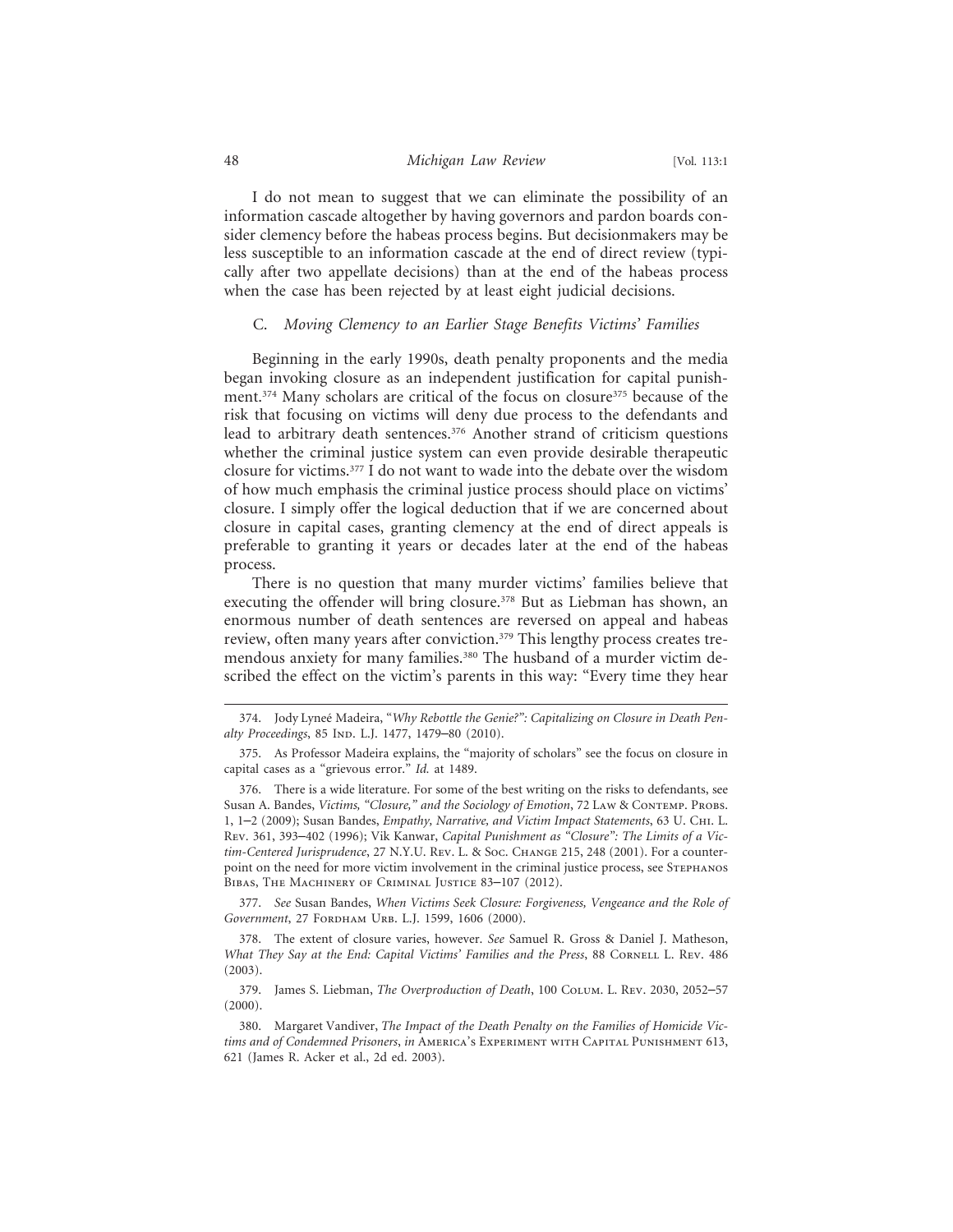about another appeal, another delay, it throws them into a grave depression .... I think it happens to all of us. We're all thrown back to square one."<sup>381</sup> In New Jersey, the daughter of a murder victim remarked that "our current system is most unjust for the victims and their loved ones. I can only hope to save other families from the grief of the never-ending appellate process."382 In Maryland, a family member explained that "[w]hen they talk in court about how brutally she was murdered, the pictures come back in your mind. Then you finally get rid of them, and he wants an appeal again. There is no closure with the death penalty for me and my family."383

In a comparison of Texas (which has the death penalty) and Minnesota (which does not), scholars found that victims' families had more anxiety about the appeals process in Texas. The families remarked on the long appellate process in Texas and the lack of transparency, both of which contributed to a fear that the case would be overturned.384 One person explained as follows:

We haven't had a sense of justice. I feel like my life is on hold because it just hasn't been carried out . . . . When is it gonna be over? . . . [T]here are other murders that happened in 1995 that they have already been put to death. And ours is still lingering? Why aren't things moving on? Why is everything at a standstill?<sup>385</sup>

Last-minute commutations only exacerbate the suffering of the victim's family. For example, when Governor Kasich of Ohio commuted a death sentence more than twenty years after conviction, the victim's mother responded that "[i]f a man can spend 22 years in prison and still get clemency, then the system ain't working."386 Recently, Kasich angered victims' families by commuting another death sentence more than two decades after conviction without first alerting the families to his decision.<sup>387</sup>

If there will be no execution because of an eventual commutation, and if closure is an important value to victims' families, the commutation decision should be made as early as is feasible. Ending the uncertainty of the process

386. Curnutte, *supra* note 29.

<sup>381.</sup> Tom Gibbons, *Victims Again: Survivors Suffer Through Capital Appeals*, A.B.A. J., Sept. 1, 1988, at 64, 64.

<sup>382.</sup> N.J. Death Penalty Study Comm'n, New Jersey Death Penalty Study Commission Report 58 (2007), *available at* http://www.njleg.state.nj.us/committees/dpsc\_final.pdf.

<sup>383.</sup> Alyson R. Klein, *Man Found Guilty Again*, Balt. Sun, July 25, 2003, at 1B, *available at* http://articles.baltimoresun.com/2003-07-25/news/0307250034\_1\_death-sentence-deathpenalty-conyers.

<sup>384.</sup> *See* Marilyn Peterson Armour & Mark S. Umbreit, *Assessing the Impact of the Ultimate Penal Sanction on Homicide Survivors: A Two State Comparison*, 96 Marq. L. Rev. 1, 51–55 (2012).

<sup>385.</sup> *Id.* at 54.

<sup>387.</sup> *See* Andrew Welsh-Huggins, *Ohio Governor to Meet Murder Victim's Family*, Ft. Wayne J. Gazette, Apr. 6, 2013, *available at* http://www.journalgazette.net/article/20130406/ NEWS11/304069966/1177/news11.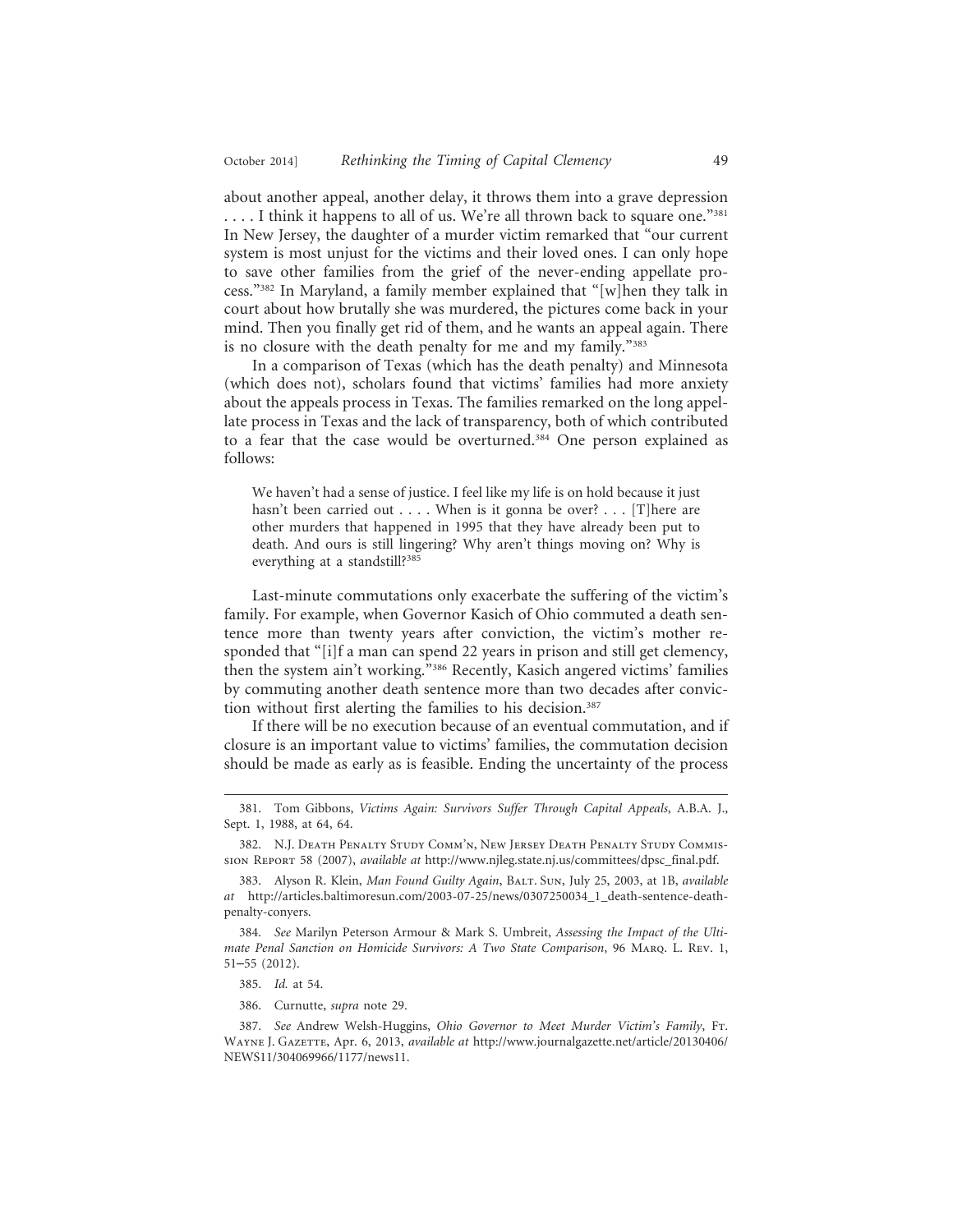is extremely valuable to families, many of whom are criminal justice outsiders without a keen sense of the nature of the process.<sup>388</sup>

#### D. *Responding to the Major Objection*

There is one obvious objection to the proposal to move the timing of executive clemency: If clemency precedes the lengthy habeas process, why would governors and pardon boards take the risk of commuting a death sentence that might be overturned by the courts? Governors are political actors who often have to run for reelection or might wish to seek another elective office. And granting clemency to death-row inmates is not good politics. If, as I have argued elsewhere,<sup>389</sup> there is a diffusion of responsibility in capital clemency, it will be difficult to encourage governors seriously to consider clemency at the end of direct review. By the time a case makes its way through the lengthy habeas process, another governor will be in office. When the inmate asks the new governor to grant a last-minute commutation, the new governor—for both political and information-cascade reasons—will likely deny commutation and simply point to the negative decision at the threshold clemency stage. This is a powerful objection, although not fatal by any means.

First, capital clemency has dramatically declined in more recent years compared to the first half of the twentieth century. For instance, from 1920 to 1936, New York commuted 83 death sentences; from 1909 through 1954, North Carolina commuted 229 death sentences.<sup>390</sup> In examining the practices of only twelve states, Professor Bedau found more than 700 capital commutations between 1900 and 1968.391 By contrast, from 1976 to 2013, governors and pardon boards granted only 66 capital commutations based on the particular circumstances of individual cases.392 A sizeable number of these recent commutations came at the end of governors' terms when they no longer had to stand for reelection.<sup>393</sup> Moreover, when we compare the 66 commutations with the more than 1,300 executions carried out during the same period, it is clear that capital clemency is currently seldom used.<sup>394</sup>

- 389. Gershowitz, *supra* note 48.
- 390. Bedau, *supra* note 17, at 265.
- 391. *Id.*
- 392. *See supra* note 13 and accompanying text.

393. *See* Laura M. Argys & H. Naci Mocan, *Who Shall Live and Who Shall Die? An Analysis of Prisoners on Death Row in the United States, 33 J. LEGAL STUD. 255, 280 (2004) ("We find* that if an inmate's stay on death row ends at a point in time where the governor is a lame duck, the probability of commutation increases significantly . . . ."); *supra* notes 65, 101, 192, 203, 298, 305, 314 and accompanying text. *But see* Heise, *supra* note 18, at 292–93 (finding no systematic variation in cases where a governor has already been defeated for reelection or is about to retire from office).

394. *See supra* notes 13, 16 and accompanying text.

<sup>388.</sup> *See generally* Stephanos Bibas, *Transparency and Participation in Criminal Procedure*, 81 N.Y.U. L. Rev. 911, 923–31 (2006) (detailing the public's general lack of understanding of the criminal justice system).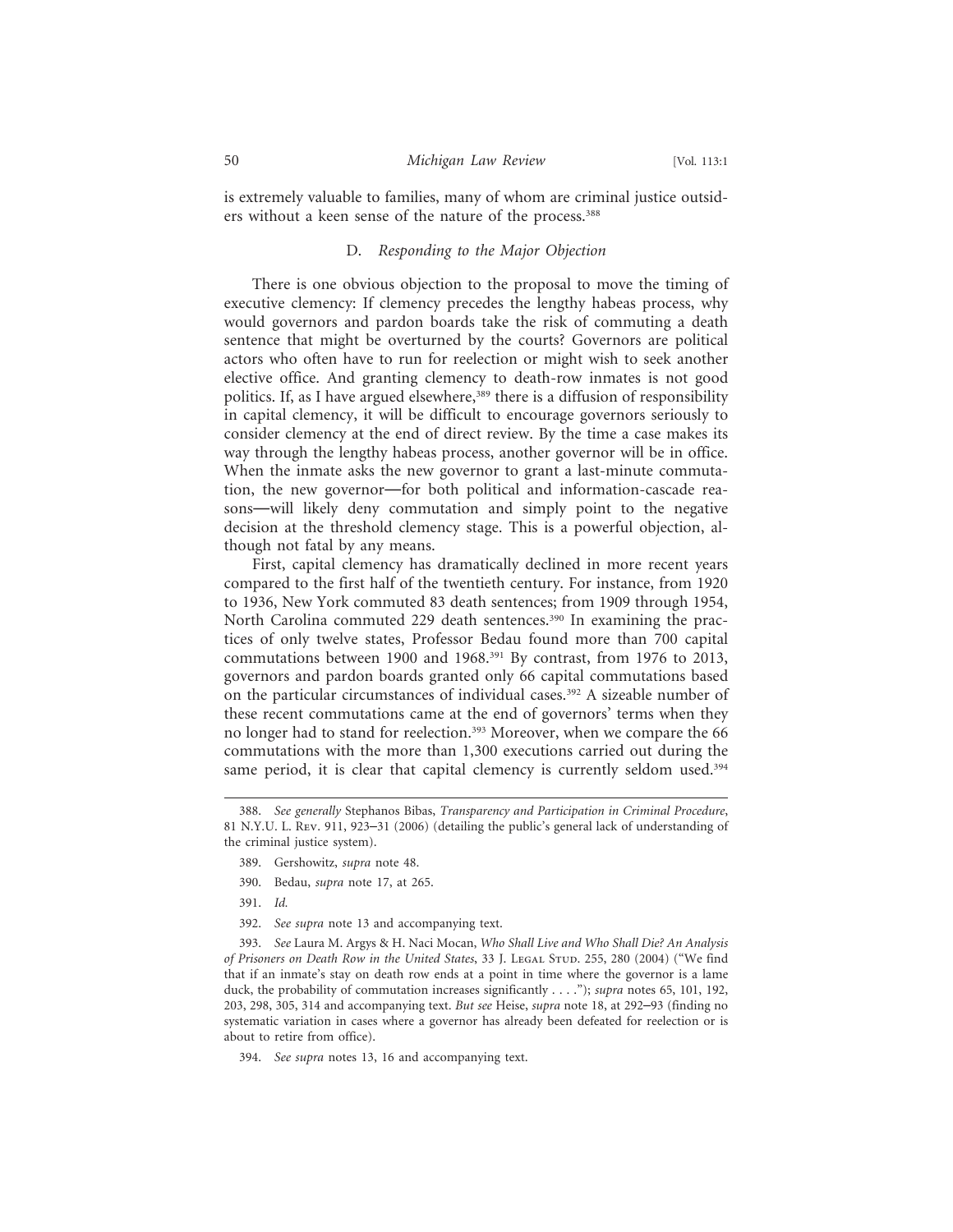Adding a threshold clemency determination thus creates very little risk that governors will dispense less mercy than they do presently.

Second, there are modest signs that governors will not act in a purely cynical and political manner. Ohio Governor Kasich, who is often mentioned as a presidential candidate,<sup>395</sup> granted four commutations in 2011 and 2012.396 Other prominent governors, such as Robert Ehrlich in Maryland, Mike Huckabee in Arkansas, and Tim Kaine in Virginia, frequently utilized their clemency power in noncapital cases (as well as in two death penalty cases)<sup>397</sup> with minimal political fallout.<sup>398</sup> As Professor Barkow explains, "[U]sing the themes of redemption and forgiveness as tenets of religious faith or constitutional duty can, in turn, offer a competing political narrative that may shield governors who exercise their pardon power from attack."399

Third, in five states—Connecticut, Georgia, Nebraska, Nevada, and Utah—an independent pardon board has exclusive control over whether to commute a death sentence.400 Over 200 inmates presently sit on death row in these states,<sup>401</sup> and clemency claims could be addressed at the end of direct review with minimal political involvement.402

Finally, governors and pardon boards may be motivated by the potential cost savings of acting prior to the habeas process. In an effort to save money over the last decade, states have made criminal justice reforms that were unthinkable only a short time ago.<sup>403</sup> For example, states have repealed mandatory-minimum sentencing laws, lowered maximum sentences, and provided for drug treatment in lieu of incarceration.404 States have also adopted more flexible parole and probation policies and expanded early-

- 396. *See supra* notes 29, 86, 90, 171 and accompanying text.
- 397. *See supra* notes 238, 317 and accompanying text.
- 398. Drinan, *supra* note 353, at 1145–47.

399. Rachel E. Barkow, *The Politics of Forgiveness: Reconceptualizing Clemency*, 21 Fed. Sent'g Rep. 153, 154 (2009).

400. *See Clemency*, *supra* note 13.

401. *See Death Row Inmates by State*, Death Penalty Info. Ctr., http:// www.deathpenaltyinfo.org/death-row-inmates-state-and-size-death-row-year#state (last visited Mar. 23, 2014).

402. Ironically, as Professor Heise observes, administrative clemency boards were created because of concerns that governors were granting clemency too often. In the modern era, favorable clemency decisions are more likely from administrative boards. *See* Heise, *supra* note 18, at 297–98.

403. *See* Erica Goode, *U.S. Prison Populations Decline, Reflecting New Approach to Crime*, N.Y. Times, July 25, 2013, at A11, *available at* http://www.nytimes.com/2013/07/26/us/usprison-populations-decline-reflecting-new-approach-to-crime.html.

404. Rachel E. Barkow, *Federalism and the Politics of Sentencing*, 105 Colum. L. Rev. 1276, 1285–88 (2005).

<sup>395.</sup> *E.g.*, Thomas Suddes, *Kasich Might Fancy a Move Up in 2016*, Plain Dealer (Cleveland, Ohio), Dec. 29, 2012, at G1, *available at* http://www.cleveland.com/opinion/index.ssf/ 2012/12/kasich\_might\_fancy\_a\_move\_up\_i.html.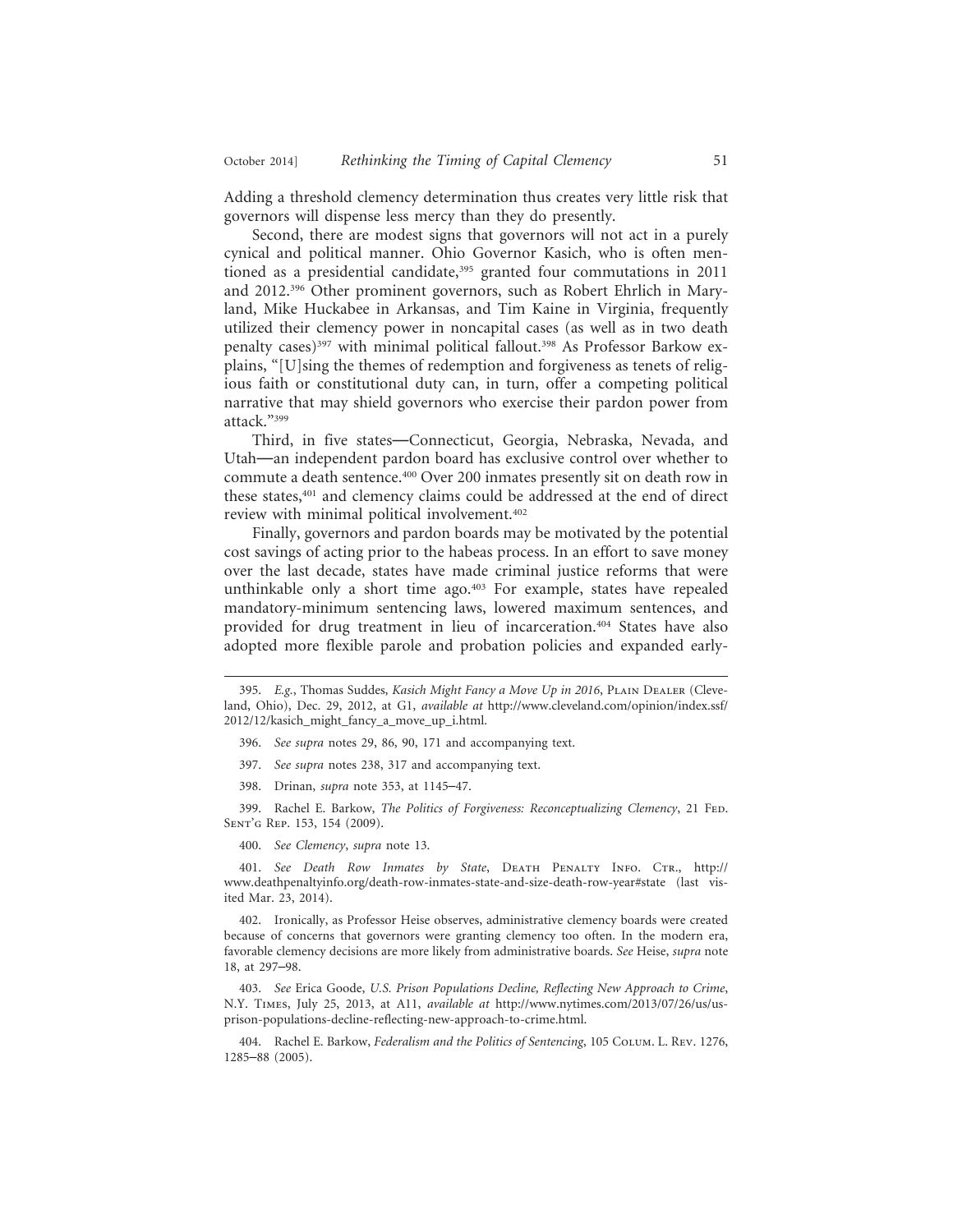release programs.405 To balance budgets, states—including tough-on-crime Texas406—have closed existing prisons and refused to build new facilities.407 A prominent group of conservative, law-and-order politicians has started the "Right on Crime" movement to adopt sensible cost-cutting criminal justice reform.408 Perhaps most tellingly, five states abolished capital punishment altogether between 2007 and 2012.409 As one prominent scholar explains, "In each of those states, the cost of the death penalty—or at least what the state was getting for the cost—played a critical role in the decision to abandon capital punishment as the ultimate sanction."410

All told, politicians (as well as the general public) are much more receptive to cost arguments today than in the past. If politicians are willing to reduce sentences, close prisons, and even abolish capital punishment altogether, there is reason to be optimistic that governors will not reflexively reject a threshold clemency determination that might save their states millions of dollars. Indeed, the governor of Michigan recently took cost into account when commuting 133 noncapital cases.<sup>411</sup>

# III. Implementing a Threshold Clemency Determination at the End of Direct Review

The remaining questions pertain to implementation: Is there any legal impediment to considering clemency at the end of direct review? And, if not, how do you convince governors to undertake politically risky actions that they could otherwise pass down the road to their successors?

The first question is easy. There is very little law specifying the timing of clemency review. While there are some restrictions on the clemency power—such as forbidding a governor from granting clemency for the crime of treason<sup>412</sup>—state constitutions and statutes do not typically impose

409. Corinna Barrett Lain, *The Virtues of Thinking Small*, 67 U. Miami L. Rev. 397, 408 (2013).

410. *Id.*

411. Mary D. Fan, *Beyond Budget-Cut Criminal Justice: The Future of Penal Law*, 90 N.C. L. Rev. 581, 623–24 (2012).

<sup>405.</sup> Adam M. Gershowitz, *An Informational Approach to the Mass Imprisonment Problem*, 40 Ariz. St. L.J. 47, 82 (2008).

<sup>406.</sup> Brandi Grissom, *Prison Closing Pleases City and Helps State Budget*, N.Y. Times, Aug. 19, 2011, at 19A, *available at* http://www.nytimes.com/2011/08/19/us/19ttprison.html.

<sup>407.</sup> Christine S. Scott-Hayward, Vera Inst. of Just., The Fiscal Crisis in Corrections: Rethinking Policies and Practices 6 (2009), *available at* http://www.vera.org/files/ The-fiscal-crisis-in-corrections\_July-2009.pdf; Gershowitz, *supra* note 405, at 82–83 & n.185.

<sup>408.</sup> Michael Vitiello, *Alternatives to Incarceration: Why Is California Lagging Behind?*, 28 Ga. St. U. L. Rev. 1275, 1285–86 (2012) (noting the involvement of former House Speaker Gingrich, former Attorney General Meese, former drug czar Asa Hutchinson, antitax leader Grover Norquist, and former Governor Jeb Bush).

<sup>412.</sup> For an increasingly old, but thorough, overview of the substantive restrictions, see Nat'l Governors' Ass'n, Guide to Executive Clemency Among the American States 8 (1988), *available at* https://www.ncjrs.gov/pdffiles1/Digitization/114588NCJRS.pdf.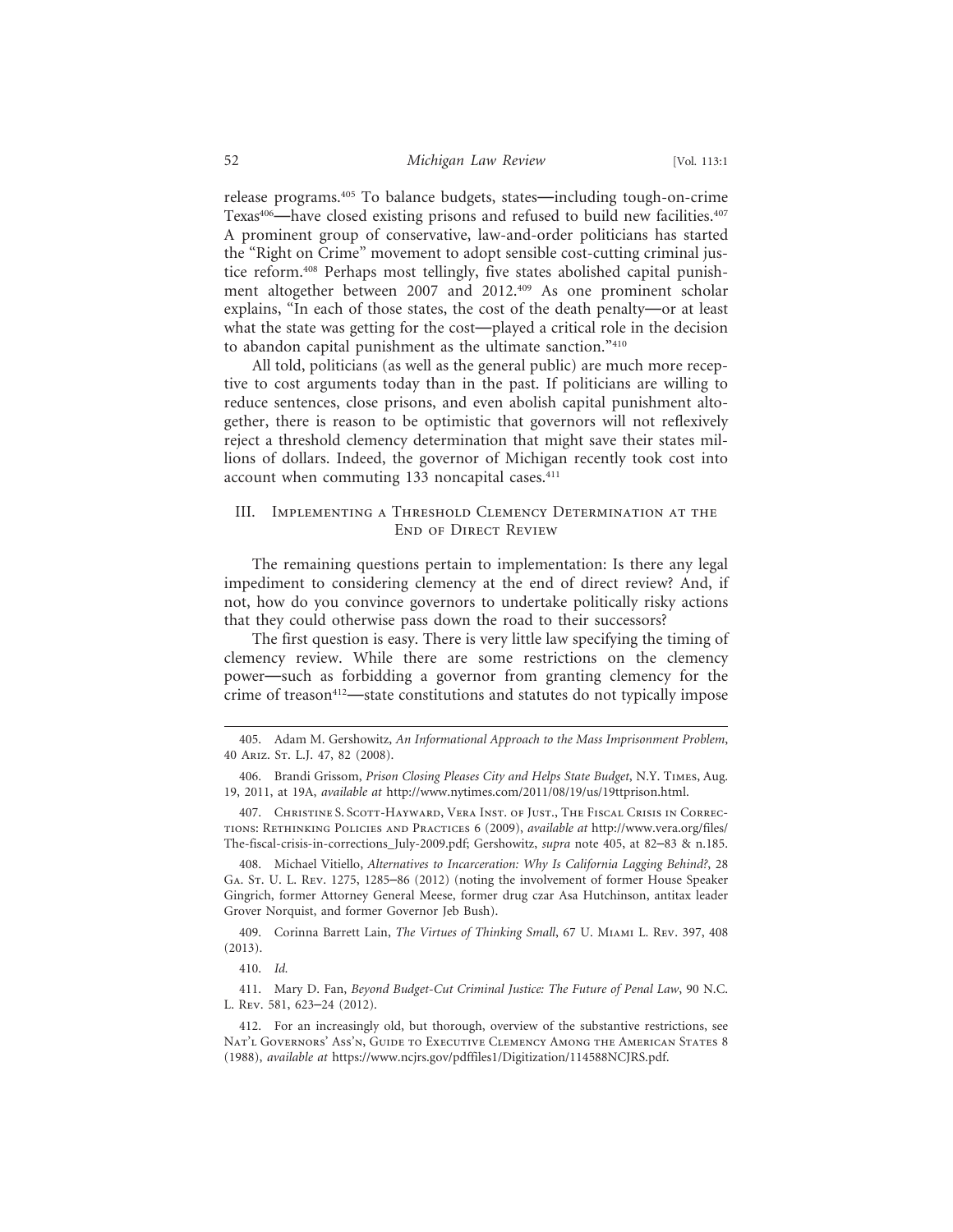limits on when governors and pardon boards can consider clemency.<sup>413</sup> Indeed, in a few states, the law actually seems specifically to contemplate the possibility of early clemency decisions. For instance, Colorado law states that "[t]he governor is hereby fully authorized, when he deems it proper and advisable and consistent with the public interests and the rights and interests of the condemned, to commute the sentence in any [capital] case."414 In California, the governor can grant clemency anytime after conviction and even before the sentence is handed down.415 In other states, courts have held that governors are free to grant clemency while the judicial process is ongoing.416 Of course, some parole boards may have internal rules specifying the timing of clemency review,<sup>417</sup> but these rules could easily be amended by the board itself or abrogated by statute.

The second issue—convincing governors and pardon boards to consider clemency after direct review—is more difficult. Governors and pardon boards could, on their own initiative, simply take it upon themselves to consider clemency before the conclusion of direct appeals. A handful of governors have done something similar by granting blanket commutations that emptied death row.418 Rather than going this far, decisionmakers—particularly politically insulated pardon boards or lame-duck governors—might look on a case-by-case basis at inmates who do not yet have impending execution dates. While this might happen in a few instances, it is unlikely to occur on a wide scale. Politicians typically want to be reelected or at least to protect their legacies, which makes threshold clemency decisions unlikely.

A second solution would be for the legislature to require a threshold clemency determination at the end of direct review. While there are relatively few statutory restrictions and requirements on clemency practice, they do exist. For instance, the Tennessee Code requires governors to provide the general assembly with the reasons for commuting any sentences.419 When Governor Graham of Florida commuted a few death sentences in the 1980s, the Florida legislature attempted to regulate the governor's clemency power by considering (and nearly passing) a bill with a reporting requirement similar to Tennessee's.<sup>420</sup>

<sup>413.</sup> Acker & Lanier, *supra* note 3, at 222 ("Legislative initiatives specifying fact-finding procedures for capital case clemency decisions in virtually all jurisdictions are either nonexistent or conspicuously incomplete.").

<sup>414.</sup> COLO. REV. STAT. § 16-17-101 (2013).

<sup>415.</sup> *E.g.*, *In re* Anderson, 92 P.2d 1020, 1021 (Cal. Ct. App. 1939).

<sup>416.</sup> *E.g.*, Cole v. State, 106 S.W. 673 (Ark. 1907) (per curiam).

<sup>417.</sup> *E.g.*, Daniel T. Kobil, *Chance and the Constitution in Capital Clemency Cases*, 28 Cap. U. L. Rev. 567, 573 (2000) (discussing Ohio Adult Parole Authority rule that it "evaluate a prisoner's fitness for clemency forty-five days before his scheduled execution, regardless of whether the condemned had yet applied for clemency").

<sup>418.</sup> *See supra* note 2.

<sup>419.</sup> *See* TENN. CODE ANN. § 40-27-107 (2012). In some states, the state constitution imposes similar requirements. *E.g.*, OHIO CONST. art. III, § 11.

<sup>420.</sup> *See* Von Drehle, *supra* note 78, at 190.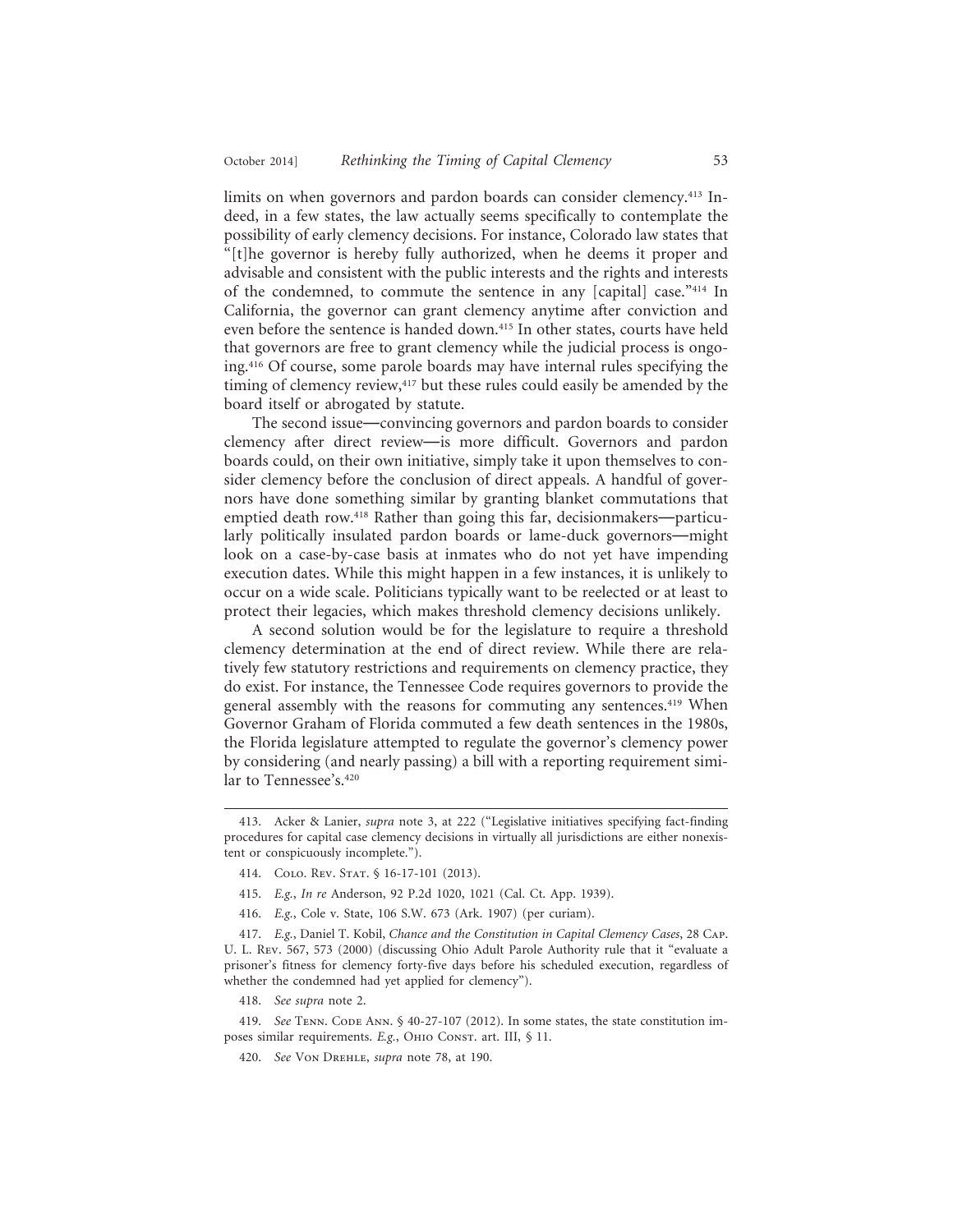#### 54 *Michigan Law Review* [Vol. 113:1

State legislatures could simply pass a bill requiring a threshold clemency review after direct review. A lame duck-governor—particularly one who wants to fix the dysfunctional capital punishment system but doesn't want to risk his legacy by commuting any particular sentence—might be willing to sign such a law. This scenario might be particularly plausible if the outgoing governor is of a different political party than the incoming governor.

A third, and more dramatic, proposal would be for Congress to alter the habeas statute to require a threshold clemency determination before an inmate could pursue federal habeas relief.<sup>421</sup> Under the current federal habeas statute, "an application for a writ of habeas corpus . . . shall not be granted unless it appears that the applicant has exhausted the remedies available in the *courts* of the State."422 An inmate therefore cannot pursue federal habeas relief until he has exhausted his state appeals and state postconviction options. Clemency is not a judicial remedy and therefore need not be exhausted before the federal habeas process. Congress could simply change the statute to provide that federal habeas corpus "shall not be granted unless it appears that the applicant has exhausted the remedies available in the courts of the State, as well as a threshold clemency review."

Congress has strong incentives to make this amendment to the habeas statute. The federal courts are clogged with habeas cases, and capital cases are typically the most time consuming. If a threshold clemency determination kept only a handful of capital cases out of the federal habeas process, it would save the federal courts (including judges, clerks, court staff, and attorneys) both time and money. Moreover, the savings would be amplified in light of the Supreme Court's recent decision in *Harbison v. Bell*, which held that the federal habeas statute allows the appointment of counsel to indigent defendants in state clemency hearings following failed federal habeas review.423

#### **CONCLUSION**

The capital clemency system is broken. Governors and pardon boards dispense mercy far less often than in the recent past. And when they do commute death sentences, governors and pardon boards typically wait until the last minute, even though the relevant information was usually known for years or even decades before the commutation. This Article demonstrates that in the majority of cases, it was possible for governors and pardon boards to make a clemency determination at the conclusion of direct review. Earlier commutations would soften the blow to the victims' families, and conducting clemency review at the end of direct appeals would also mitigate the information-cascade effect and possibly resuscitate the use of clemency in the United States. Most importantly, analyzing clemency before state and federal habeas corpus would be far more efficient. This Article shows that

<sup>421.</sup> I am grateful to Professor Alan Meese for suggesting this approach.

<sup>422. 28</sup> U.S.C. § 2254(b)(1)(A) (2012) (emphasis added).

<sup>423. 556</sup> U.S. 180 (2009).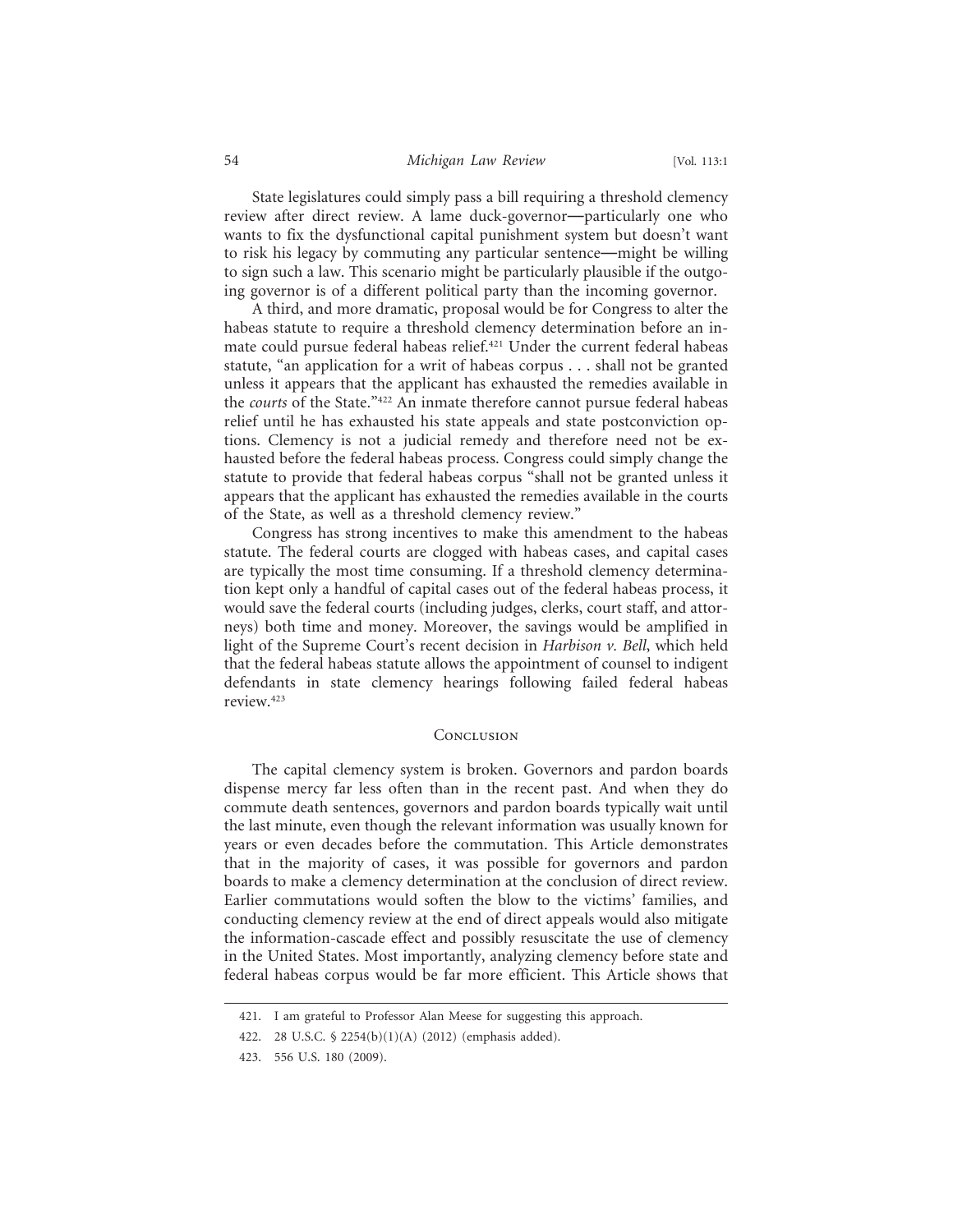last-minute commutations in dozens of cases resulted in nearly 300 years of needless litigation. In a time when states are closing prisons and even abolishing capital punishment to save money, governors and pardon boards would be wise to consider clemency at the end of direct review. Changing course in this way could prevent the thousands of hours of litigation and millions of dollars in expenses that are typically consumed by the postconviction habeas process.